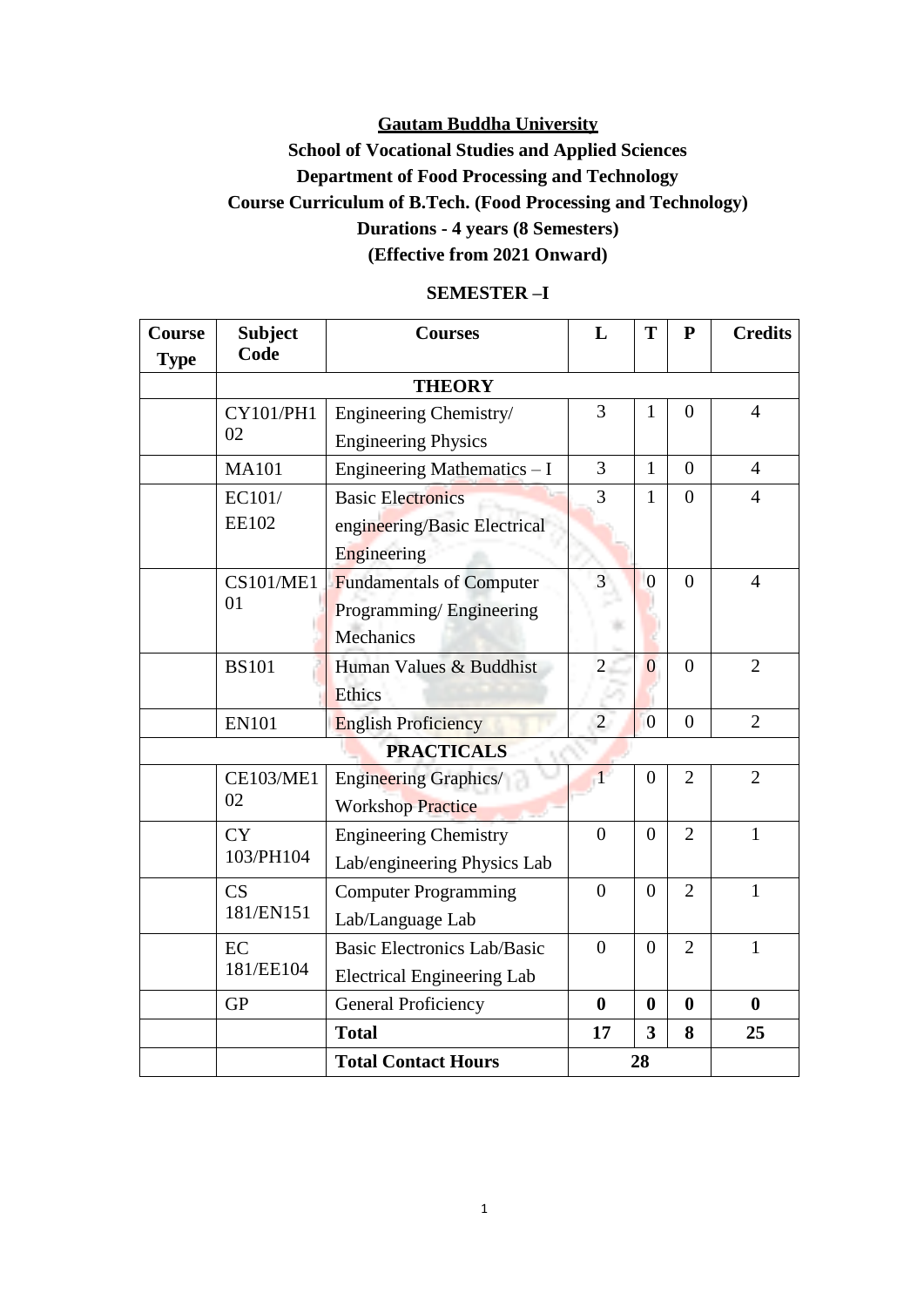# **School of Vocational Studies and Applied Sciences Department of Food Processing and Technology Course Curriculum of B.Tech. (Food Processing and Technology) Durations - 4 years (8 Semesters) (Effective from 2021 Onward)**

| Course<br><b>Type</b> | <b>Subject Code</b> | <b>Courses</b>                           | L                | T              | ${\bf P}$      | <b>Cre</b><br>dits |
|-----------------------|---------------------|------------------------------------------|------------------|----------------|----------------|--------------------|
|                       |                     | <b>THEORY</b>                            |                  |                |                |                    |
|                       | PH102/ CY101        | Engineering Physics/                     | 3                | $\mathbf{1}$   | $\overline{0}$ | $\overline{4}$     |
|                       |                     | <b>Engineering Chemistry</b>             |                  |                |                |                    |
|                       | <b>MA102</b>        | Engineering Mathematics - II             | 3                | $\mathbf{1}$   | $\overline{0}$ | $\overline{4}$     |
|                       | EE102/EC101         | <b>Basic Electrical Engineering</b>      | $\overline{3}$   | $\mathbf{1}$   | $\overline{0}$ | $\overline{4}$     |
|                       |                     | <b>Basic Electronics</b><br>engineering/ |                  |                |                |                    |
|                       | <b>ME101/CS101</b>  | <b>Engineering Mechanics/</b>            | 3                | $\mathbf{1}$   | $\theta$       | $\overline{4}$     |
|                       |                     | <b>Fundamentals of Computer</b>          |                  |                |                |                    |
|                       |                     | Programming                              |                  |                |                |                    |
|                       | <b>FT</b> 111       | Introduction to food                     | $\overline{2}$   | $\theta$       | $\Omega$       | $\overline{2}$     |
|                       |                     | technology                               |                  |                |                |                    |
|                       | <b>ES101</b>        | <b>Environmental studies</b>             | 3                | $\mathbf{1}$   | $\theta$       | $\overline{4}$     |
|                       | <b>ME102/CE103</b>  | <b>Workshop Practice/</b>                | $\Omega$         | $\theta$       | $\overline{2}$ | $\overline{2}$     |
|                       |                     | <b>Engineering Graphics</b>              |                  |                |                |                    |
|                       |                     | <b>PRACTICALS</b>                        |                  |                |                |                    |
|                       | EN151/CS 181        | Language Lab/Computer                    | $\overline{0}$   | $\overline{0}$ | $\overline{2}$ | $\mathbf{1}$       |
|                       |                     | Programming Lab                          |                  |                |                |                    |
|                       | PH104/CY 103        | Engineering Physics Lab/                 | $\overline{0}$   | $\overline{0}$ | $\overline{2}$ | $\mathbf{1}$       |
|                       |                     | <b>Engineering Chemistry Lab</b>         |                  |                |                |                    |
|                       | EE104/ EC 181       | <b>Basic Electrical Engineering</b>      | $\Omega$         | $\Omega$       | $\overline{2}$ | $\mathbf{1}$       |
|                       |                     | Lab/ Basic Electronics Lab               |                  |                |                |                    |
|                       | <b>GP</b>           | <b>General Proficiency</b>               | $\boldsymbol{0}$ | $\bf{0}$       | $\bf{0}$       |                    |
|                       |                     | <b>Total</b>                             | 17               | 5              | 8              | 27                 |
|                       |                     | <b>Total Contact Hours</b>               |                  | 30             |                |                    |

#### **SEMESTER-II**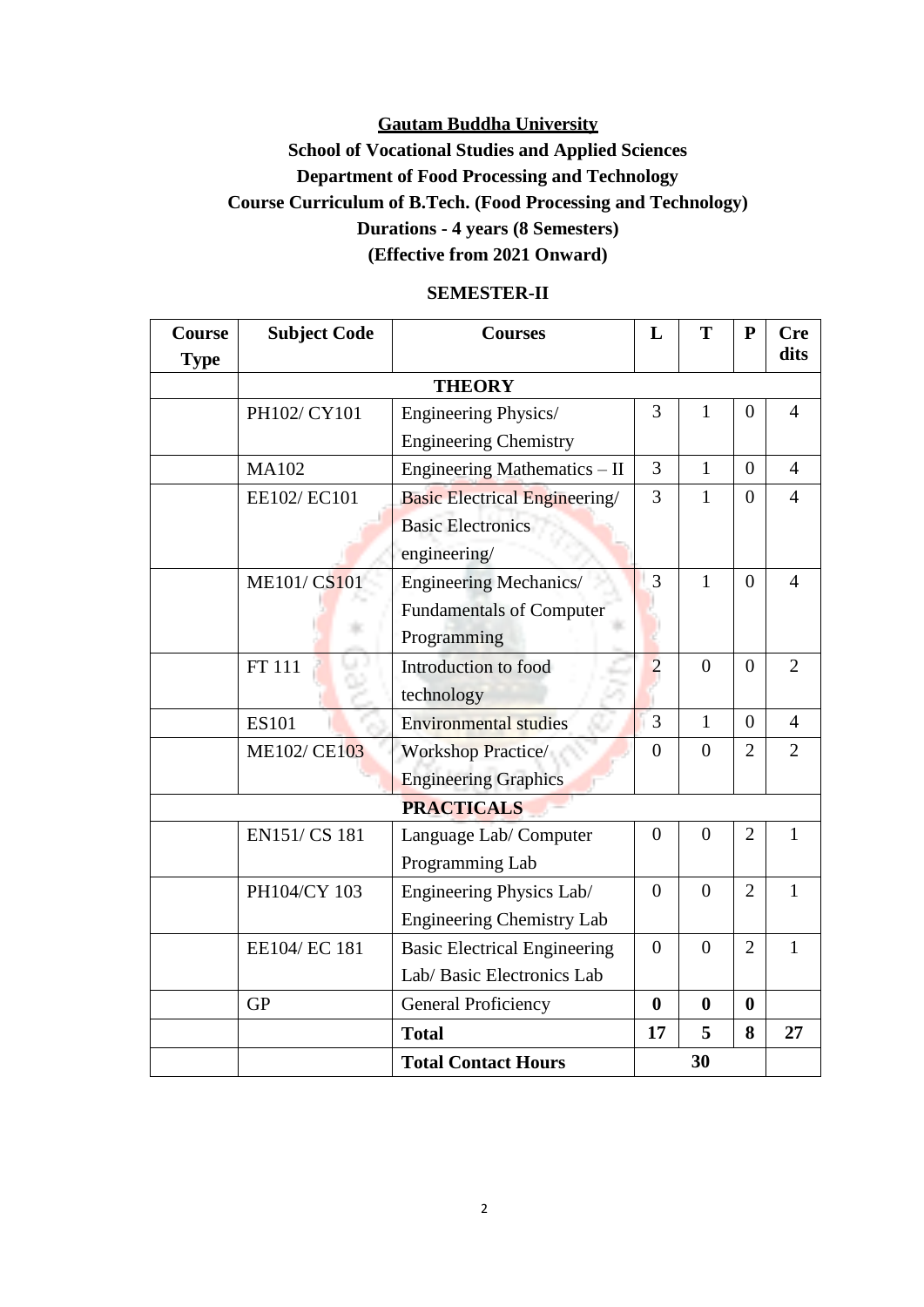# **School of Vocational Studies and Applied Sciences Department of Food Processing and Technology Course Curriculum of B.Tech. (Food Processing and Technology) Durations - 4 years (8 Semesters) (Effective from 2021 Onward)**

| <b>Course</b> | <b>Subject Code</b>              | Т<br>P<br>L<br><b>Courses</b>              |                                       |                |          | <b>Credits</b> |
|---------------|----------------------------------|--------------------------------------------|---------------------------------------|----------------|----------|----------------|
| <b>Type</b>   |                                  |                                            |                                       |                |          |                |
|               |                                  | <b>THEORY</b>                              |                                       |                |          |                |
| $\mathsf{C}$  | FT-201                           | Principles of Food Processing              | 3                                     | 0              | $\Omega$ | 3              |
|               |                                  | & Preservation                             |                                       |                |          |                |
| $\mathcal{C}$ | FT-203                           | Food Microbiology                          | 3                                     |                |          |                |
| $\mathsf{C}$  | $ME-221$                         | Mechanics of<br>Engineering                | $\overline{4}$                        |                |          |                |
|               |                                  | <b>Materials and Solids</b>                |                                       |                |          |                |
| <b>GEI</b>    |                                  | Generic Elective 1                         | 3                                     | $\theta$       | 3        |                |
| <b>GEII</b>   |                                  | Generic Elective 2                         | 3<br>$\Omega$<br>1                    |                |          | 4              |
| OE1           |                                  | 3<br>$\theta$<br>$\Omega$<br>Open Elective |                                       |                |          | 3              |
|               |                                  | <b>PRACTICALS</b>                          |                                       |                |          |                |
| $\mathcal{C}$ | FT-251                           | Food Microbiology Lab                      | $\overline{0}$                        | $\overline{0}$ | 4        | $\overline{2}$ |
| <b>GEIII</b>  |                                  | Generic Elective 3                         | $\overline{0}$<br>$\overline{0}$<br>6 |                | 3        |                |
|               | <b>GP</b>                        | <b>General Proficiency</b>                 |                                       | $\theta$       | $\Omega$ | $\theta$       |
|               |                                  | <b>Total</b>                               |                                       | $\overline{2}$ | 7        | 26             |
|               | <b>Total Contact Hours</b><br>27 |                                            |                                       |                |          |                |

#### **SEMESTER- III**

#### **Generic Elective (GE) 1:**

- 1. BT-207 Introductory Bioinformatics\*
- 2. BT-209 Biochemistry and Biotechnology<sup>#</sup>
- 3. BT-203 Fundamental of Biochemistry
- 4. Course offered by other school

#### **Generic Elective (GE) 2:**

- 1. MA-201 Engineering Mathematics-III
- 2. Course offered by other school

#### **Generic Elective (GE) 3:**

- 1. FT-213 Laboratory-I: Cell biology, Microbiology and Biochemistry#
- 2. BT-215 Laboratory-II: Basic Bioinformatics Lab\*

#### **Open Elective (OE):** Courses from other School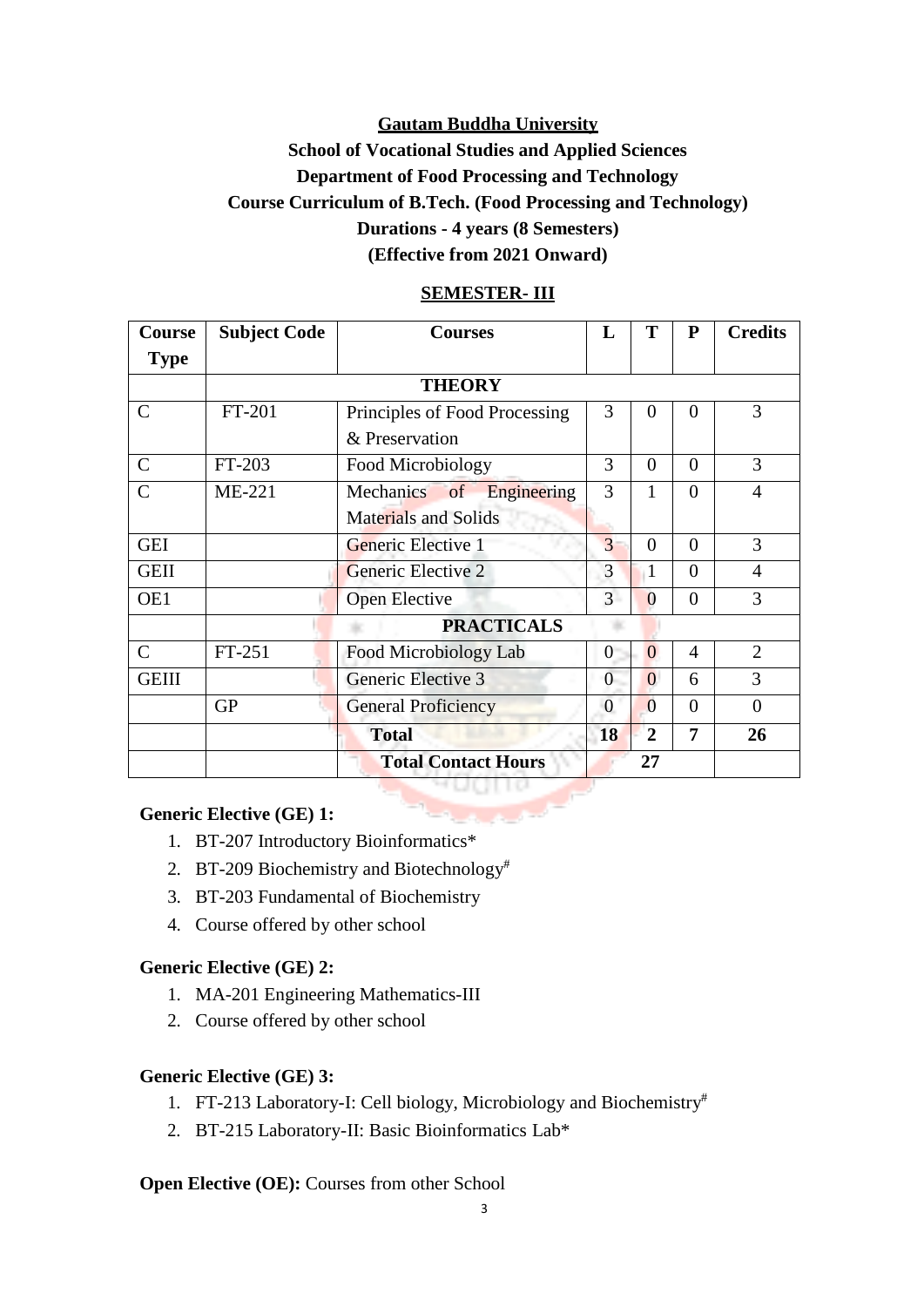# **School of Vocational Studies and Applied Sciences Department of Food Processing and Technology Course Curriculum of B.Tech. (Food Processing and Technology) Durations - 4 years (8 Semesters) (Effective from 2021 Onward)**

| <b>Course</b>   | <b>Subject</b> | <b>Courses</b>                   | L                         | T              | ${\bf P}$      | <b>Credits</b> |  |  |
|-----------------|----------------|----------------------------------|---------------------------|----------------|----------------|----------------|--|--|
| <b>Type</b>     | Code           |                                  |                           |                |                |                |  |  |
|                 |                | <b>THEORY</b>                    |                           |                |                |                |  |  |
| $\mathcal{C}$   | FT-202         | Food Chemistry and Nutrition     | 3<br>$\theta$<br>$\Omega$ |                |                |                |  |  |
| $\overline{C}$  | FT-204         | Unit<br>Operations<br>in<br>Food | 3<br>$\theta$<br>$\theta$ |                |                |                |  |  |
|                 |                | Processing                       |                           |                |                |                |  |  |
| $\mathcal{C}$   | <b>ME-206</b>  | <b>Fluid Mechanics</b>           | 3                         | 1              | $\theta$       | $\overline{4}$ |  |  |
| <b>SEC</b>      | EE-202         | Measurement<br>and               | 3<br>$\theta$<br>$\theta$ |                |                |                |  |  |
|                 |                | Instrumentation                  |                           |                |                |                |  |  |
| $\mathcal{C}$   | FT-206         | <b>Food Process Engineering</b>  | $\overline{3}$            | $\mathbf{1}$   | $\theta$       | $\overline{4}$ |  |  |
| OE <sub>2</sub> |                | <b>Open Elective</b>             | $\overline{3}$            | $\overline{0}$ | $\overline{0}$ | 3              |  |  |
|                 |                | <b>PRACTICALS</b>                |                           |                |                |                |  |  |
| $\mathsf{C}$    | FT-252         | Food Chemistry Lab               | $\Omega$                  | $\overline{0}$ | $\overline{4}$ | $\overline{2}$ |  |  |
| $\mathcal{C}$   | FT-254         | <b>Food Processing Lab</b>       | $\Omega$                  | $\Omega$       | 4              | $\mathfrak{2}$ |  |  |
| <b>SEC</b>      | EE-220         | Measurement/<br>and              |                           | $\Omega$       | $\overline{2}$ | 1              |  |  |
|                 |                | <b>Instrumentation Lab</b>       |                           |                |                |                |  |  |
|                 | <b>GP</b>      | <b>General Proficiency</b>       | $\theta$                  | $\theta$       | $\theta$       | $\overline{0}$ |  |  |
|                 |                | <b>Total</b>                     | <b>18</b>                 | $\overline{2}$ | 10             | 25             |  |  |
|                 |                | <b>Total Contact Hours</b><br>30 |                           |                |                |                |  |  |

#### **SEMESTER- IV**

#### **Skill Enhancement Course (SEC)**

- 1. EE-202 Measurement and Instrumentation
- 2. EE-220 Measurement and Instrumentation Lab

**Open Elective (OE):** Courses from other School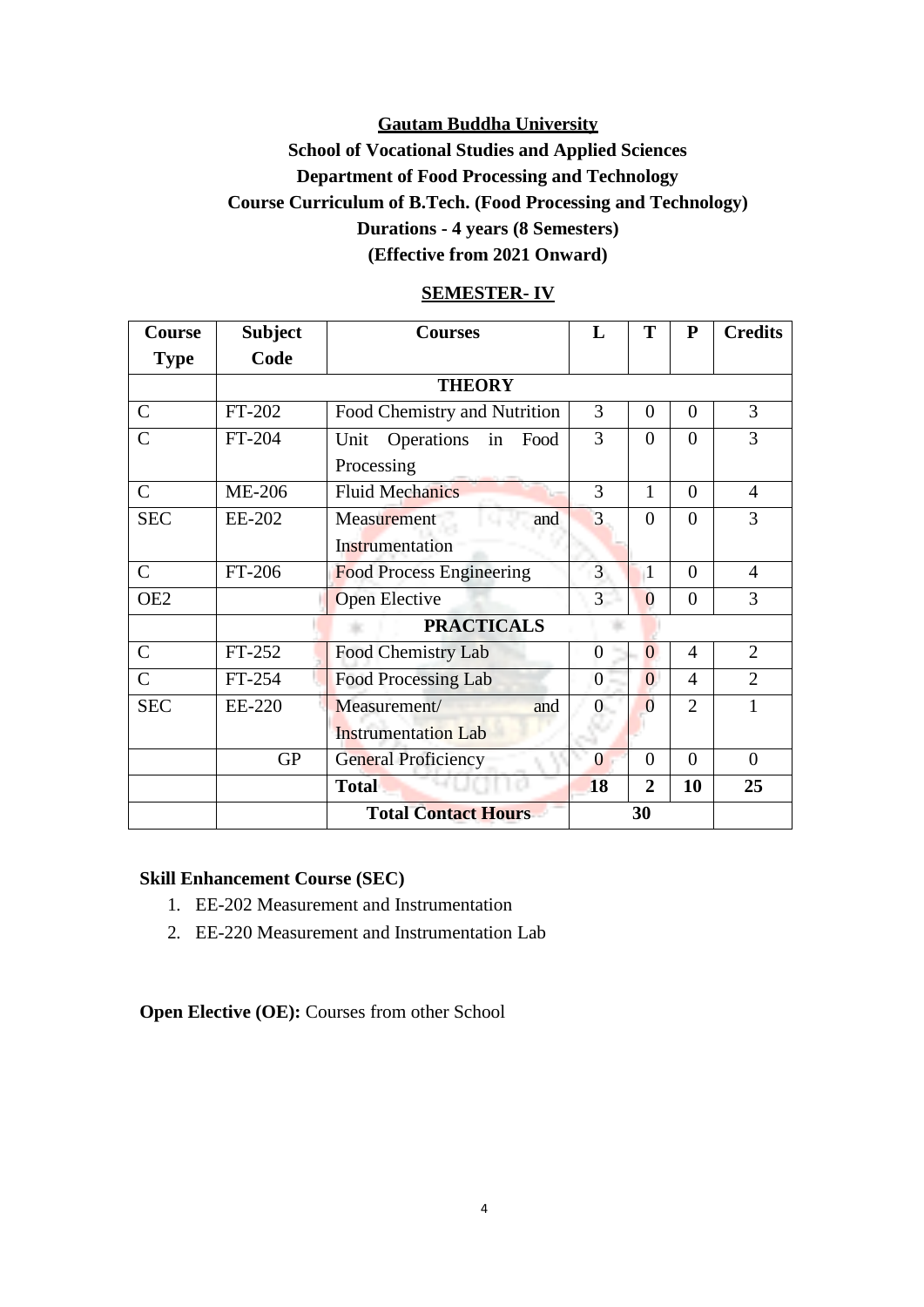# **School of Vocational Studies and Applied Sciences Department of Food Processing and Technology Course Curriculum of B.Tech. (Food Processing and Technology) Durations - 4 years (8 Semesters) (Effective from 2021 Onward)**

| Course        | <b>Subject Code</b> | <b>Courses</b>                 |                | T              | P              | <b>Credits</b> |
|---------------|---------------------|--------------------------------|----------------|----------------|----------------|----------------|
| <b>Type</b>   |                     |                                |                |                |                |                |
|               |                     | <b>THEORY</b>                  |                |                |                |                |
| $\mathbf C$   | FT-301              | Food Packaging                 | 3              | $\overline{0}$ | $\overline{0}$ | 3              |
| $\mathcal{C}$ | FT-303              | Vegetable<br>Fruit<br>and      | 3              | $\theta$       | $\theta$       | 3              |
|               |                     | Processing                     |                |                |                |                |
| $\mathbf C$   | FT-305              | Advances in<br>food process    | 3              | $\overline{0}$ | $\theta$       | 3              |
|               |                     | technology                     |                |                |                |                |
| $\mathcal{C}$ | ME-309              | transfer<br>and Mass<br>Heat.  | $\overline{3}$ | $\mathbf{1}$   | $\Omega$       | $\overline{4}$ |
|               |                     | (HMT)                          |                |                |                |                |
| $\mathcal{C}$ | FT-315              | Analytical Techniques in Food  | 3              | $\overline{0}$ | $\Omega$       | 3              |
|               |                     | Technology                     | ÷.             |                |                |                |
| <b>GEIV</b>   |                     | Generic Elective               | 3              | $\overline{0}$ | $\Omega$       | 3              |
| OE3           |                     | <b>Open Elective</b>           | $\overline{3}$ | $\overline{0}$ | $\overline{0}$ | 3              |
|               |                     | <b>PRACTICALS</b>              |                |                |                |                |
| $\mathcal{C}$ | FT-353              | Food packaging and Food        | $\overline{0}$ | $\overline{0}$ | $\overline{4}$ | $\overline{2}$ |
|               |                     | <b>Quality Lab</b>             |                |                |                |                |
| $\mathcal{C}$ | FT-355              | Fruit, Vegetable and Milk      | $\overline{0}$ | $\theta$       | $\overline{4}$ | $\overline{2}$ |
|               |                     | <b>Products Processing Lab</b> |                |                |                |                |
|               |                     | <b>General Proficiency</b>     |                | $\overline{0}$ | $\Omega$       | $\overline{0}$ |
|               |                     | <b>Total</b>                   | 21             | $\mathbf{1}$   | 8              | 26             |
|               |                     | <b>Total Contact Hours</b>     |                | 30             |                |                |

#### **SEMESTER- V**

#### **Generic Elective (GE):**

- 1. FT 309 Entrepreneurship Development
- 2. FT-311 Food Additives
- 3. FT317 Entrepreneurship Development in Agri-and Allied- Sectors
- 4. FT318 Rural Management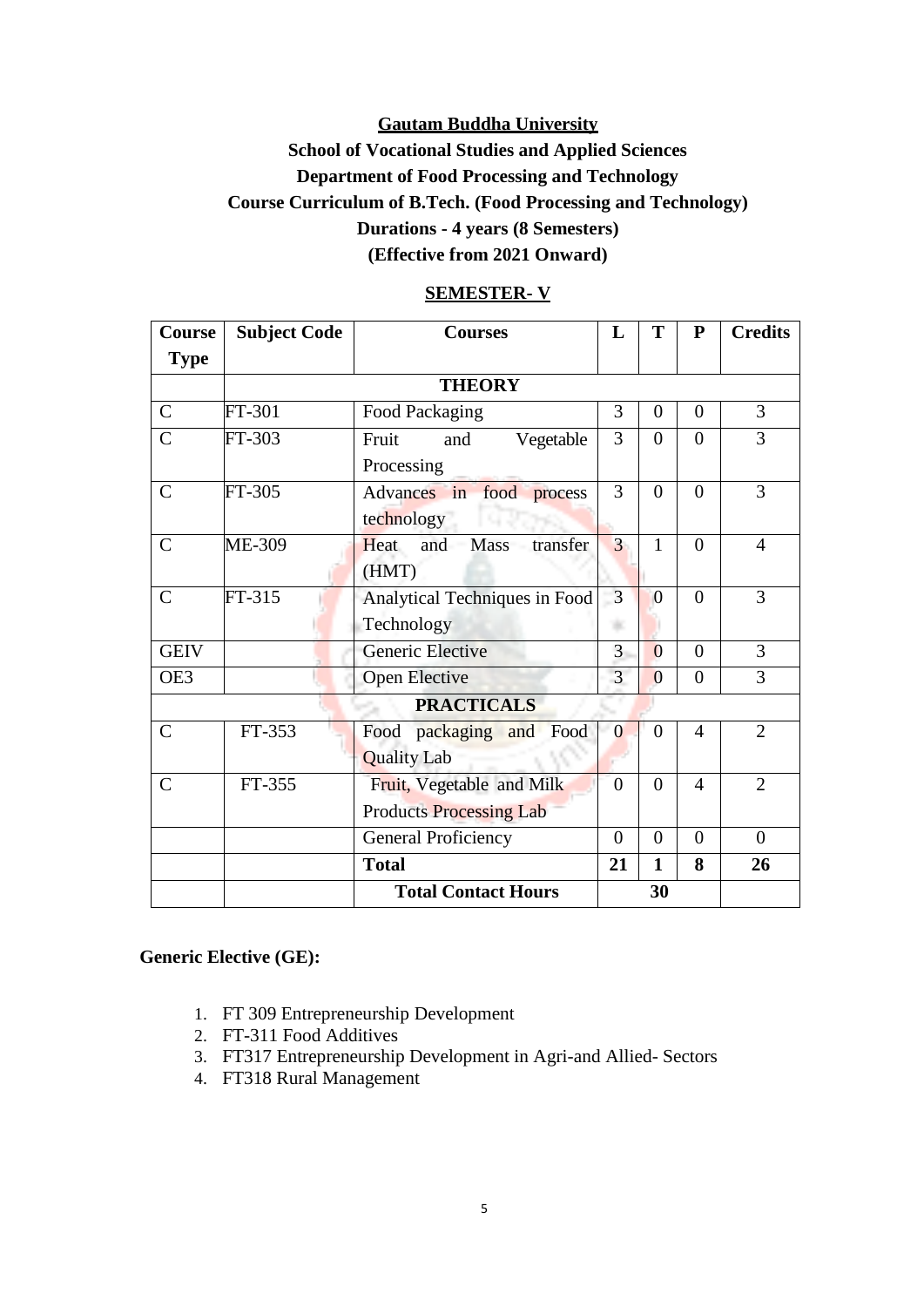# **School of Vocational Studies and Applied Sciences Department of Food Processing and Technology Course Curriculum of B.Tech. (Food Processing and Technology) Durations - 4 years (8 Semesters) (Effective from 2021 Onward)**

| Course        | <b>Subject Code</b> | <b>Courses</b>                        |                | T              | ${\bf P}$      | <b>Credits</b> |
|---------------|---------------------|---------------------------------------|----------------|----------------|----------------|----------------|
| <b>Type</b>   |                     |                                       |                |                |                |                |
|               |                     | <b>THEORY</b>                         |                |                |                |                |
| $\mathcal{C}$ | FT-302              | Technology Of Cereals, Pulses         | 3              | $\theta$       | $\theta$       | 3              |
|               |                     | And Oilseeds                          |                |                |                |                |
| $\mathsf{C}$  | FT-304              | Food Texture and Rheology             | 3              | $\Omega$       | $\Omega$       | 3              |
| $\mathcal{C}$ | FT-306              | <b>Plantation Products and Spices</b> | 3              | $\theta$       | $\theta$       | 3              |
|               |                     | Technology                            |                |                |                |                |
| $\mathcal{C}$ | ME-306              | Air<br>Refrigeration<br>and           | $\overline{3}$ | 1              | $\theta$       | $\overline{4}$ |
|               |                     | conditioning                          |                |                |                |                |
| <b>DSEI</b>   |                     | Discipline Specific Elective I        | 3 <sup>1</sup> | $\overline{0}$ | $\theta$       | $\overline{3}$ |
| <b>DSEII</b>  |                     | Discipline Specific Elective II       | 3 <sup>1</sup> | $\Omega$       | $\overline{0}$ | 3              |
|               |                     | <b>PRACTICALS</b>                     |                |                |                |                |
| $\mathcal{C}$ | FT-352              | <b>Cereal and Pulse Processing</b>    |                | $\Omega$       | $\overline{4}$ | $\overline{2}$ |
|               |                     | Lab                                   |                |                |                |                |
| $\mathsf{C}$  | FT-354              | <b>Food Engineering Lab</b>           | $\overline{0}$ | $\theta$       | $\overline{4}$ | $\overline{2}$ |
|               | FT-356              | Seminar                               | $\overline{0}$ | $\overline{0}$ | $\overline{2}$ | $\overline{2}$ |
|               | FT-316              | Visit/Academic<br>Industry            | $\overline{0}$ | $\Omega$       | $\overline{2}$ | 1              |
|               |                     | Visit/Village Site Visit              |                |                |                |                |
|               | <b>GP</b>           | <b>General Proficiency</b>            | $\Omega$       | $\theta$       | $\theta$       | $\Omega$       |
|               |                     | <b>Total</b>                          | 18             | $\mathbf{1}$   | 12             | 26             |
|               |                     | <b>Total Contact Hours</b>            |                | 31             |                |                |

#### **SEMESTER- VI**

#### **Discipline Specific Elective (DSE) I:**

- 1. FT-310 Technology of Fats and Oils
- 2. FT- 308 Food Process Equipment Design
- 3. FT 317 Entrepreneurship Development in Agri-and Allied- Sectors

# **Discipline Specific Elective (DSE) II:**

- 1. FT- 312 Food Processing Waste Management
- 2. FT-314 Technology of Frozen Food
- 3. FT318 Rural Management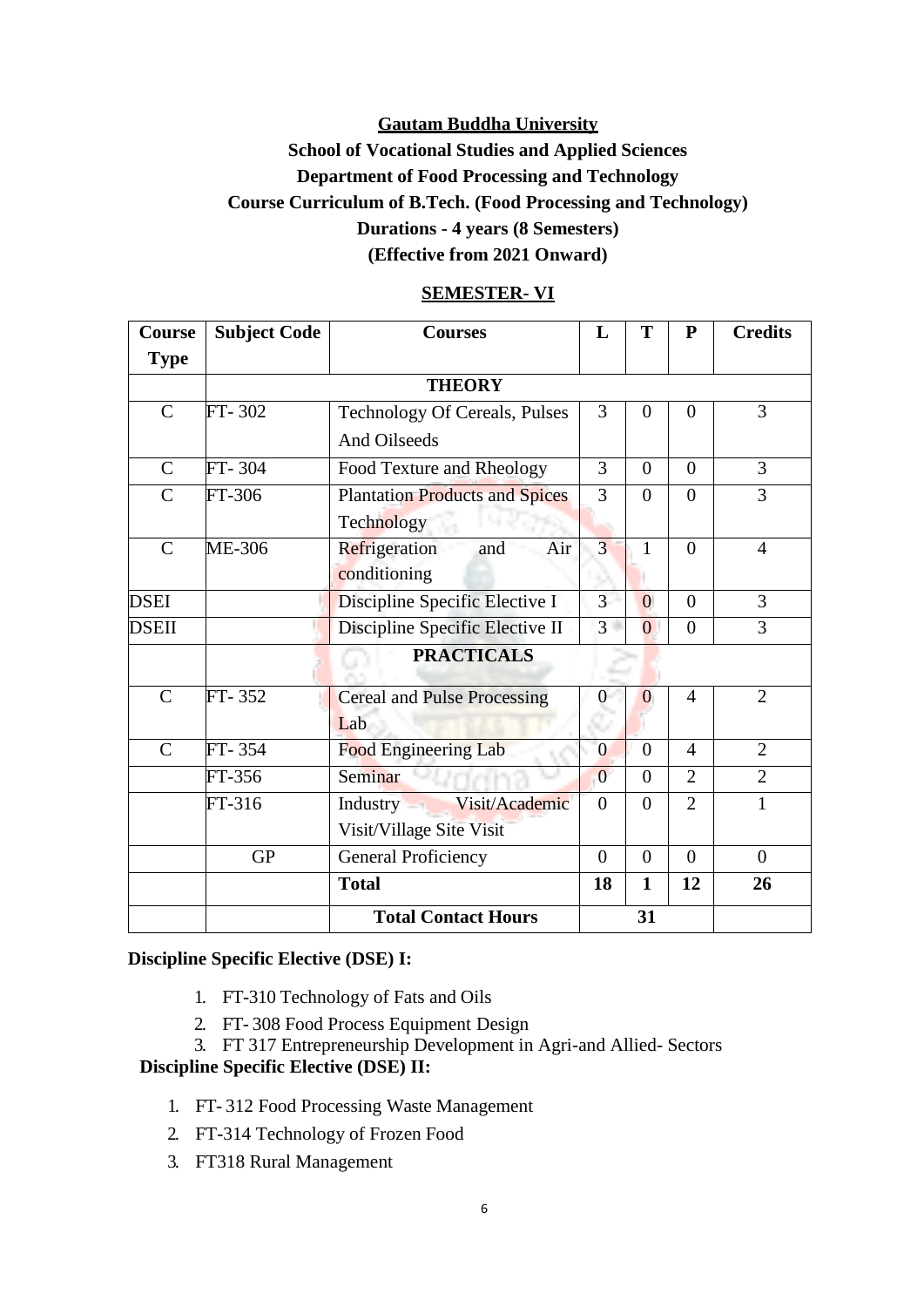# **School of Vocational Studies and Applied Sciences Department of Food Processing and Technology Course Curriculum of B.Tech. (Food Processing and Technology) Durations - 4 years (8 Semesters) (Effective from 2021 Onward)**

| Course         | <b>Subject</b>             | <b>Courses</b>                         | L              | T              | ${\bf P}$ | <b>Credits</b> |  |  |  |  |
|----------------|----------------------------|----------------------------------------|----------------|----------------|-----------|----------------|--|--|--|--|
| <b>Type</b>    | Code                       |                                        |                |                |           |                |  |  |  |  |
| <b>THEORY</b>  |                            |                                        |                |                |           |                |  |  |  |  |
| $\mathsf{C}$   | FT-401                     | Confectionary<br>Bakery<br>and         | 3              | $\Omega$       | $\Omega$  | 3              |  |  |  |  |
|                |                            | Technology                             |                |                |           |                |  |  |  |  |
| $\mathcal{C}$  | FT-403                     | Food Storage Engineering               | 3              | $\theta$       | $\Omega$  | 3              |  |  |  |  |
| $\mathsf{C}$   | FT-405                     | Dairy process technology               | 3              | $\theta$       | $\Omega$  | 3              |  |  |  |  |
| $\mathsf{C}$   | FT-407                     | <b>Traditional and Fermented Foods</b> | 3              | $\Omega$       | $\theta$  | 3              |  |  |  |  |
| $\overline{C}$ | $FT-417$                   | Safety,<br>Quality<br>Food<br>and      | 3              | $\Omega$       | $\theta$  | 3              |  |  |  |  |
|                |                            | Regulation                             |                |                |           |                |  |  |  |  |
| <b>DSEIII</b>  |                            | Discipline Specific Elective III       | $\overline{3}$ | $\theta$       | $\theta$  | 3              |  |  |  |  |
| <b>GEVI</b>    |                            | Generic Elective                       | 3              | $\overline{0}$ | $\theta$  | 3              |  |  |  |  |
|                |                            | <b>PRACTICALS</b>                      |                |                |           |                |  |  |  |  |
|                | FT-451                     | <b>Advance Food Processing Lab</b>     | 0              | $\theta$       | 8         | 4              |  |  |  |  |
| <b>SEC</b>     | FT-453                     | <i>*Training</i>                       | $\overline{0}$ | $\Omega$       | $\Omega$  | $\overline{2}$ |  |  |  |  |
| <b>SEC</b>     | $FT-455$                   | Project I                              | $\overline{0}$ | $\Omega$       | $\theta$  | $\overline{4}$ |  |  |  |  |
|                | <b>GP</b>                  | General Proficiency                    |                | $\theta$       | $\theta$  | $\theta$       |  |  |  |  |
|                |                            | <b>Total</b>                           |                | $\mathbf{1}$   | 8         | 31             |  |  |  |  |
|                | <b>Total Contact Hours</b> |                                        |                |                |           |                |  |  |  |  |

#### **SEMESTER- VII**

\*(After VI Sem students will go for industrial training of  $4 - 6$  weeks)

#### **Discipline Specific Elective (DSE III):**

- 1. FT- 409 Food Dehydration Technology
- 2. FT-411 Meat Fish Poultry Processing Technology

#### **Generic Elective (GE):**

- 1. FT-413 Functional Foods and Nutraceuticals
- 2. FT-415 Flavour Technology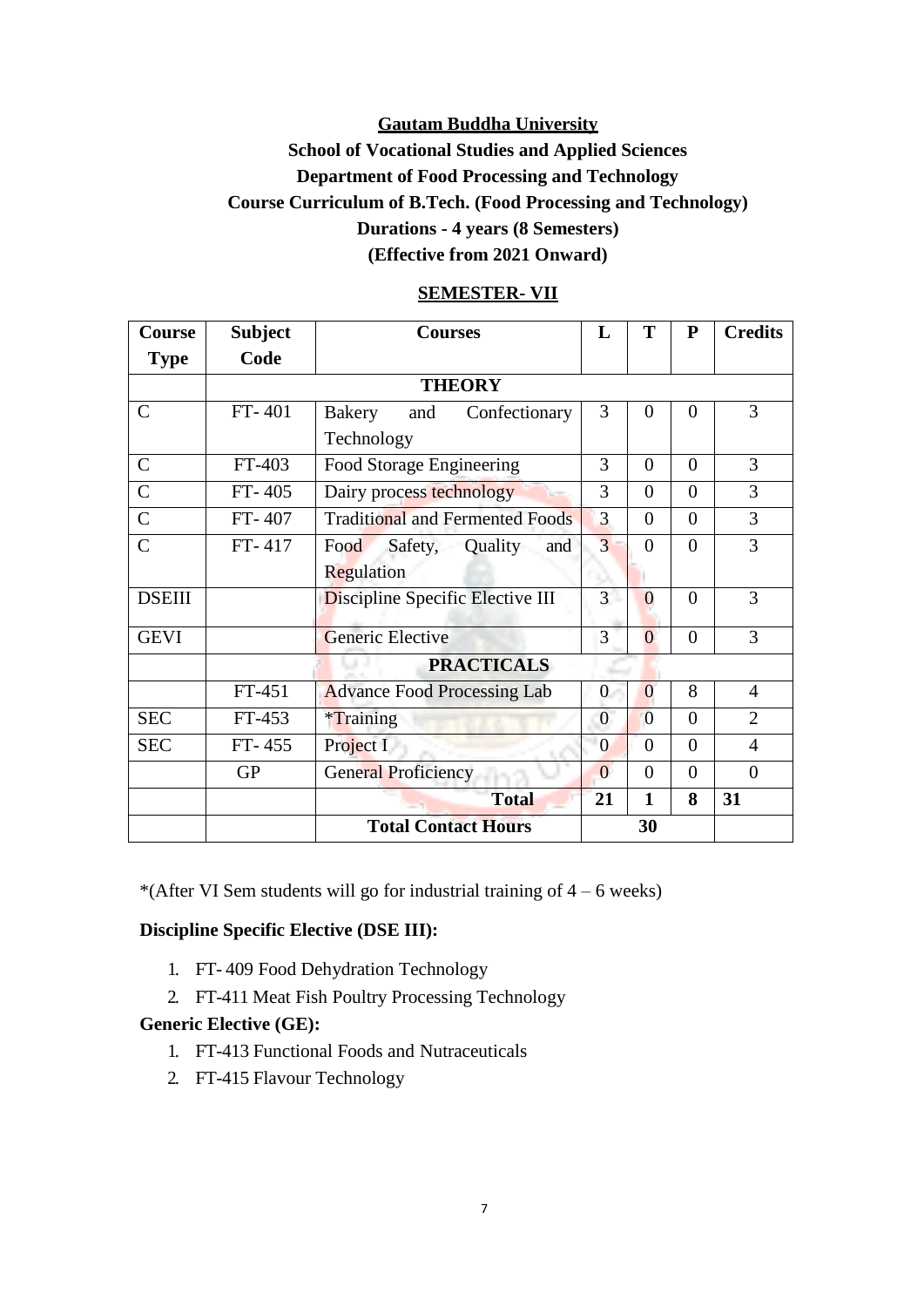# **Gautam Buddha University School of Vocational Studies and Applied Sciences Department of Food Processing and Technology Course Curriculum of B.Tech. (Food Processing and Technology) Durations - 4 years (8 Semesters) Effective from 2021 Onward**

## **SEMESTER- VIII**

| <b>Course Type</b>                                                                  | <b>Subject</b> | Cour                       | L        | т        | P | <b>Credits</b> |
|-------------------------------------------------------------------------------------|----------------|----------------------------|----------|----------|---|----------------|
|                                                                                     | Code           | <b>ses</b>                 |          |          |   |                |
| <b>SEC</b>                                                                          | FT-454         | Project II                 | $\theta$ | $\theta$ |   | 20             |
| MOOCS courses/<br>Seminar/Workshop/<br>Research Ethics/ Area<br>Specific case study |                | (Open elective) OE4        | 3        |          | 0 | 03             |
|                                                                                     |                |                            |          |          |   |                |
|                                                                                     |                | <b>Total Contact Hours</b> |          |          |   | 23             |



**Total Credits 209**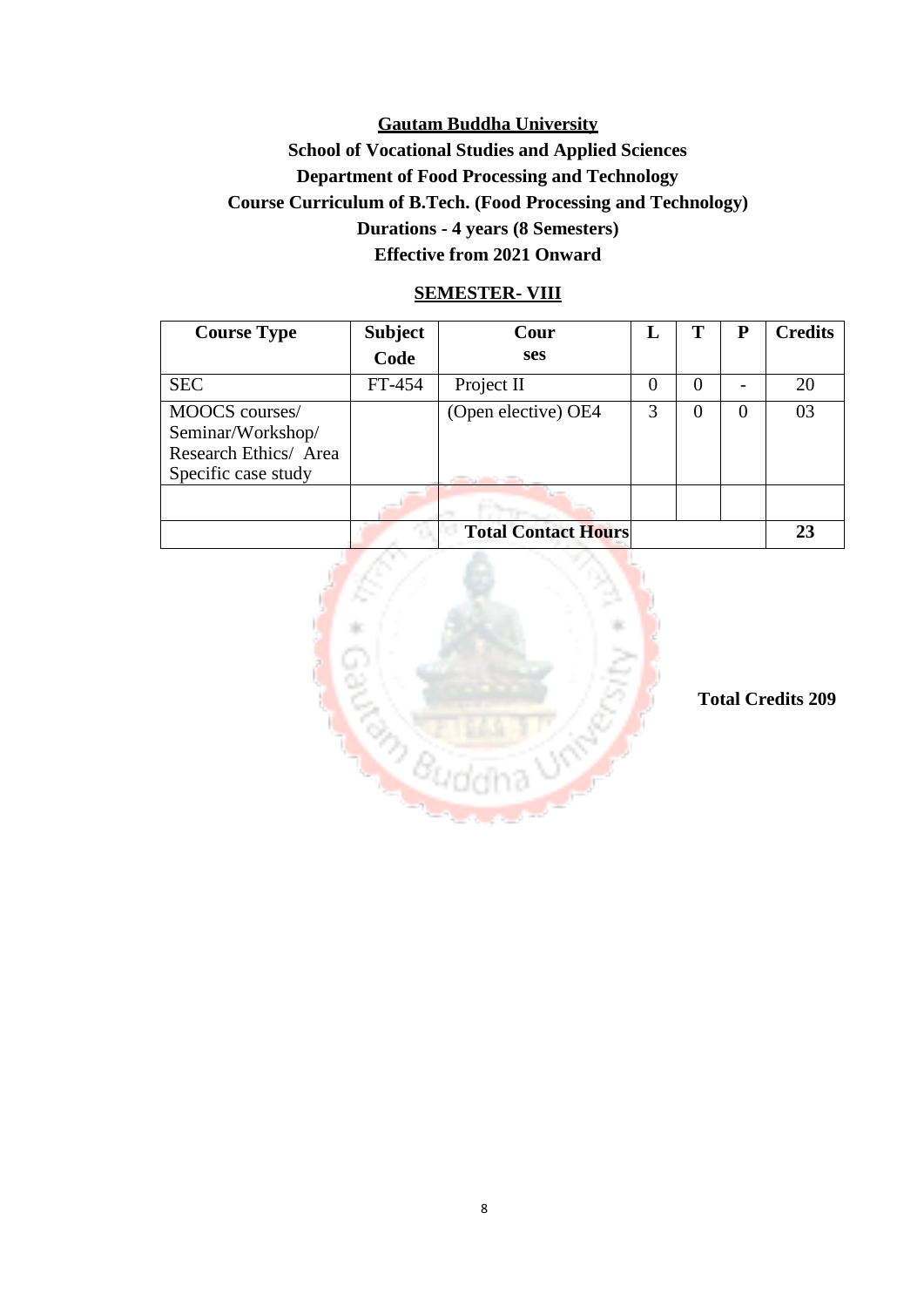# **B.Tech. (Food Processing and Technology) (Effective from 2021 Onward)**

#### **SEMESTER –II**

#### **FT-111 Introduction to Food Technology (2-0-0)**

#### **OBJECTIVE:**

 The course aims to introduce the students to the area of Food science and technology and the role of food processing for human welfare. This course will enable to understand the importance of food processing with respect to the producer, manufacturer and consumer.

#### **Unit-I: Scope, Opportunities & Challenges**

Introduction to Food Science, Application of Engineering & Technology in Food Science, Need of Food Processing, Status of food processing industry in India and abroad: Growth of Indian food industry, Market scenario and scope of food industries, Potential and Future prospects of Indian food Industry.

#### **Unit-II: Concept of Food Nutrition and Human Health**

Human health and Nutrition, Recommended Dietary Allowances (RDA), Factors affecting Bioavailability of nutrients, Desirable and potentially undesirable food constituents and their Importance. Status of Malnutrition in India and Abroad: Common nutritional deficiencies such as PEM, iron, vitamin A, iodine, calcium and vitamin D, zinc etc, Emerging common degenerated disorders.

#### **Unit-III: Basic biology related to food**

Living cells, organization of living system, characteristics, Plant and animal diversity, digestion and absorption of biomolecules.

#### **Unit-IV: Microbiological Aspects of Food**

Characterization, classification and identification of microorganisms, Microscopy, Morphology and Structure, Pure culture and its characteristics, Reproduction Growth and Cultivation, Control of microorganisms, beneficial uses of microbes in foods, General Principles of food hygiene.

#### **OUTCOMES:No. of Lecture 30**

On completion of the course, the students are expected to

- Be aware of the different methods applied to processing foods.
- Be able to understand the significance of food processing and the role of food and beverage industries in the supply of foods.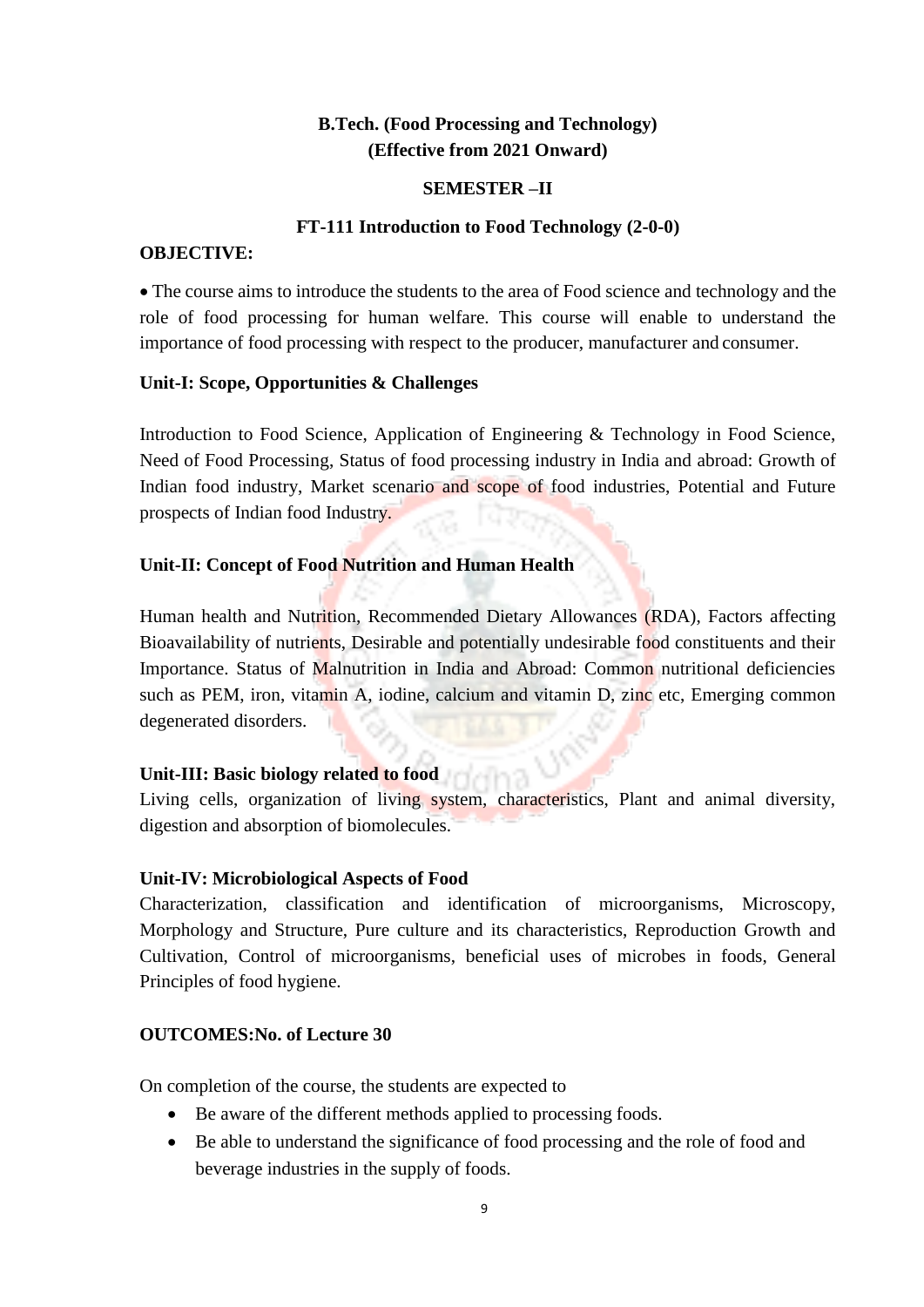## **Reference Books**

- 1. Introduction to Food Science and Technology. 1973. By George Stewart. Academic Press.
- 2. Food Science. 1995. By **Potter**, Norman N., **Hotchkiss**, Joseph H. Fifth edition.
- 3. Lehninger Principle of biochemistry. 2004. by David L. Nelson and Michael M. Cox**,** Fifth edition.
- 4. Microbiology. 2001. By Michael J. Pelczar JR., E.C.S Chan, Noel R. Krieg.
- 5. Foods Facts and Principles. 2008. by N. Shakuntala Manay, M. Shadakshasawamy.

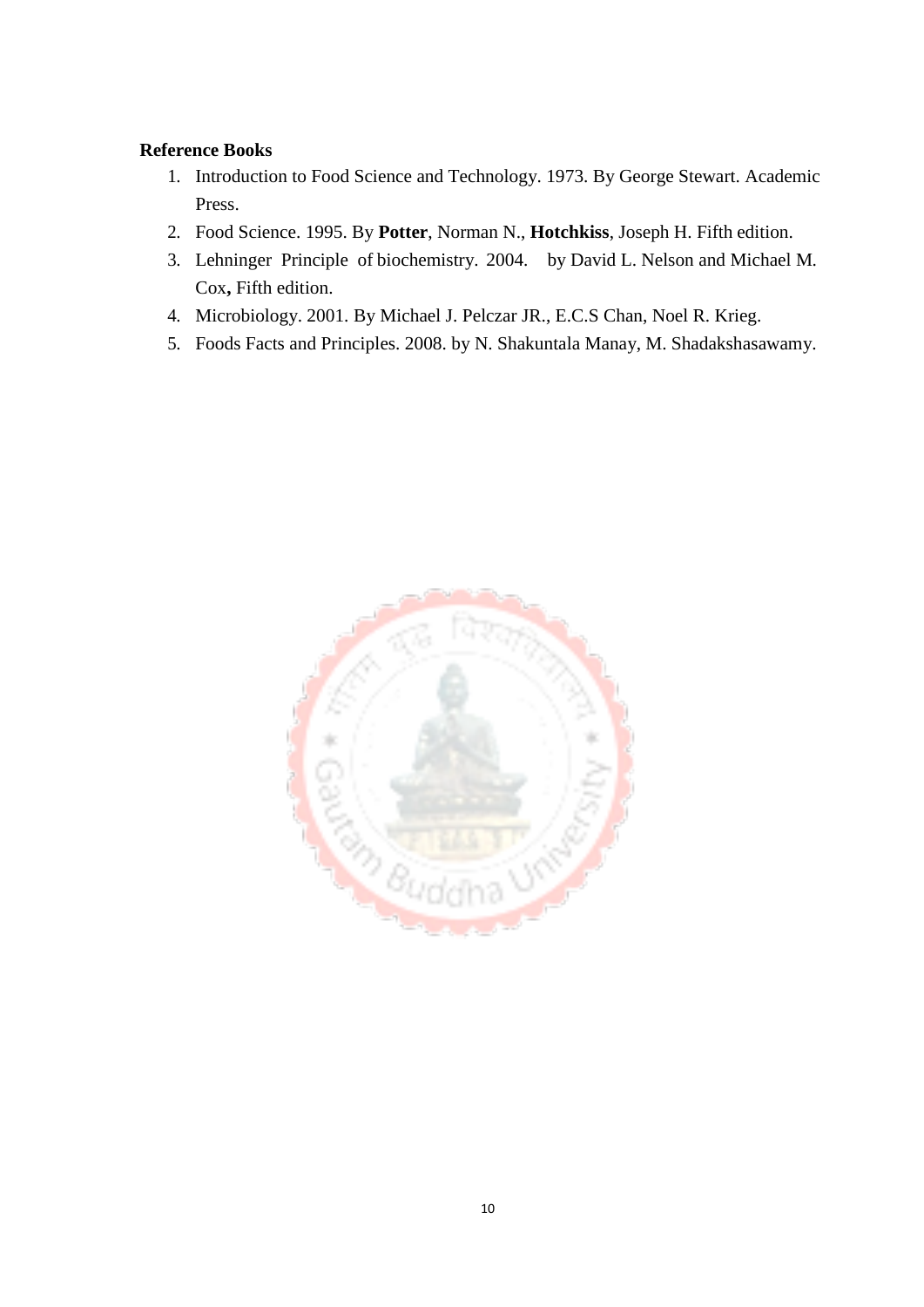# **B.Tech. (Food Processing and Technology) (Effective from 2021 Onward)**

## **SEMESTER –III**

## **FT-201 Principles of Food Processing and Preservation (3+0+0)**

#### **OBJECTIVE:**

 To expose the students to the principles and methods of food processing and preservation. **Unit –I**

**Aim and Objective :** Aim and objectives of preservation and processing of foods, degree of perishability of natural foods, Quality deterioration and spoilage of perishable foods, Water activity and its significance in food preservation**,** intermediate moisture foods, types of food spoilage, viz. microbiological, enzymatic, chemical, physical and their effects on food quality. Psychrometric Charts

#### **Unit -II**

Low temperatures Preservation: Storage of foods at chilling temperature, applications and procedures, controlled and modified atmosphere storage of foods, post storage handling of foods. Freezing process, slow and fast freezing of foods and its consequences etc. Technological aspects of pre-freezing, Actual freezing, frozen storage and thawing of foods, IQF.

#### **Unit -III**

**High temperature Preservation**: Thermal processing principles**,** pasteurization and sterilization, Death Time (TDT) curve; ultra-heat treatment UHT processing; Industrial applications of canning and bottling: commercial canning operation, spoilage of canned food and its quality evaluation, Extrusion Cooking.

# **Unit -IV**

**Chemical methods of Preservation:** Definitions and classifications, bacteriostatic agents, Fungistatic agents, germicidal agents, antioxidant, neutralizers, stabilizers and firming agents, use of sulphur dioxide and benzoic acid, tolerance of chemical preservative, use of antibiotics, sugars and salts. Preservation by fermentation and irradiation; technological aspects and applications of sugar and salt, antimicrobial agents.

#### **Unit-V**

**Radiation methods of Preservation:** Irradiation of foods type of radiations, physical and chemical changes induced by radiations, interaction of radiation with living organisms. Radiated foods, cost, shelf life, nutrient and other losses, wholesomeness, safety of working personnel and dosimetry.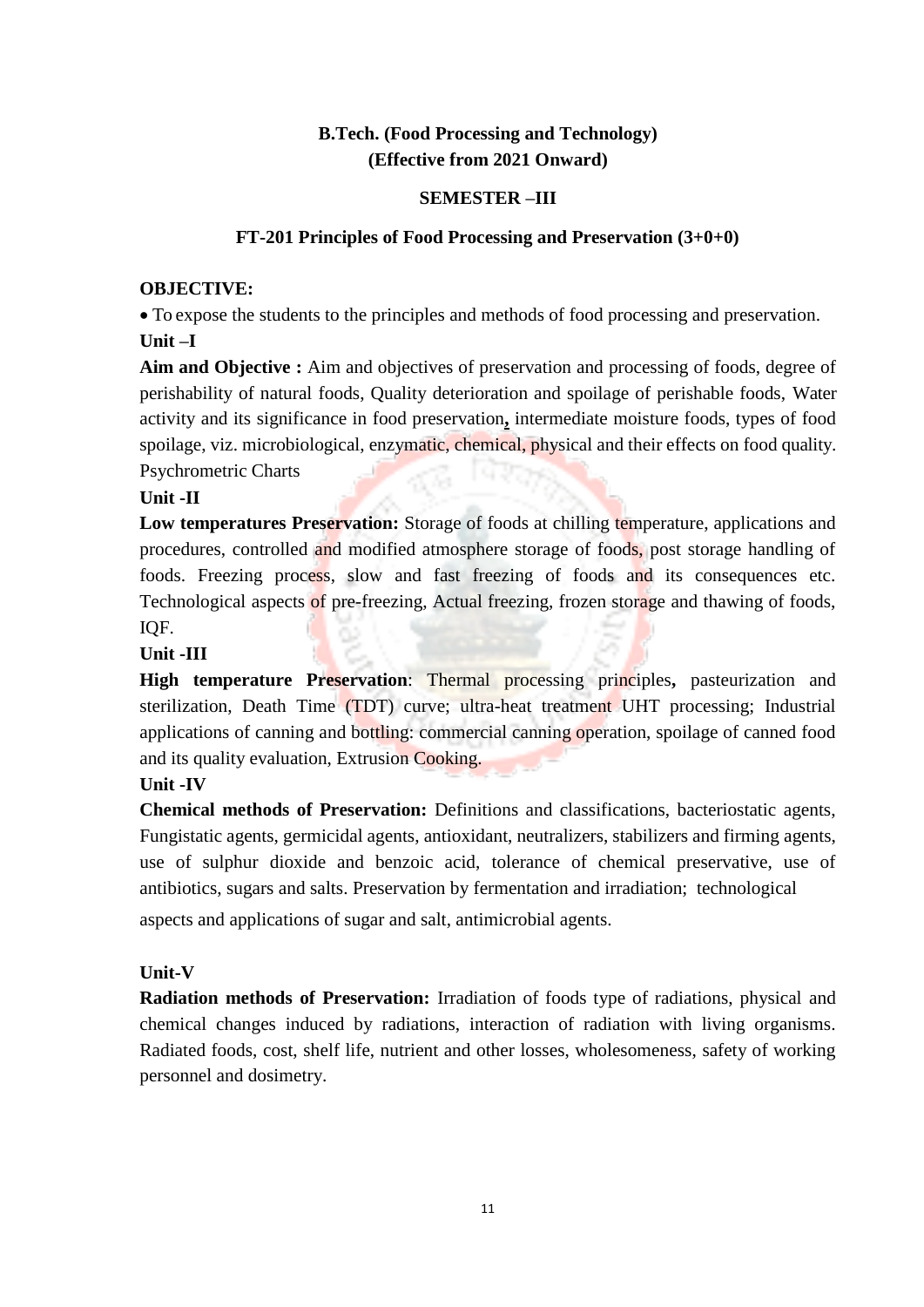#### **No. of Lecture: 45**

#### **OUTCOMES**

- To understand the principles of food processing and preservation.
- To understand the role of different methods the processing of different foods and their impact on the shelf life, quality, and other physical and sensory characteristics of foods.
- To familiarize with the recent methods of minimal processing of foods to understand the materials and types of packaging for foods

# **Reference Books**

1. "Principles of Food Science-Part-II": Physical Method of Food Preservation by M.Karel, O.R. Fennema and D.B.Lund, Marcel Dekkar Inc.

- 2. 'Principles of Food Preservation' by V.Kyzlink,Elsevier Press.
- 3. Preservation of fruits and Vegetable processing by Girdhari Lal (2009)
- 4. Khetarpaul, Neelam. "Food Processing and Preservation." Daya Publications, 2005
- 5. Singh, M.K. "Food Preservation" Discovery Publishing, 2007.

6. Fellows, P.J. "Food Processing Technology: Principles and Practice". 2nd Edition, CRC Wood Head Publishing, 2000.

7. GopalaRao, Chandra. "Essentials of Food Process Engineering". B.S. Publications, 2006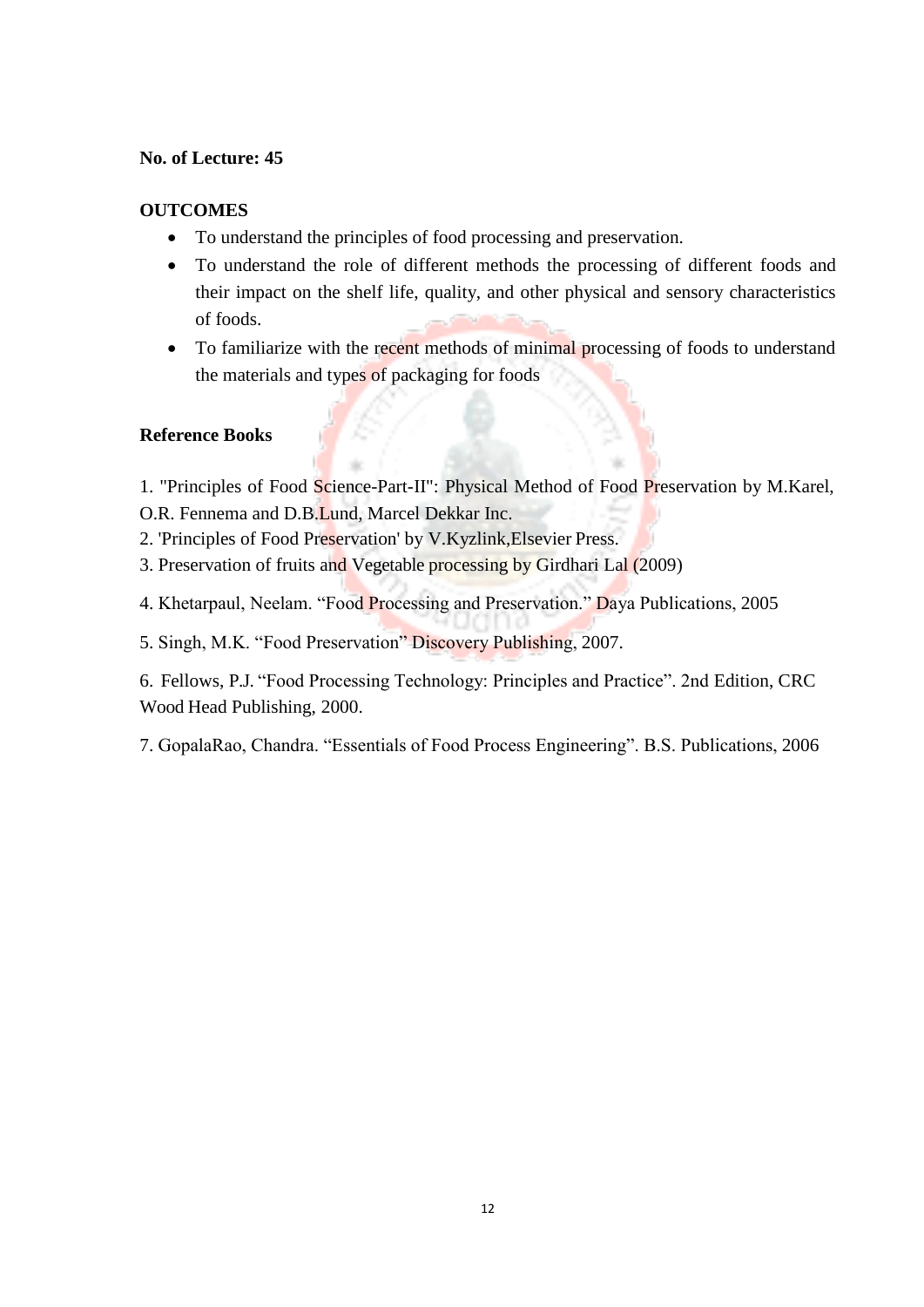# **B.Tech. (Food Processing and Technology) (Effective from 2021 Onward)**

#### **SEMESTER –III**

# **FT-203 Food Microbiology (3-0-0)**

# **OBJECTIVE:**

- To provide awareness about nutrition and growth of microorganisms.
- To impart knowledge about role of microorganisms in air, water and soil.
- To understand the role of microorganisms in fermented foods, food spoilage, food infections and intoxications.

# **Unit- I**

Introduction, history and scope of food microbiology. Classification of microbes, Types of microorganisms associated with food; bacteria, yeast, mold. Source of microorganism in foods, Growth curve, Factors affecting growth of microorganisms: Intrinsic and extrinsic factors. Importance of microorganism in food industry.

# **Unit- II**

Biochemical changes caused by microorganism, Deterioration of food products, Contamination of food during handling and processing, Microbiological quality of Foods and its significance: milk and milk products, fruits and vegetables, cereals and cereal products, meat and meat products, fish and other sea foods, poultry and eggs; sugar and sugar products, slats and spices and canned foods. Fermented food products: fermented meat & fish, milk, fruits and vegetables, fermented beverages.

# **Unit- III**

Preservation by Moist Heat, Heat Resistance of microorganisms and spores. Decimal reduction time (D values), 12D concept, Thermal Death Time curves. Preservation byheating process, irradiation, low temperature storage, chemical preservatives, high pressure processing, control of water activity

guddha -

# **Unit- IV**

Foods microbiology and public health - Types of food poisonings, important features and control; Overview of algal, fungal and viral food borne illnesses**.** Physical and chemical agents used in microbial control, disinfected agents and its dynamics. Control of Microorganisms & Food Preservation methods, HACCP & Hurdle Technology and its applications

# **No. of Lecture: 45**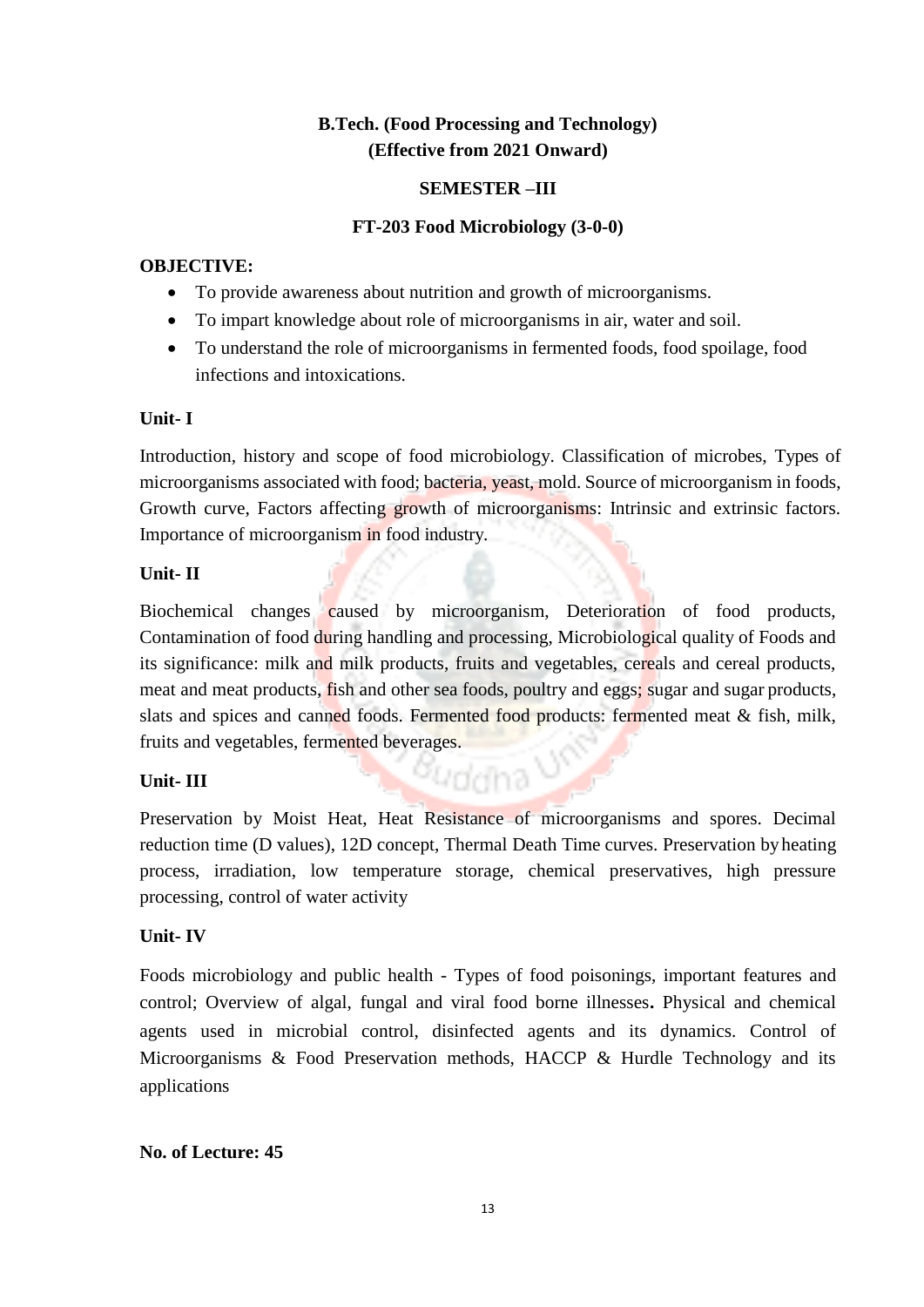# **OUTCOMES:**

After the completion of the course, the students will be able to:

- Appreciate the role played by microorganisms in the field of food
- Know about microorganisms, history, diversity, classification and role of microorganisms in nature.
- Understand about nutrition, growth and metabolism in microorganisms.

# **Reference Books**

1. "Microbiology" by M. J. Pelczar Jr., E.C.S. Chan and N.R. Krieg, Vth edn., TMH Book

Company (1993).

2. "Modern Food Microbiology" by James M. Jay, IVthedn. CBS Publishers Delhi (1993).

3. "Food Microbiology" by W. C. Frazier & D.C. Westhoffs, IV thedn., TMH (1993).

4. Bibek Ray and ArunBhunia. 2008. Fundamental Food Microbiology, 4th Ed., CRC press, Taylor and Francis Group, USA.

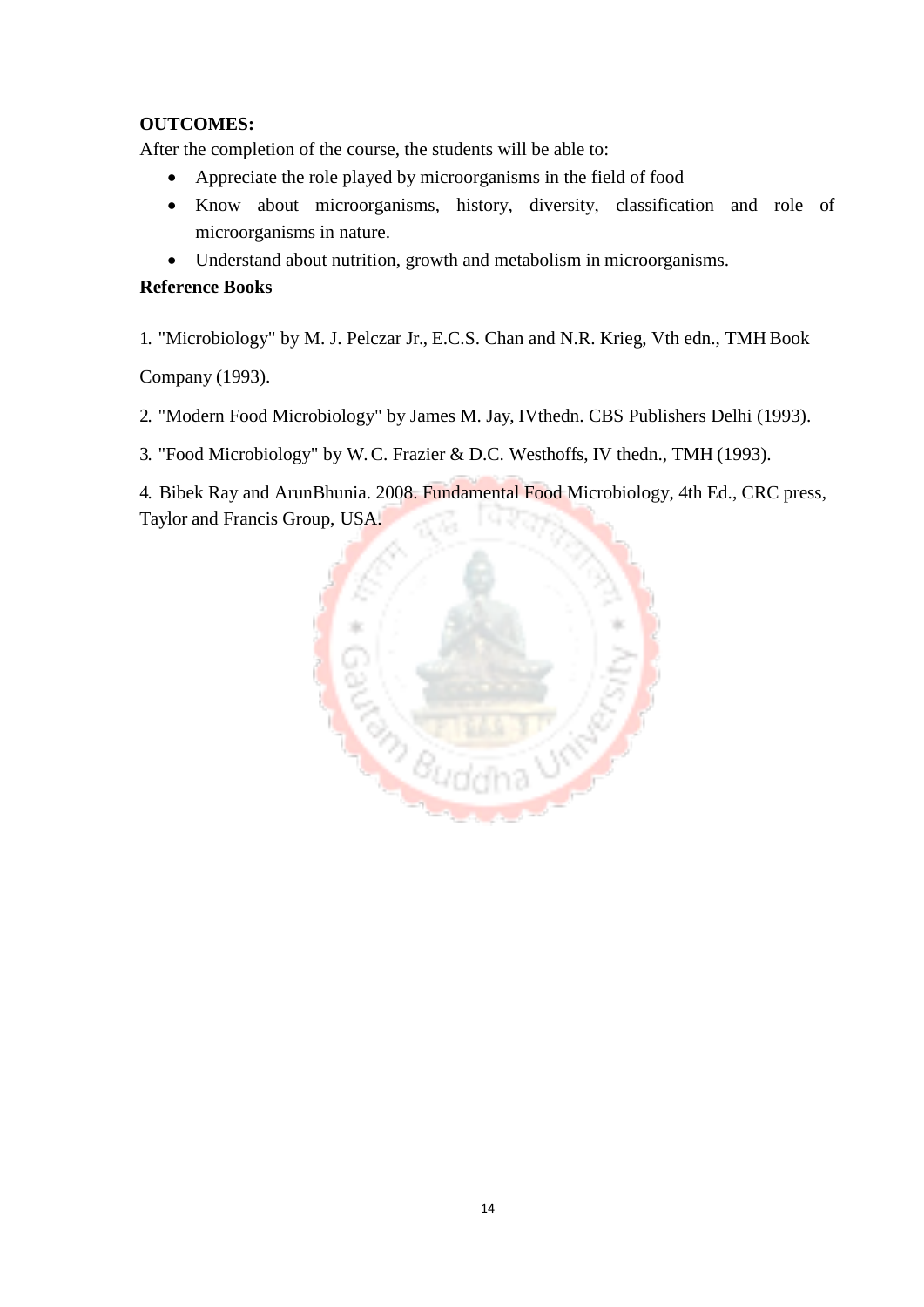# **B.Tech. (Food Processing and Technology) (Effective from 2021 Onward)**

## **SEMESTER-IV**

## **FT-202 Food Chemistry and Nutrition (3+0+0)**

## **OBJECTIVE:**

- The course aims to develop the knowledge of students in the basic area of Food Chemistry.
- This is necessary for effective understanding of food processing and technology subjects.
- This course will enable students to appreciate the similarities and complexities of the chemical components in foods.

# **Unit-I**

Introduction to food chemistry**,** water and Carbohydrate**:** Water in Foods: Structure, Properties, Interactions, Water activity and sorption isotherm, molecular mobility and food stability Carbohydrates: Classification, Functions, Reactions and properties of simple and complex carbohydrate, Selection of Natural or Modified carbohydrates for incorporation into processed food.

#### **Unit-II**

**Lipids:** Classification, Consistency of commercial fat, Lipolysis, Auto oxidation, Thermal decomposition and effect of ionizing radiation, Refining of oils, Modification of oils and fats, Role of food lipids in flavor, Nutritional and safety aspects of natural and modified fats.

# **Unit-III**

Proteins: Classification, nutritional and functional properties of food proteins, Nutritive value and its Determination, Chemical reactions and interactions of amino acids and proteins, De-naturation and its implications, Functional properties of food proteins, Modification of food proteins in Processing, storage, and its implications.

# **Unit-IV**

**Vitamins, Minerals and Pigments :** Sources, Functions, Deficiency diseases, Chemistryand stability of water and fat-soluble vitamins during processing, Chemical properties of minerals and their bioavailability, Enrichment and fortification. Natural pigments in foods and their retention in processed foods.

# **Unit-V**

**Food Nutrition:** Concepts of nutrition, Basal metabolism- BMR, Body surface area and factors affecting BMR. BV, NPU, BMR, PER calculations, Classification of balanced diet, Malnutrition, Type of Malnutrition, Causes and preventions of malnutrition.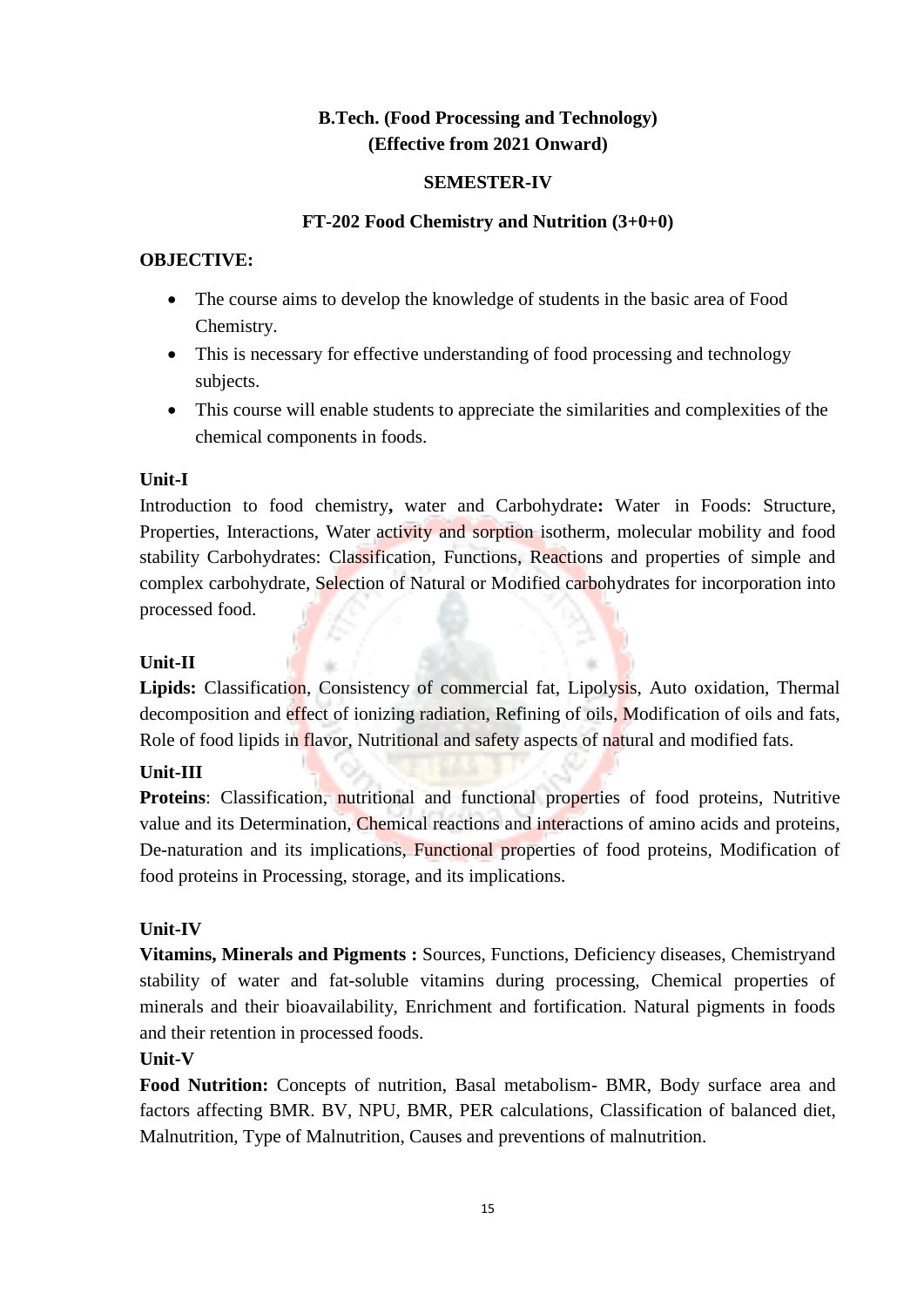#### **No. of Lecture: 45**

## **OUTCOMES**

On completion of the course the students are

• Be able to understand and identify the various food groups; the nutrient components (macro and micro), proximate composition.

- Be able to understand and identify the non-nutritive components in food, naturally present.
- Understand and use effectively, food composition tables and databases.

• Grasp the functional role of food components and their interaction in food products in terms of colour, flavour, texture and nutrient composition.

guddha

#### **References:**

- 1. Introduction to Food Chemistry. 2004. By Richard Owusu Apenten.
- 2. Food Chemistry by O.R. Fennema
- 3. Food Facts and Principal by N. ShakuntalaManay & M. Shadaksharaswamy
- 4. Chopra, H.K. and P.S. Panesar. " Food Chemistry". Narosa, 2010
- 5. 5Mann, Jim and Stewart Truswell "Essentials of Human Nutrition". 3rd Edition. Oxford University Press, 2007.
- 6. Hand book of analysis and quality control for fruit and vegetable products by S. Ranganna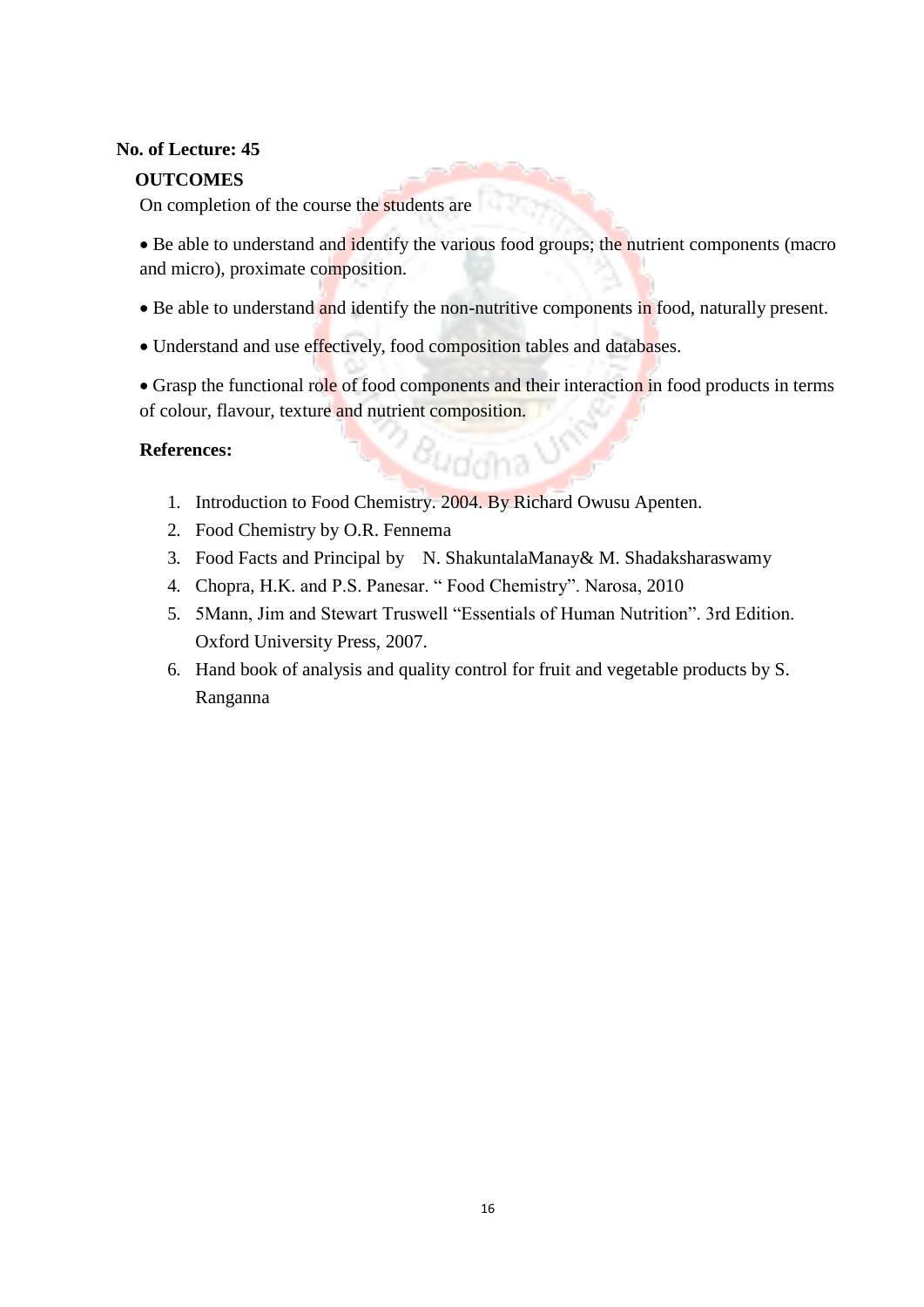# **B.Tech. (Food Processing and Technology) (Effective from 2021 onward)**

# **SEMESTER-IV**

# **FT-204 Unit Operations in Food Processing (3+0+0)**

# **OBJECTIVE:**

- To impart of knowledge of different unit operations of food industries like size reduction, evaporation, drying, fluid flow and food freezing.
- To introduce the concept of material and energy balance as applied to food engineering systems.

# **Unit -I**

Review of Basic engineering mathematics; units and dimensions; mass and energy balance. Principles of Fluid Flow-Introduction to stress-strain behavior in materials; properties of fluid viscosity; capillary tube viscometer; power law equations for Pseudoplastic; Newtonian and Dilitant fluids; flow in pipes-friction; laminar and turbulent flow equations; considerations in pumping fluids.

# **Unit-II**

Introduction to Unit operation, cleaning, grading and sorting, Mixing, Kneading, Blending, Homogenization, Sedimentation, Extraction, Leaching, Agitation. Unit operations involved in development of various food products.

# **Unit-III**

Size Reduction-Principles, types of equipments, applications and energy laws, screening of solids, size measurements and analysis, standard sieves, membrane separation process, Mixing: objectives, equipments for solid, liquid mixing, energy requirements, mixing indices.

# **Unit-IV**

Food dehydration- Basic principles of dehydration, Constant rate and falling film rate periods of dehydration; equilibrium moisture content, fixed bed dehydration; drum dehydration, fluidized bed drying; Spray drying of liquid foods, different types of dryers and their applications in food processing sector.

# **Unit-V**

Food freezing- Properties of frozen foods; freezing point depression, general introduction to enthalpy change during freezing, Plank's equation for predicting freezing time, Evaporation-Thermodynamics of evaporation; boiling point of elevation; heat transfer during evaporation; heat transfer coefficients, design of evaporation system; retention time; single effect and multiple effect system; thermo-compression systems.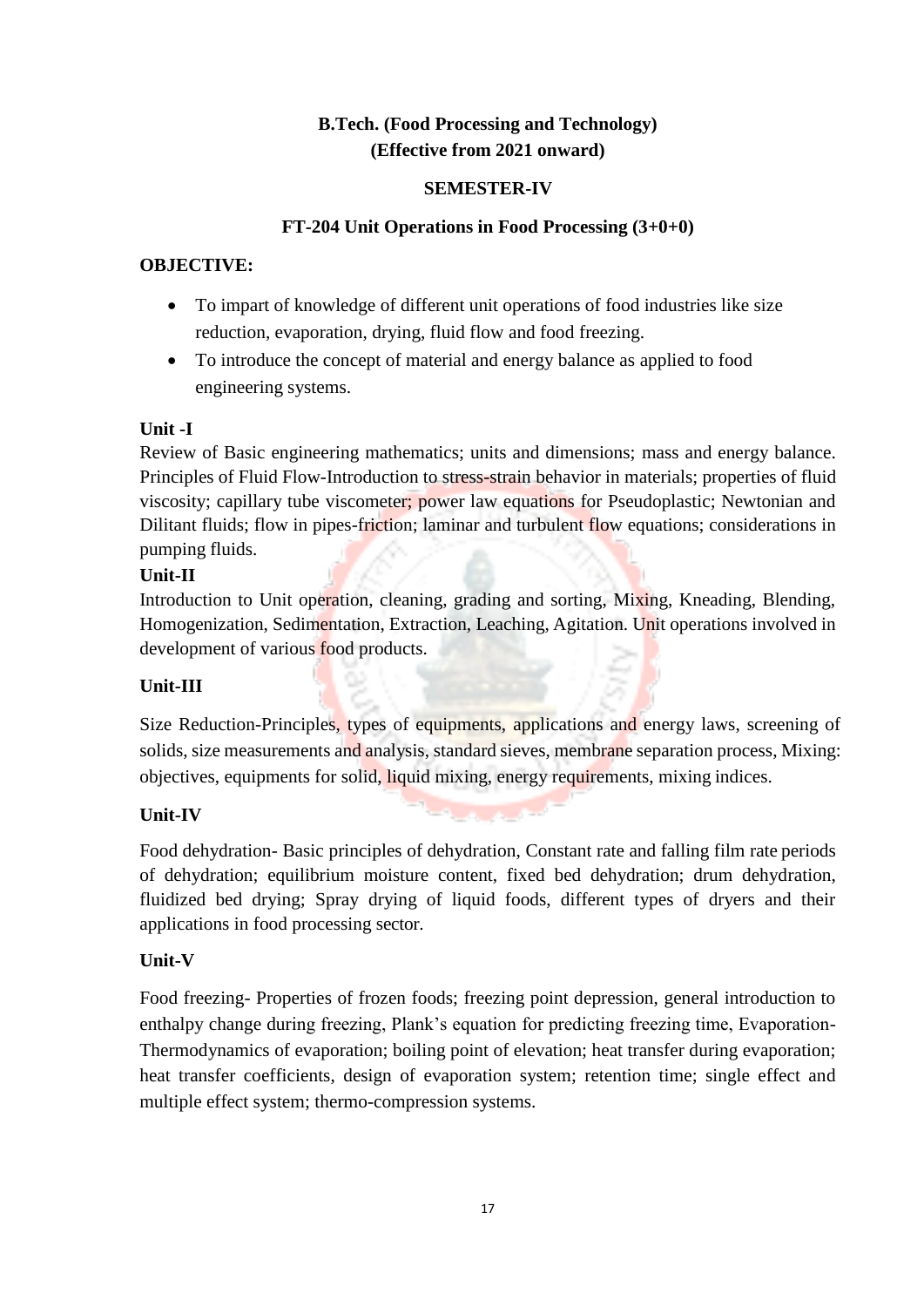# **OUTCOME No. of Lecture: 45**

 To understand Principles of separation methods used in the process industry. To appreciate different equipment developed for separation.

# **Reference Books**

1. Unit Operations of Agricultural Processing by Sahay K.M. and Singh K.K., Vikas Publishing House.

2. Physical Properties of Plant and Animal Products by Mohsenin N.N., Gordon and Breach.

3. Unit operations of chemical engineering by McCabe and Smith, McGraw-Hill.

4. Introduction to Food Engineering, 3rd Edition, R Paul Singh, Dennis R Heldman, Academic Press, USA.

5. Food Processing Technology: Principles and Practice, by P J Fellows, Woodhead Publishing Limited, Cambridge England.

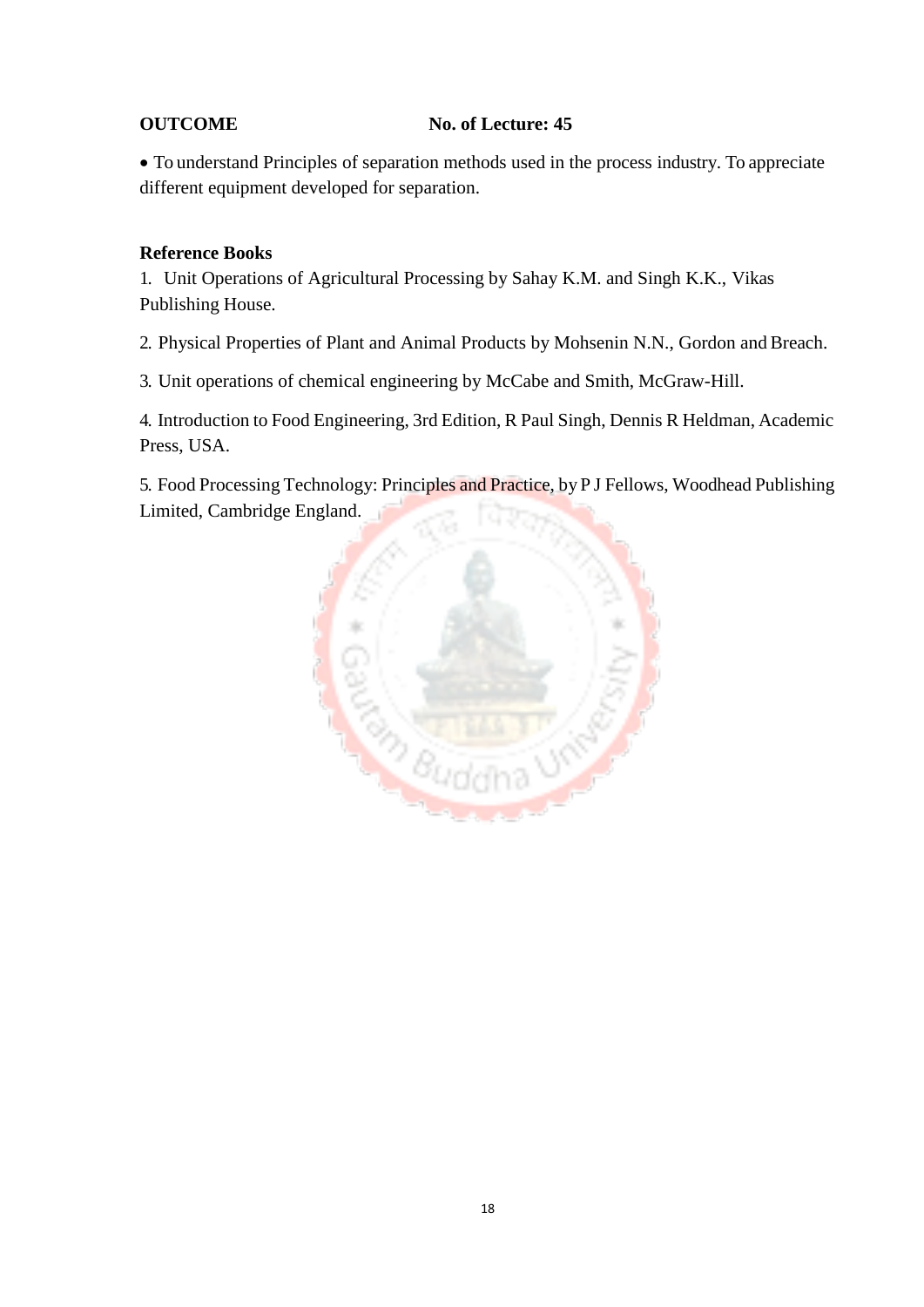# **B.Tech. (Food Processing and Technology)**

#### **(Effective from 2021 onward) SEMESTER-IV**

#### **FT 206 Food Process Engineering**

## **OBJECTIVE**

- 1. To understand the area of Food engineering
- 2. To elaborate the basic concepts of material and energy balance, fluid dynamics, thermal process calculations etc

# **Unit-I**

Introduction to food process engineering. Material balance for two component system, equation for operating lines and feed line. Numerical problems on material and energy balance related to food processing. Kinetics of biological reactions - kinetics of reactions occurring in processed foods, reaction velocity constant, order of reaction; quality changes during storage of foods; application of Arrhenius equation to biological reactions.

#### **Unit-II**

**Evaporation:** Boiling point elevation, Duhring rule, basic principles of evaporators; capacity and economy of evaporator; multiple effect evaporator: operation and various feeding systems, calculation of heat transfer area in single and multiple effect evaporators; Thermal vapour recompression and Mechanical vapour recompression system to improve evaporator economy; numerical problems.

# **Unit-III**

Principles of thermodynamics and heat transfer applied to food engineering; fundamentals of heat and analogy to mass transfer in food processing. Modes of heat transfer and overall heat transfer coefficient; thermal properties of foods: specific heat, thermal conductivity; Fourier's law, steady state and unsteady state conduction; energy balances; rate of heat transfer; thermal boundary layer; natural and forced convections heat transfer; heat transfer to flat plate and in non Newtonian fluids; heat transfer in turbulent flow; heating and cooling of fluids in forced convection outside tubes.

# **Unit-IV**

Principle of filtration, types of filtration equipments, settling classifiers, flotation and centrifugation, types of centrifuge.

#### **Unit-V**

**Freezing and Crystallization:** Basic concepts, theories of crystallization; Depression in freezing point, Planks equation and other modified equations for prediction of freezing time, freezing time calculations for a product having uniform temperature (negligible internal resistance), different types of freezers and crystallizers.

#### **No. of Lecture: 60**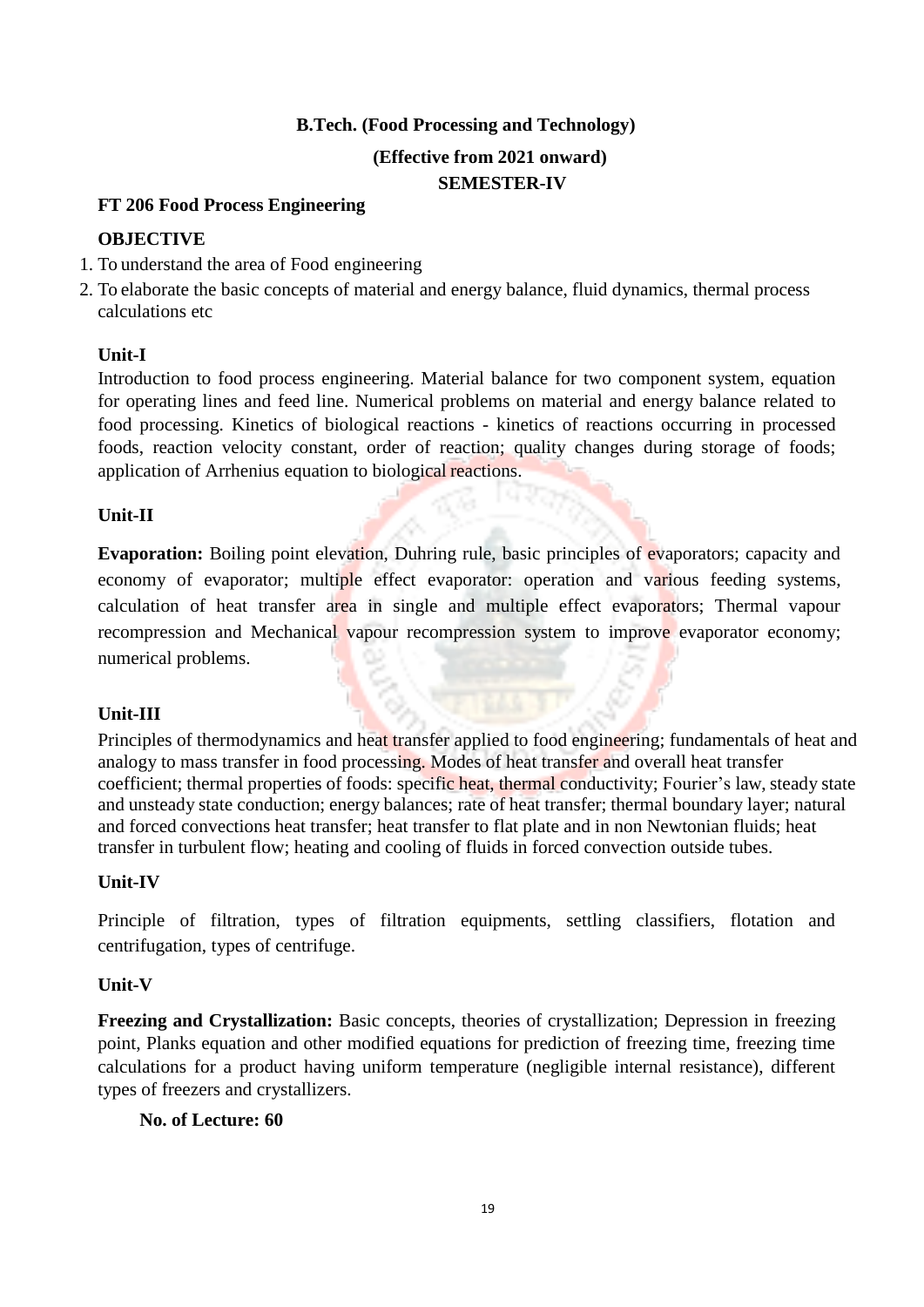# **OUTCOMES:**

After the completion of the course, the students will be able to:

- Understand various basic aspects of food engineering.
- Grasp the knowledge about fluid flow of foods.
- Comprehend the thermal process calculations.
- Understand the processing of foods by thermal and freezing process.

#### **Reference Books**

- 1. Food Engineering Operation Brennan, Butters, Cowell and Lilly.
- 2. Food Process Engineering Heldman, D. R. and Singh, R. P.
- 3. Fundamental of Food Process Engineering Romeo T. Toledo
- 4. Unit Operation of Chemical Engineering Mc Cabe, Smith and Harriot
- 5. Mass Transfer Operation Treybal, R. E.
- 6. Chemical Engineering (Vol. I and II) Coulson, J. M. and Richardson, J. F.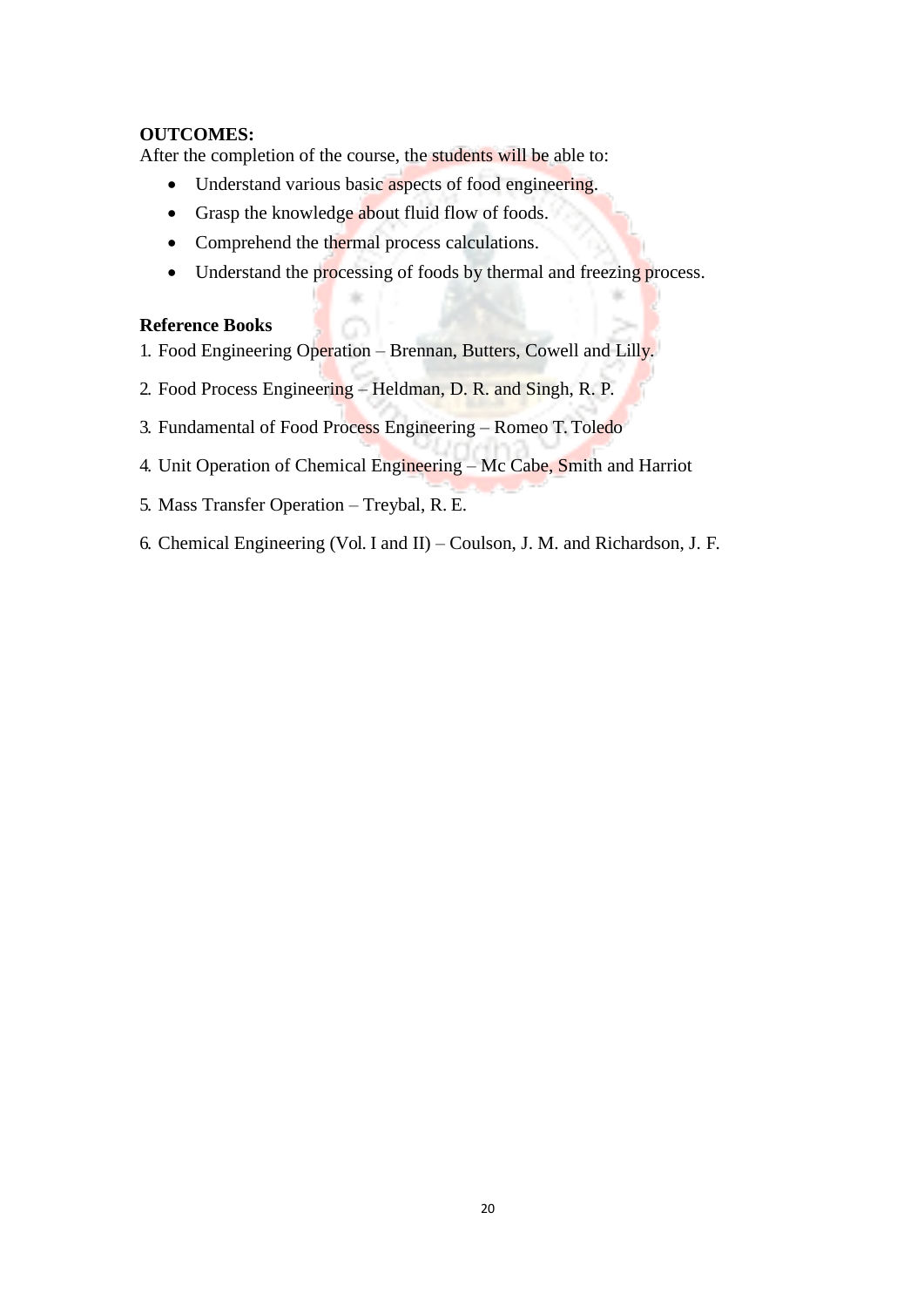# **B.Tech. (Food Processing and Technology) (Effective from 2021 onward)**

#### **Semester-V**

# **FT-301 Food Packaging (3+0+0)**

# **OBJECTIVE:**

- The course aims to develop the knowledge of students in the area of packaging of foods and the related technology used.
- This course will enable students to appreciate the application of scientific principles in the packaging of foods.

#### **Unit-I**

Introduction to food packaging, Objectives and functions of packaging and packaging material. Current status and global trends in food packaging. Packaging requirements and selection of packaging materials, properties of materials such as tensile strength, bursting strength, tearing resistance, puncture resistance, impact strength, tear strength, their methods of testing and evaluation.

# **Unit-II**

Packaging Materials:**Paper as Package Material:** Pulping, Manufacture, Types of paper, Paperboard Products. Glass Packaging Materials: Introduction. Composition and Structure. Physical Properties. Manufacture.**Metal Packaging Materials:** Introduction. Manufacture of Tinplate: Manufacture of Pig Iron, Steelmaking, Tinplating. Manufacture of ECCS. Manufacture of Aluminium. Container-Making Processes

**Plastics:** Plastic as package material, types of plastic films and their properties, Extrusion, Coating and Laminating, Injection Molding, Blow Molding, Edible Packaging Materials, Biobased and Biodegradable Packaging Materials.

# **Unit-III**

Barrier Properties of Thermoplastic Polymers: Theory of permeability, Steady-State Diffusion, Unsteady-State Permeation, Permeability Coefficient Units, Factors Affecting the Diffusion and Solubility Coefficients, Permeability of Multilayer Materials, Measurement of Permeability: Gas Permeability, Water Vapor Permeability, Permeability of Organic Compounds.

# **Unit-IV**

Prediction of shelf life of foods, selection and design of packaging material for different foods Different packaging system for dehydrated foods, frozen foods, dairy products, fresh fruits and vegetables, meat, poultry and sea foods. Aseptic Packaging, Vaccum Packaging, Spray Drying, Tray Drying, Migration Test of packaging materials (Overall Migration Test), Estimation of shelf-life of packaged food stuff.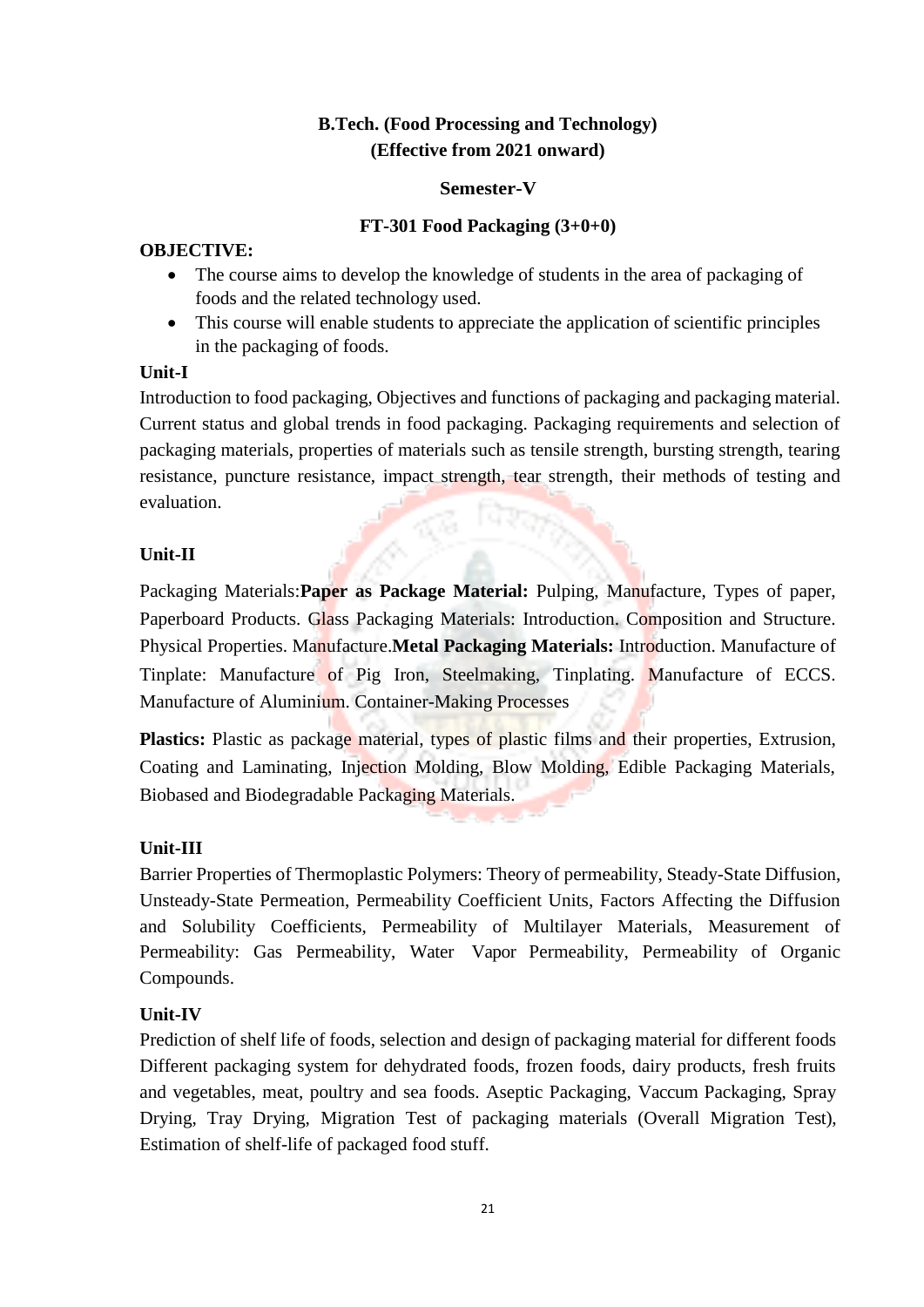# **UNIT V**

**Environmental issues in packaging:** Coding and marking including bar coding and Environmental, ecological & Economic issues, recycling and waste disposal, FSSAI Packaging and Labelling Rules and Regulation

#### **OUTCOMESNo. of Lecture: 45**

To gain knowledge on following aspects:

- The different types of materials and media used for packaging foods.
- Hazards and toxicity associated with packaging materials and laws, regulations and the monitoring agencies involved food safety, labelling of foods
- Methods of packaging, shelf life and food factors affecting packaging

#### **Reference Books**

- 1. Food Packaging Materials by M. Mahadeviah and R.V. Gowramma
- 2. Principles of Food Packaging by Saclarow and R.C. Griffin
- 3. A Handbook of Food Packaging Frank A. Paine Blackie Academic
- 4. Food Packaging Materials N.T.Crosby Applied Science
- 5. Plastic Films for Packaging; Technology, Calvin J. BeningTechnomic
- 6. Food Packaging: Principles and Practice Gordon L. Robertson Marcell Dekker

Bauddha UN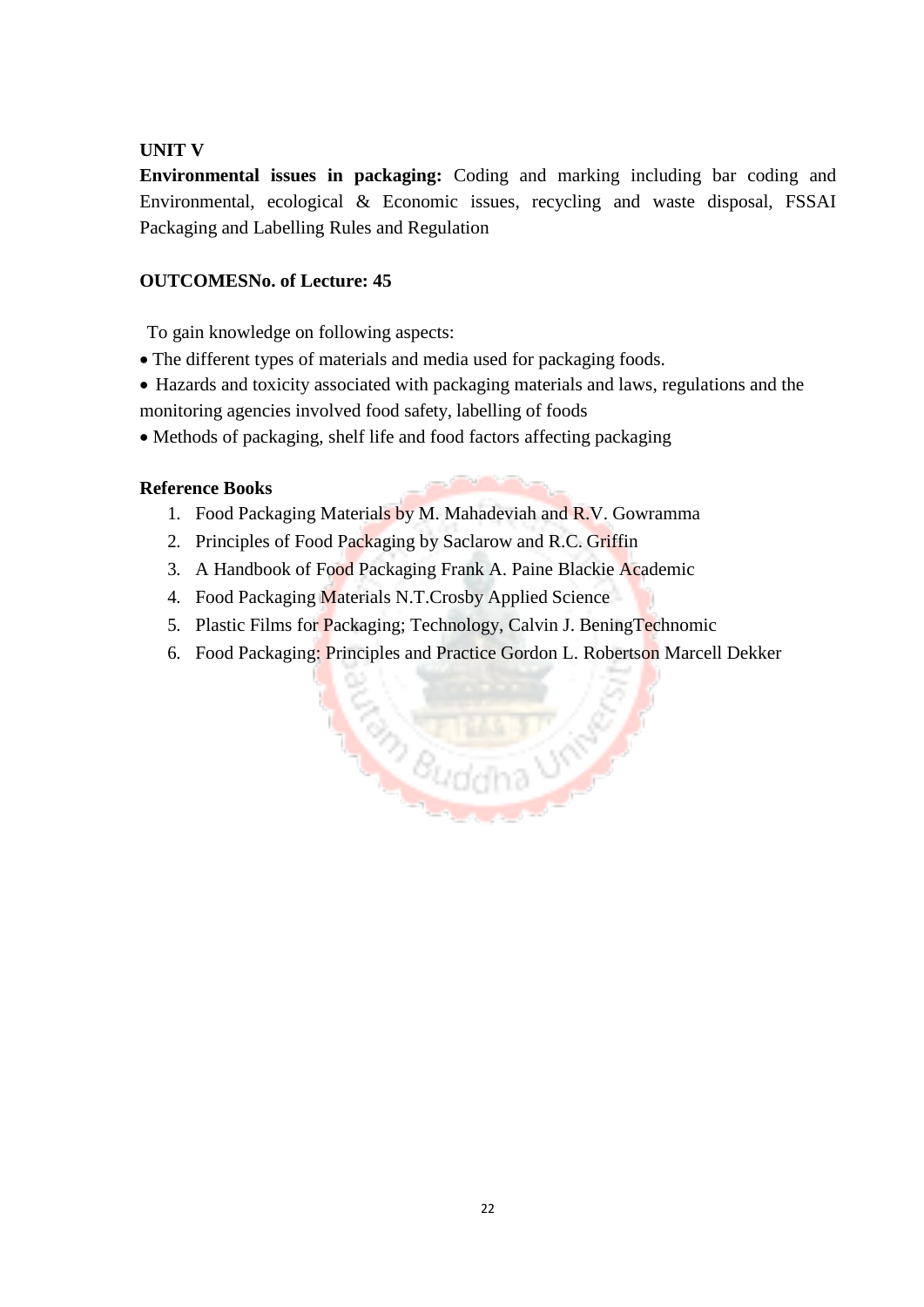# **B.Tech. (Food Processing and Technology) (Effective from 2019-20)**

# **Semester-V FT-303 Fruit and Vegetable Processing (3+0+0)**

#### **OBJECTIVES:**

• The course aims to develop the knowledge of students in the area of vegetable and fruit processing and technology.

 This course will enable students to appreciate the application of scientific principles in the processing of fruits and vegetables

# **Unit-I**

Structural, Compositional and Nutritional aspects of fruits and vegetables. Post-harvest changes, storage, handling and preservation of fresh fruits and vegetables, controlled and modified atmosphere storage. Present scenario of fruits and vegetable industry in India.

# **Unit-II**

Techniques of processing and preservation of fruits and vegetables by refrigeration and freezing, canning and bottling, drying and dehydration. Canning: Machinery and equipments,

canning of different fruits and vegetables. Emerging food processing technologies: Microfiltration, membrane processing, high voltage pulse techniques, photodynamic inactivation, high pressure treatment, microwave processing- heating, ionizing radiation, heating of electrical resistance effect and induction.

# **Unit-III**

Technology of fruits and vegetable products: Juices and pulps, Concentrates and powders, Squashes, cordials nectars, fruit drinks and carbonated beverages and its quality control.

# **Unit-IV**

Other fruits and vegetables products: Jam, Jellies and Marmalades. Preserves, candies and crystallized fruits. Tomato products: Puree, Paste, Ketchup, Sauce and soup. Chutneys, pickles and other products.

# **Unit- V**

Condiments, spice oils, oleoresins, Processing of cashew nuts, coffee and cocoa beans, and tealeaves, Specialty fruit and vegetable products.

Introduction, processing of fruit juices (selection, juice extraction, desecration, straining, filtration and clarification), preservation of fruit juices (Pasteurization, chemically preserved with sugars, freezing, drying, tetra-packing and carbonation).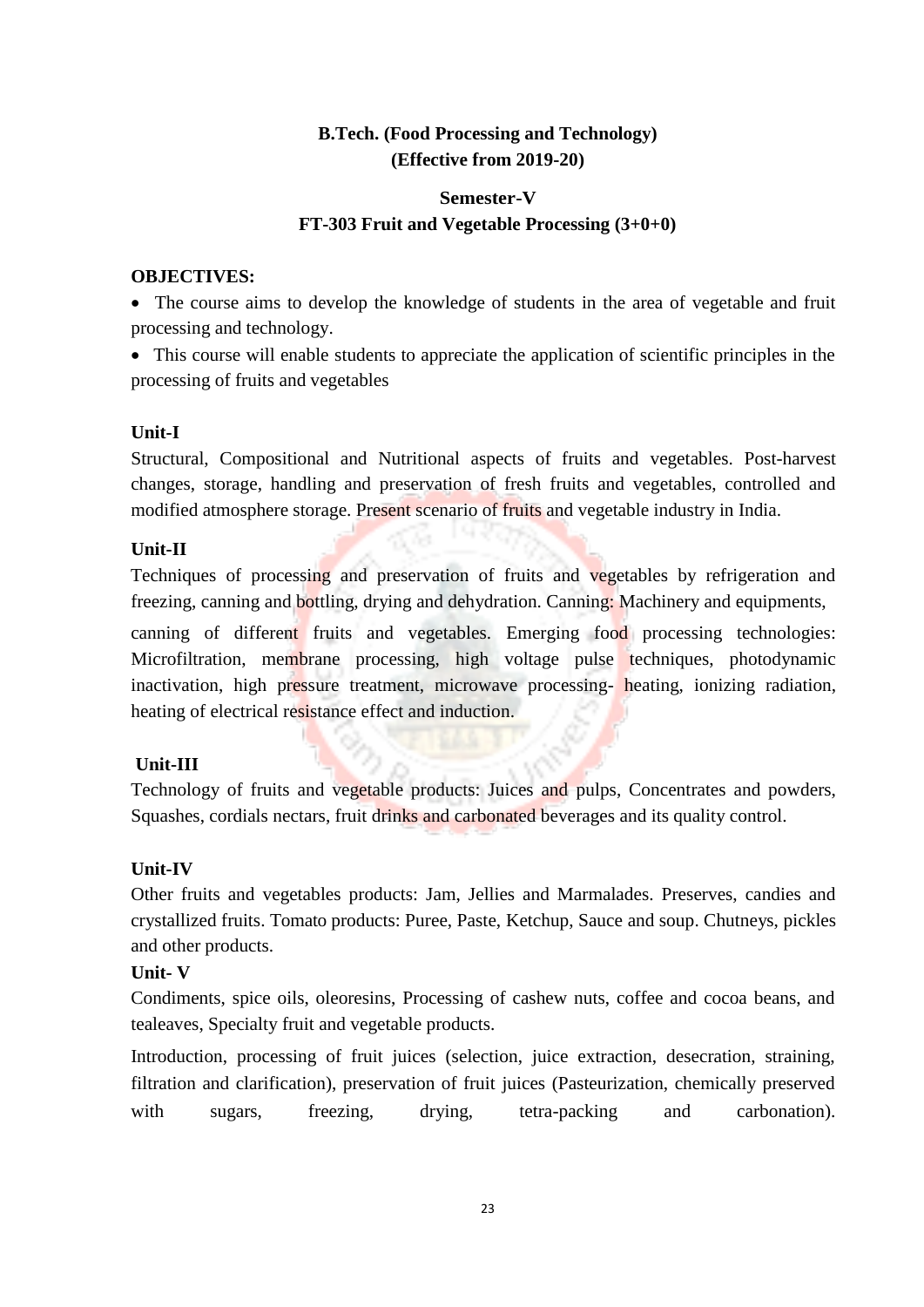# **OUTCOME No. of Lecture: 45**

- To develop skills related to Preservation and analytical techniques in fruit and vegetable products.
- Use of various techniques and additives for fruit and vegetable processing and quality analysis.

#### **Books Recommended:**

1. Preservation of Fruits and Vegetable by Girdharilal and Sidappa; CBS Publications

- 2. Fundamentals of Foods and Nutrition by R. Madambi and M.V. Rajgopal.
- 3. Foods :Facts and Principles by N Shakuntalamanay;New Age International (P) Ltd.
- 4. Food science by B.Srilakshami;New Age International.
- 5. Chocolate, Cocoa and Confectionary: Science and Technology by Bernard. W.Minifie

6. An introduction to the Post-harvest physiology and handling of fruitsand vegetables by R.H.H. Wills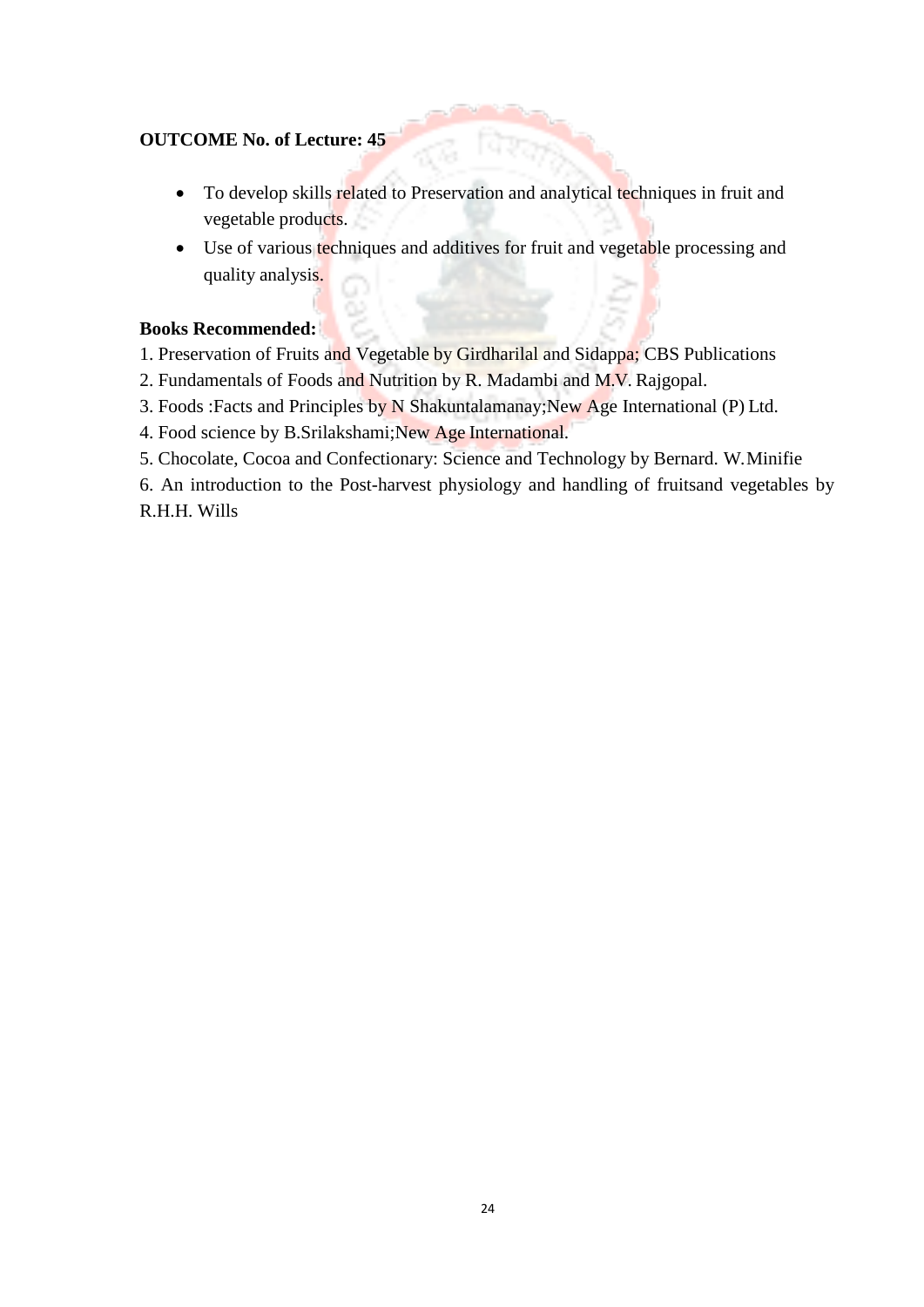# **B.Tech. (Food Processing and Technology) (Effective from 2021 onward)**

#### **SEMESTER- V**

# **FT- 305 Advances in Food Process Technology (3+0+0)**

#### **OBJECTIVES:**

 The course aims to develop the knowledge of students in the area of emerging oralternative technologies applied to food processing.

• This course will enable students to understand the advantages and disadvantages over existing technologies.

#### **Unit – I**

**Modelling of Microbial Food Spoilages:** Microbial growth dynamics models, partial differentiation equation models, application of models in thermal preservation, Concept, mechanism of microbial destructions, equipments etc.

**Membrane Technology:** Introduction to pressure activated membrane processes, performance of RO/UF and NF and industrial application.

#### **Unit – II**

**Supercritical Fluid Extraction:** Property of near critical fluids (NCF), solubility and efficiency of NCF extraction, equipment and experimental techniques used in NCFextraction and industrial application.

**Use of Microwave Energy in Foods:** Theory of microwave heating, dielectric properties of food materials, working principle of magnetron, microwave blanching, sterilization and finish drying.

#### **Unit – III**

**Hurdle Technology:** Types of preservation techniques and their principles, concept of hurdle technology and its application.

**High Pressure Processing of Foods:** Concept of high-pressure processing, quality changes, effects of pressure on microorganisms and its application in food processing.

#### **Unit – IV**

**Ultrasonic in Food Processing:** Properties and generation of ultrasonic, ultrasonic imaging, application of ultrasonics as an analytical tool and processing techniques

**Newer Techniques in Food Processing:** Application of technologies of high intensity light, pulse electric field, ohmic heating, micronization in food processing and preservation **Nanotechnology:** Principles, mechanism and applications in foods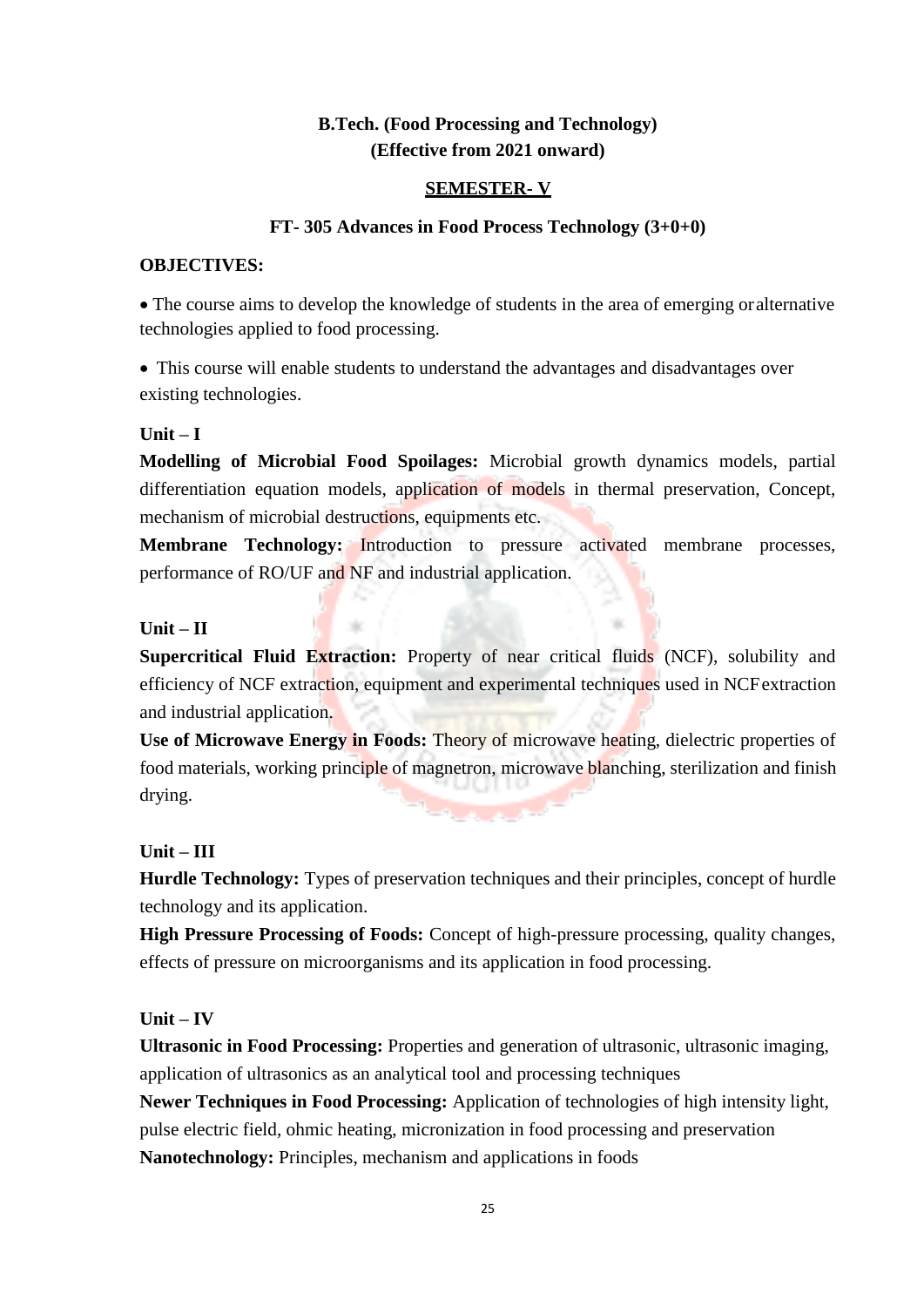# **OUTCOMES: Number of Lectures : 45**

On completion of the course the students are expected to

• Be able to understand and identify the different processing technologies and therir application.

• Understand the application of scientific principles in the processing technologies specific to the materials.

#### **Books Recommended:**

- 1. G. W. Gould. New Methods of Food Preservation (Non Thermal Processing of Foods)
- 2. R. P. Singh. Introduction to Food Engineering
- 3. Food processing technology. Fellows, P. J.

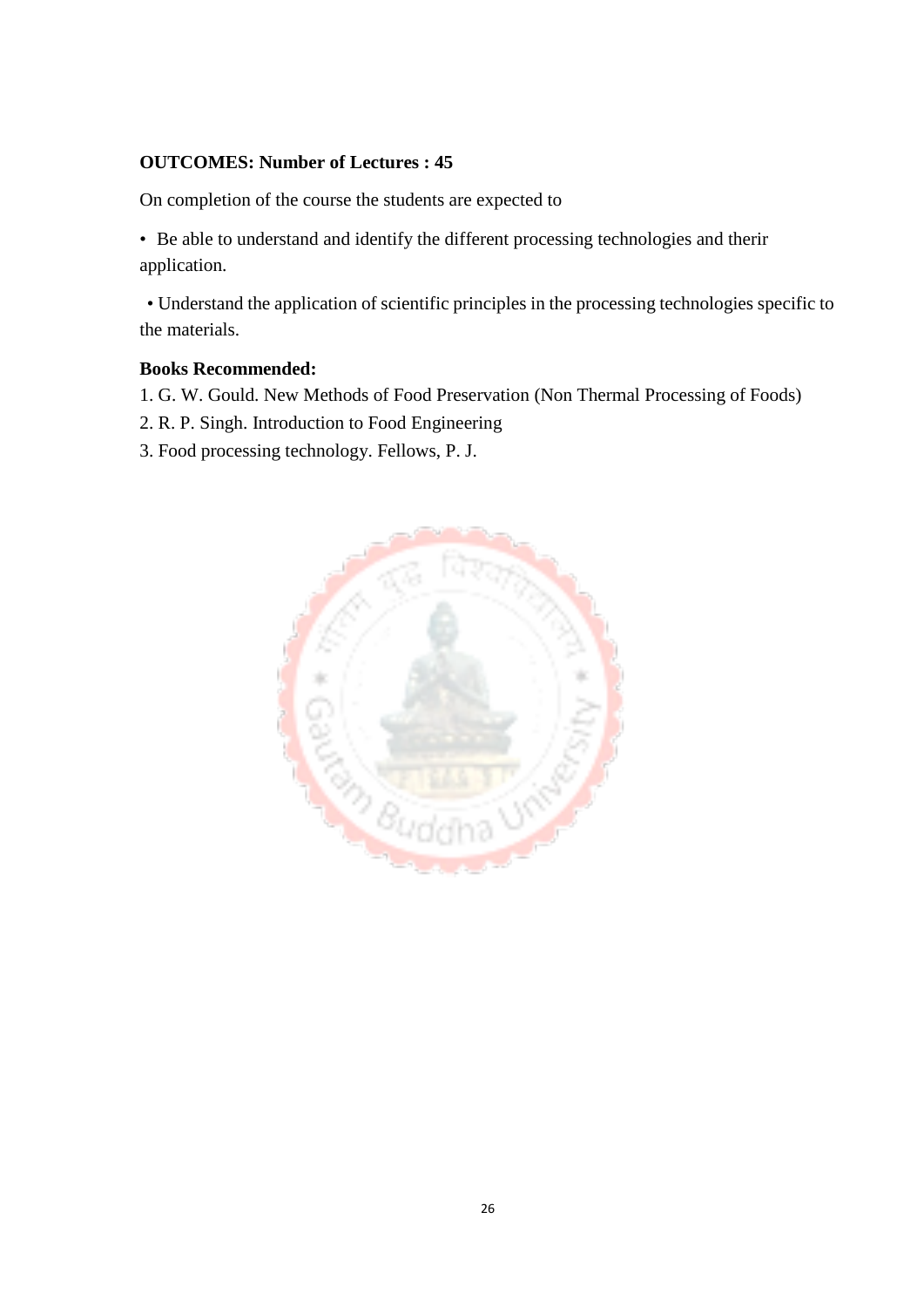#### **B.Tech. (Food Processing and Technology)**

#### **(Effective from 2021 onward)**

#### **SEMESTER- V**

#### **FT 317 Entrepreneurship Development in Agri-and Allied- Sectors (3-0-0) OBJECTIVES:**

- 1. Will teach the importance, the ways and management of new product into the market.
- 2. Will impart the basic knowledge of taxes, patent rules, excise rules, act of wages.
- 3. Explain the Government policies on small, medium and large scale industries.
- 4. Provide the working of various government & private agencies & apex bodies of food.

**Introduction:** Understanding entrepreneur agriculture and rural entrepreneurship, Promoting rural entrepreneurship; Farm enterprises, assessing feasibility of farm enterprises, Entrepreneurship for Agri-preneurs-institutional support and interventions.

**Farm Business and Farm Enterprises:** Farm as business' Farm business and farm enterprises; Mapping farm; one enterprise production unit; Farm Business cycle- Diagnosis, planning, implementing; Analyzing enterprises of farms; Understanding farm and enterprise profitability and assessing strength and weaknesses of farm business and farm enterprises. Enterprise budget, Clculating enterprise profitability- break- even price and yield.

**Farm Business Plan:** Understanding strategic planning and its option; Preparation of farm business plan; Use of a business plan; Understanding production plan – Labour requirements, market plan, profitability, availability of capital, risk management; Developing an action for the farm business plan.

**Enterprise Development in Agri and Allied Sector:** Launching an agri- allied enterprise, Dairy – setup and execution; Government support schemes and case discussions; Food processing – how to set up an enterprise, branding, rolr of cold storage, processing, government support schemes and case discussion; Floriculture- greenhouse farming, government support; Enterprises in aromatic oils & essential oils exotic fruits, fisheries and poultry- Processing, government support schemes and case discussions, alternative technologies.

**Group Entrepreneurship:** Extension services Farmer organisations FIGS, FPOs including Farmer producer cooperatives and Farmer producer companies; Understanding contract farming, Preparing a farming contract; Company's Act, Process of registration under Company's Act, Commodity groups, Group marketing, Collective marketing.

**Processing and Markets:** understanding post-harvest management, Exploring postharvest processing options, Value addition, Warohouses and warehousing, Classification of warehouses, Understanding market information, Use of market information

**Organic Farm Enterprises & Start-ups:** Present Scenario and opportunities; Principles of organic farming, organic farm enterprises—Advantages and disadvantages; Input management, Off-farm technology inputs, Quality assurance of Outputs, National Programmes on Organic Production; Entrepreneurship in organic farming; Online sales of organic products, Institutions and schemes supporting organic farming.

**Farm Business Management:** Principles in decision-making and problem solving in farm business management; Cash flow; Farm accounting, analysis, and control; Managing land,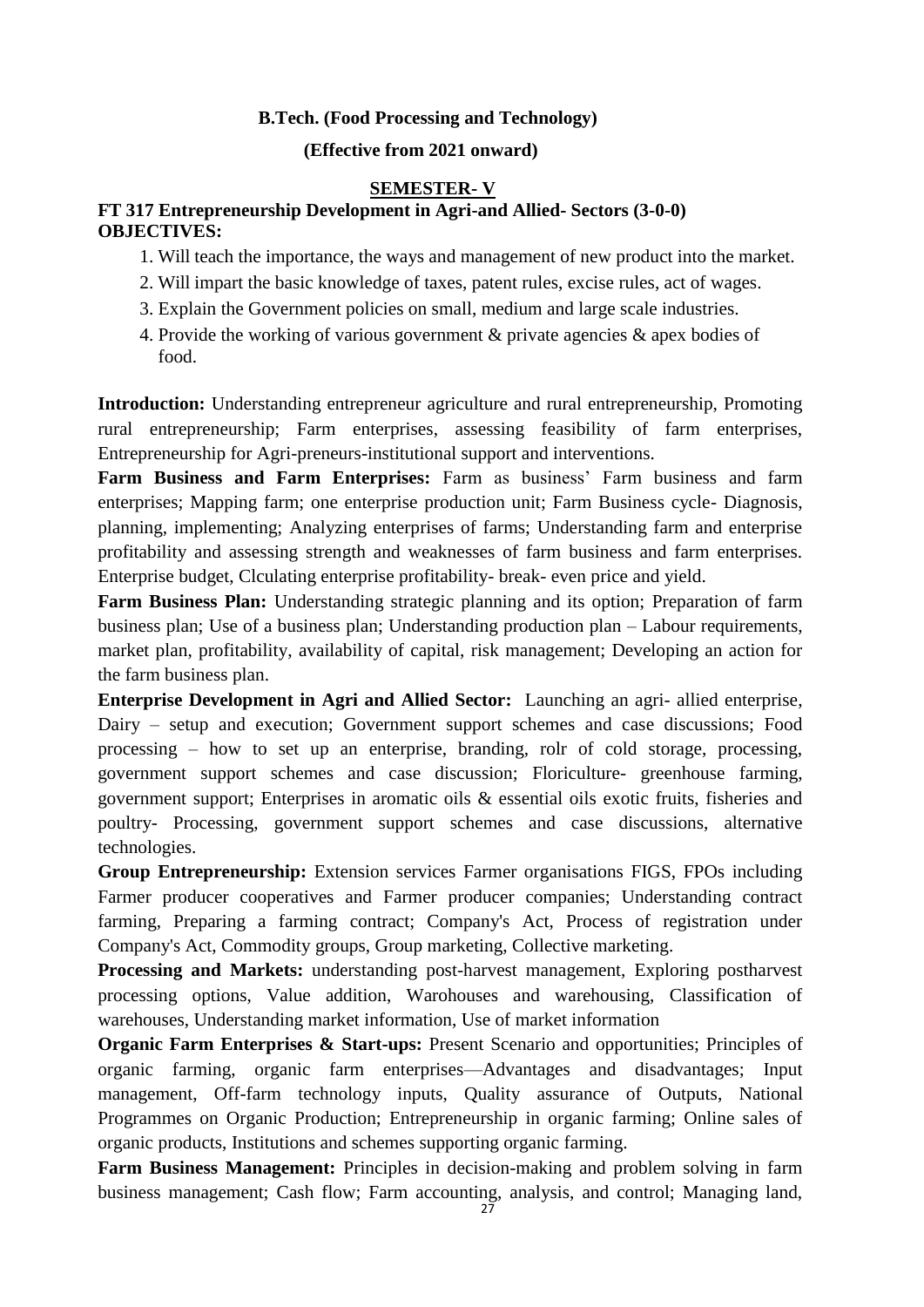capital, and labour resources; Risk management

#### **SUGGESTED READING No of Lecture 45**

- 1. Dollinger, M. J. (2003). *Entrepreneurship: Strategies and Resources*. 3rd Edition. Prentice Hall, US.
- 2. Ghosh, S. (2011). Entrepreneurship: An Overview of the Issues and Challenges in the context of Rural Development in India. *Business Spectrum*, 1(2), pp 67-73.
- 3. Misra, S.K. & Puri, V.K. (2005). *Indian Economy*. 33rd Edition. Himalaya Publishing House. India.
- 4. Pandey, G. (2013). Agripreneurship Education and Development: Need of the Day. *Asian Resonance,* 2(4), pp 155 – 157.
- 5. Gandhi V, Kumar G. & Marsh, R. (2000). Agro-industry for Rural and Small Farmer Development: Issues and Lessons from India. *International Food and Agribusiness Management Review*, 2(3), pp 331-344.

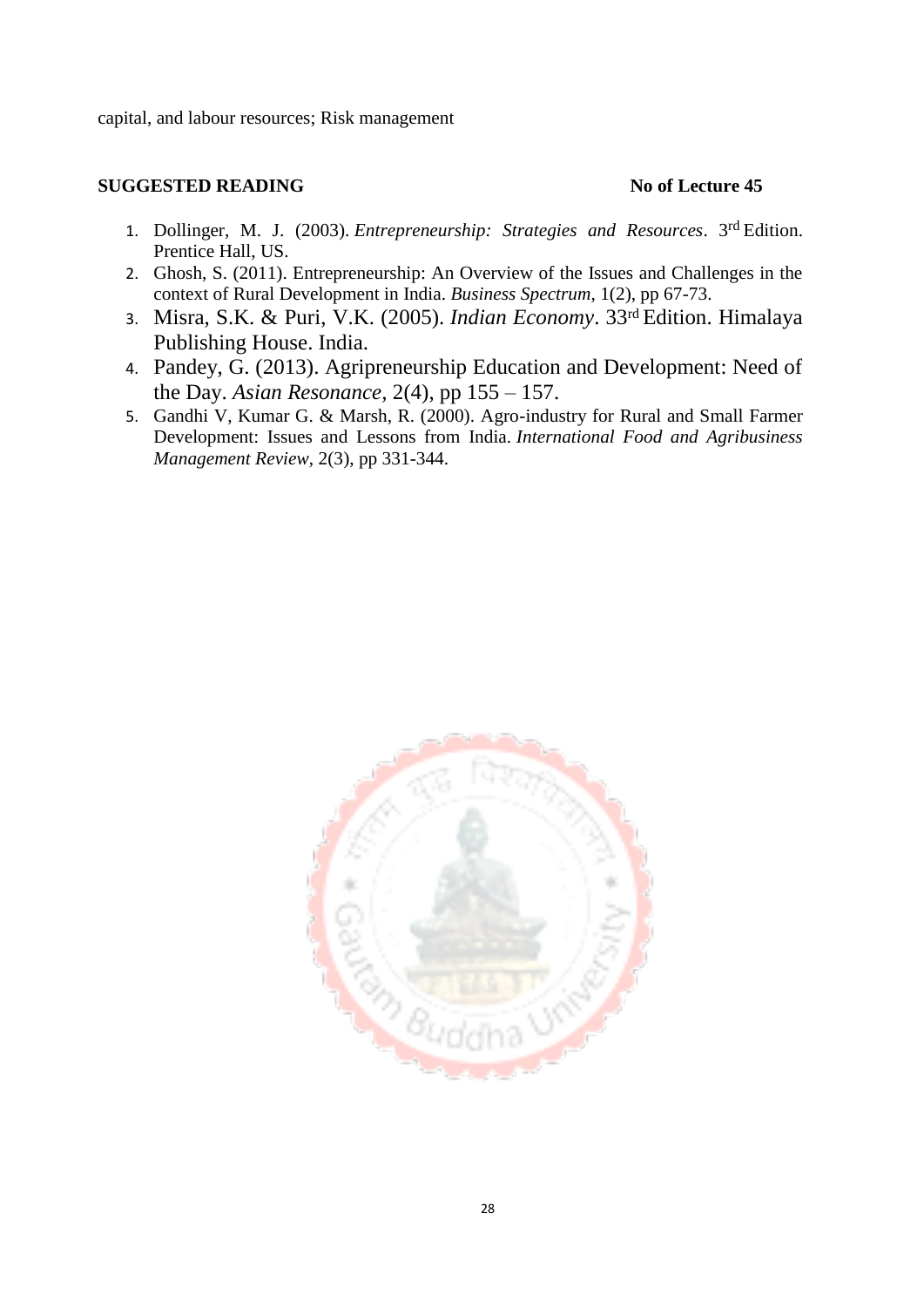#### **B.Tech. (Food Processing and Technology)**

 **(Effective from 2021 onward)**

#### **SEMESTER- V**

# **FT318 Rural Management**

#### **Objective:**

To understand intricacies of rural development, rural businesses and creation and managing of cooperatives.

**Rural livelihood & rural management:** Overview of the rural resources-land, soil, climate, water and forests; Overview of the production system containing agriculture, horticulture, seri-culture, forestry, animal husbandry and dairying, fisheries, non-farm activities; Concept, processes and relationship among agro climate and natural resources, production system and livelihood of rural people. Critical features, Needs of rural producer organization, enterprises, projects & its people; the rural, social & political scenario. Structure dynamics of rural society & polity in India in historical perspective.

**Creation and Managing of Cooperatives:** Creation of Co-operative: Economic theory of cooperatives, agency theory, theory of contracts, transaction cost economics, game theory and their reciprocity, welfare economics and their cooperatives.

Emergence, endurance and growth of co-operatives Leadership issues in co-operatives, evolution of co-operative technologies; Co-operative principles; Issues in establishing agricultural co-operatives, Democratic governance in co-operatives; Co-operative principles and economic rationality; Anand pattern of co-operative-federal structure, causes of sickness, leadership issues and managing boards.

**Rural Development Interventions**: Rural development; Concept, measures and determinants; Critique of rural development approach and strategies; Growth v/s equity oriented approach; Area v/s group based approach; Top down vs participatory and people oriented approach to development planning; Contemporary growth and poverty alleviation programs; Interventions for rural social and infrastructure development; Role of Institutions in rural development-PRIs, NGOs, etc; Success and sustainability of rural development interventions; Human resource management in rural set up.

# **References: Max. Hours: 45**

1. Jonathan Reuvid; Guide to Rural Business; Kogan Page, 2003

2. Brown Ben; Practical Accounting for Farm and Rural Business; Lavoisier, 2003.

3. Prag P; A- Rural Diversification; EG Books

4.Gopalaswamy T.P.; Rural Marketing Environment, Problems and Strategies; Vikas Publishing

Publications 1st Ed.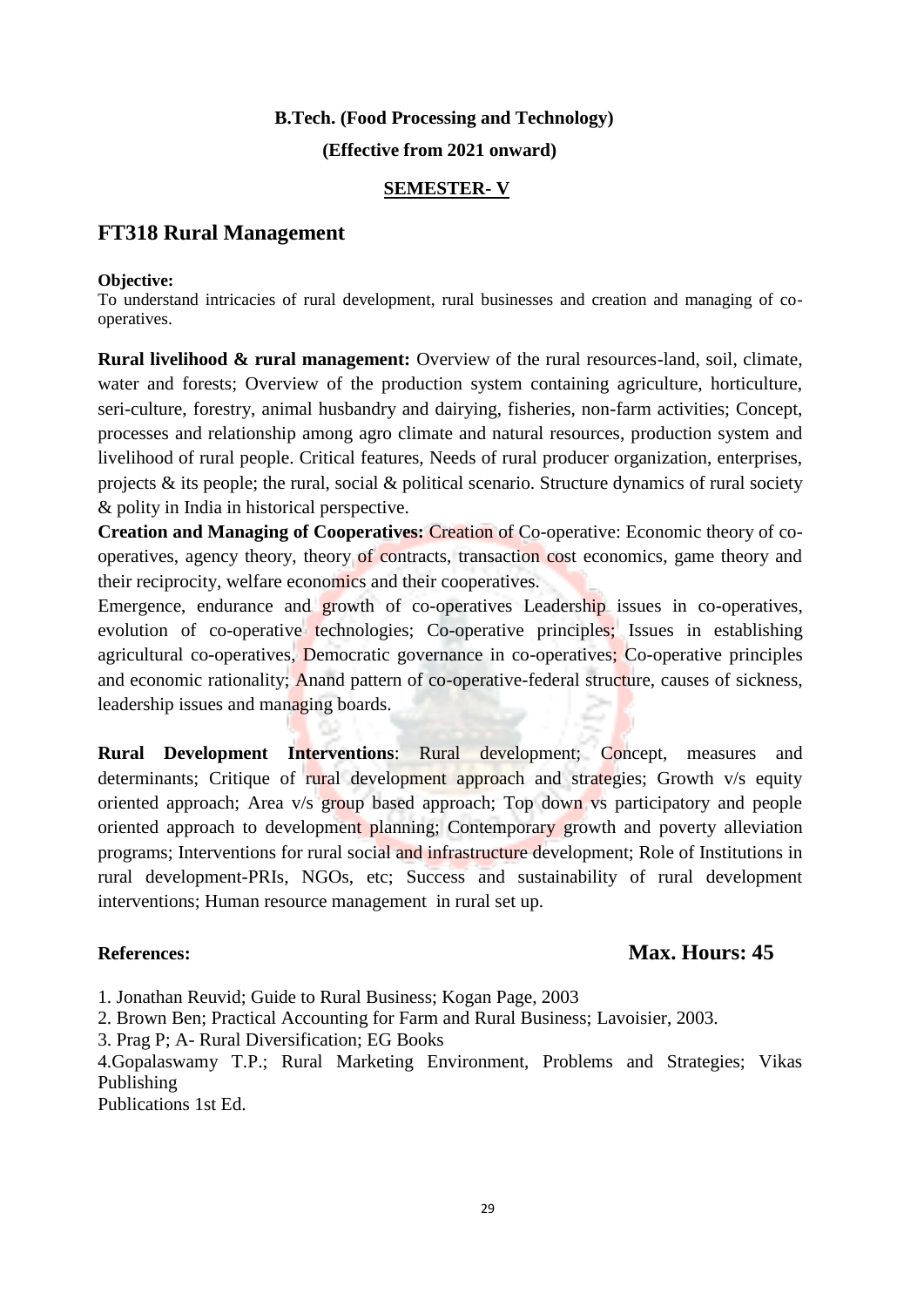#### **B.Tech. (Food Processing and Technology)**

#### **(Effective from 2021 onward)**

#### **Semester-V**

# **FT-309 Entrepreneurship Development (3+1+0) OBJECTIVES**

- 1. Will teach the importance, the ways and management of new product into the market.
- 2. Will impart the basic knowledge of taxes, patent rules, excise rules, act of wages.
- 3. Explain the Government policies on small, medium and large scale industries.
- 4. Provide the working of various government & private agencies & apex bodies of food.

#### **Unit I**

Entrepreneurship: Definition of Entrepreneur, Internal and External Factors, Functions of an Entrepreneur, Entrepreneurial motivation and Barriers, Classification of Entrepreneurship, Theory of Entrepreneurship, Concept of Entrepreneurship, Development of entrepreneurship; Culture, stages in entrepreneurial process.

#### **Unit II**

Creativity and Entrepreneurial Plan: Idea Generation, Screening and Project Identification, Creative Performance, Feasibility analysis, Economic, Marketing, Financial and Technical; Project Planning: Evaluation, Monitoring and Control segmentation. Creative Problem Solving, Heuristics, Brainstorming, Synectics, Value Analysis, Innovation.

#### **Unit III**

International Entrepreneurship Opportunities: The nature of international entrepreneurship, Importance of international business to the firm, International versus domestics entrepreneurship, Stages of economic development. Institutional support for new ventures: Supporting Organizations; Incentives and facilities; Financial Institutions and Small scale Industries, Govt. Policies for SSIs.

#### **Unit IV**

Family and Non Family Entrepreneur: Role of Professionals, Professionalism vs family entrepreneur, Role of Woman entrepreneur. Venture Capital: Venture capital, Nature and Overview, Venture capital process, locating venture capitalist.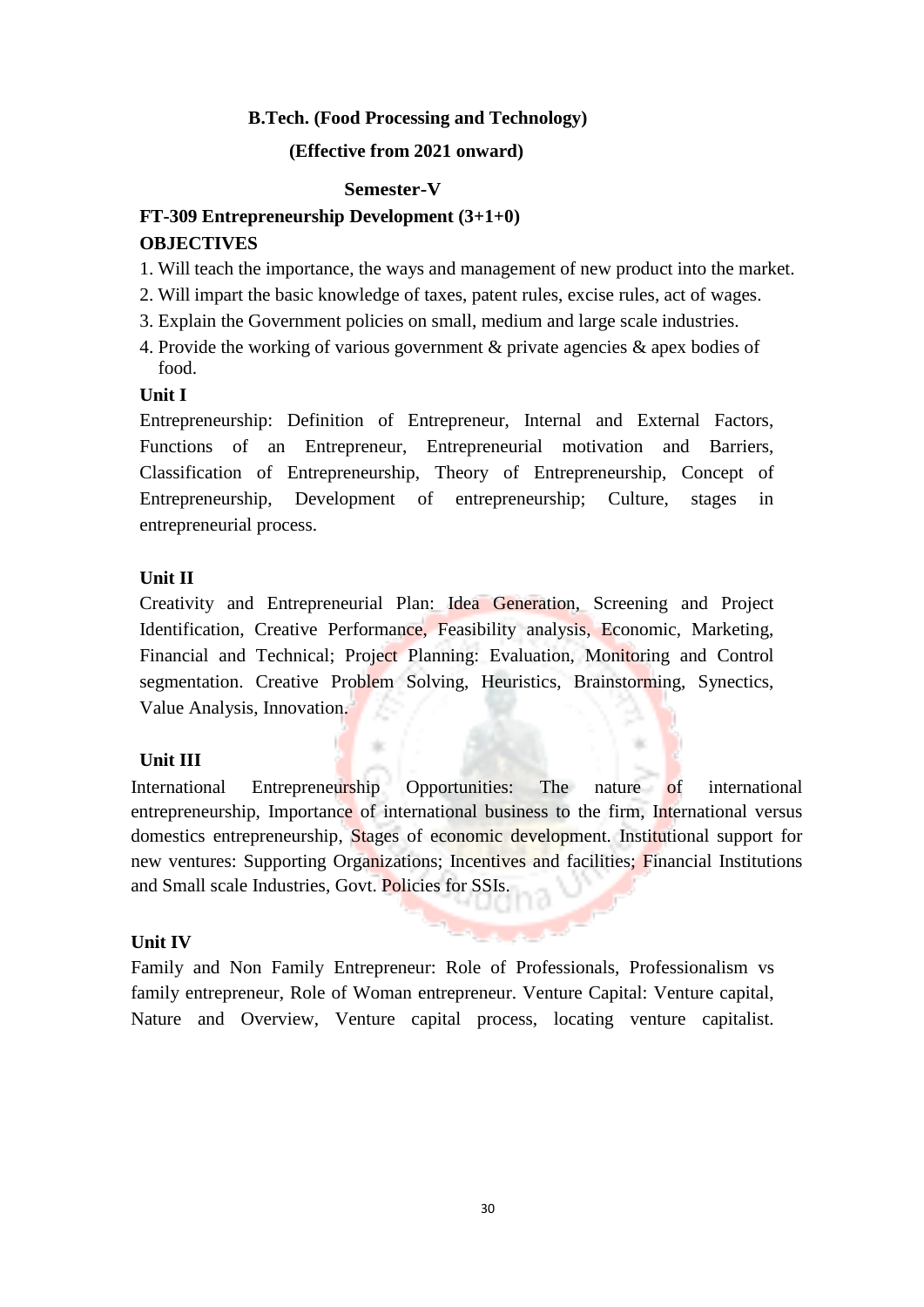# **OUTCOMES:No. of Lecture : 45**

After the completion of the course, the students will be able to:

- a. Understand the importance of various aspects agribusiness management.
- b. Able to introduce new product and its marketing strategies.
- c. Will guidance entrepreneurs in legal matters and tax management.
- d. Able to handle the import and export of various commodities.

# **Books Recommended:**

1. Bridge S et al (2003),Understanding Enterprise: Entrepreneurship and Small Business, Palgrave

**Eudana USA** 

- 2. Holt (1990) Entrepreneurship,New Venture Creation,Prentice-Hall
- 3 Dollinger MJ (1999) Entrepreneurship,Prentice-Hall
- 4. Desai A.N (1990), Entrepreneurship And Environment
- 5. Roy, Rajeev. Entrepreneurship Management. Oxford University Press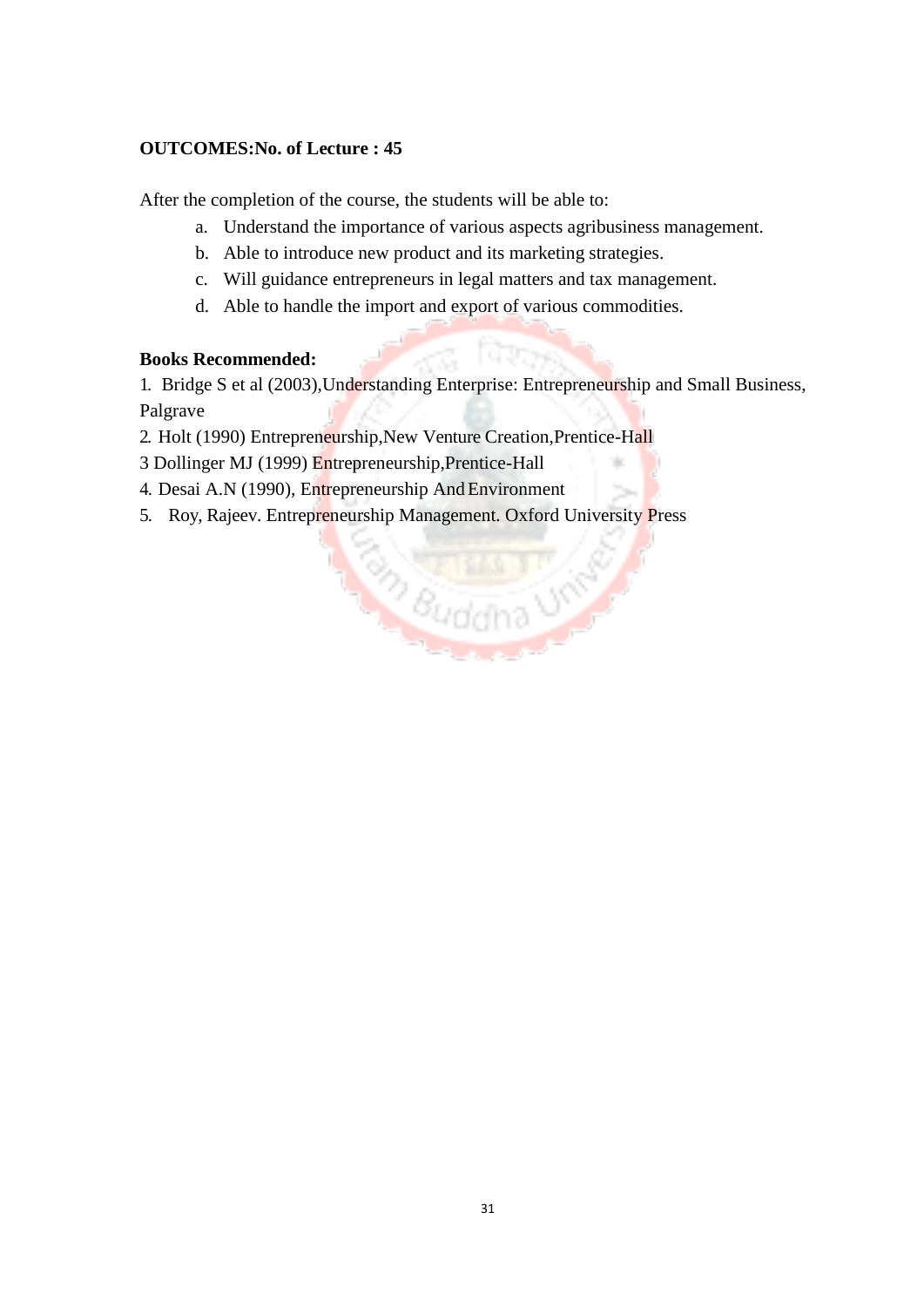#### **B.Tech. (Food Processing and Technology)**

#### **(Effective from 2021 onward)**

#### **Semester-V**

# **FT-311 Food Additives (3+1+0) OBJECTOVES**

1. To get an insight into additives that are relevant to processed food industry for shelf life extension, processing aids and sensory appeal.

2. To explain about role of food additives in food quality control.

3. To explain the techniques of best use of food additives.

4. To describe the role of food additives in health maintenance and cure of diseases

#### **UNIT - I**

Food Additives: definitions, classification and applications, food preservativesclassifications, antimicrobial agents, types and their action, safety concerns, regulatory issues in India, international legal issues; Antioxidants (synthetic and natural, mechanism of oxidation inhibition); Chelating agents: types, uses and mode of action; Coloring agents:

color retention agents, applications and natural colorants, sources of natural color, misbranded colors, color extraction techniques, color stabilization.

# **UNIT - II**

Flavoring Agents: flavors (natural and synthetic flavors), flavor enhancers, flavor stabilization, flavor encapsulation; Flour improvers: leavening agents, humectants and sequesterant, hydrocolloids, acidulants, pH control agents buffering salts, anticaking agents.

# **UNIT - III**

Sweeteners: natural and artificial sweeteners, nutritive and non-nutritive sweeteners, properties and uses of saccharin, acesulfame-K, aspartame, corn sweeteners, invert sugar sucrose and sugar alcohols (polyols) as sweeteners in food products; Emulsifiers: types, selection of emulsifiers, emulsion stability, functions and mechanism of action.

#### **UNIT IV**

Nutrient supplements & thickeners: polysaccharides, bulking agents, antifoaming agents, synergists, antagonists; additives food uses and functions in formulations, permitted dosages, indirect food additives; harmful effects/side effects associated with various additives (various diseases). Food additives legislations; FSSAI/FDA/EU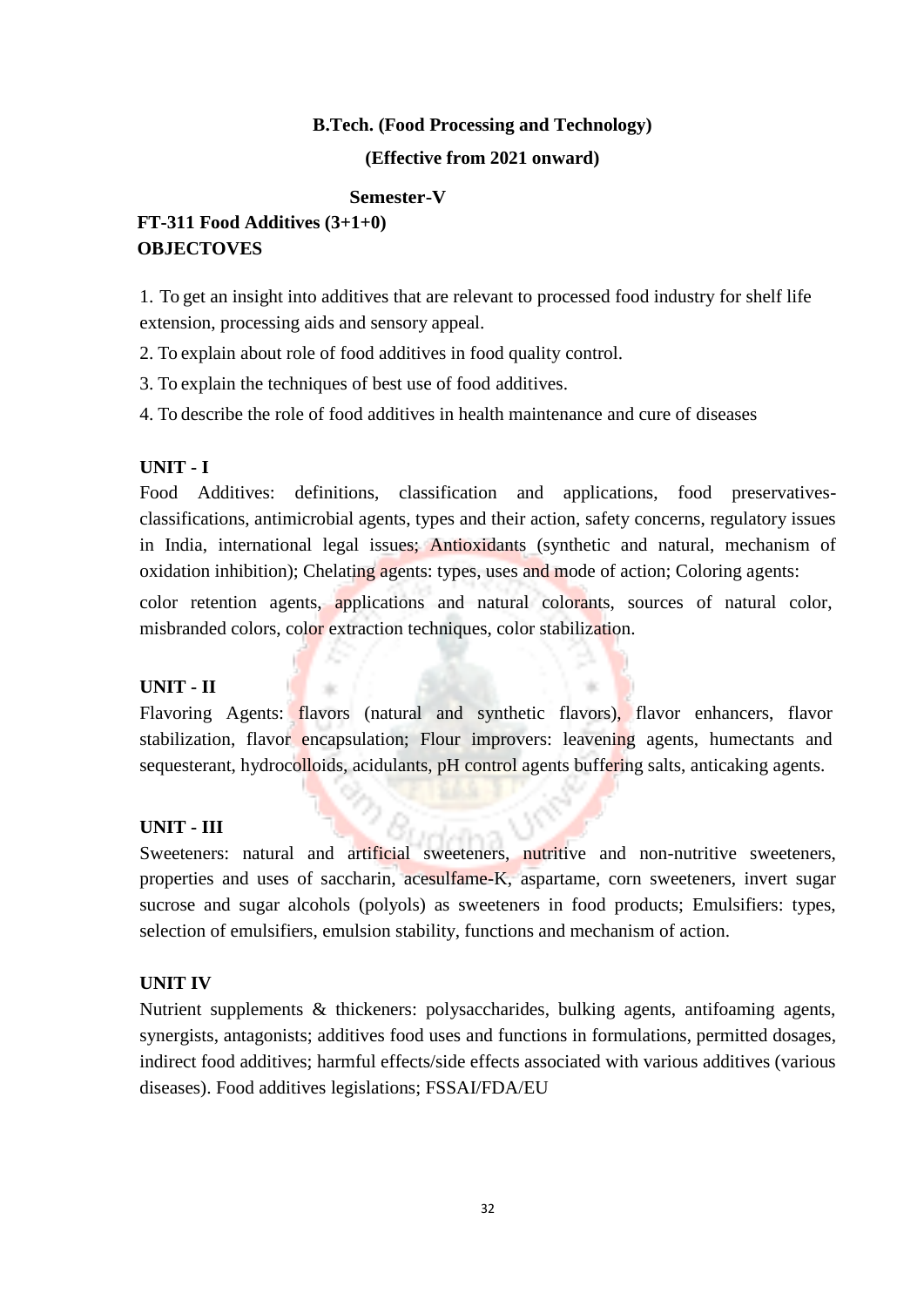#### **OUTCOMES: No. of Lecture: 60**

After the completion of the course, the students will be able to:

1. Understand about the use of food additives in food formulations.

2. Apprehend the suitable application of food ingredients in health foods and convenience food preparation.

3. Grasp the techniques of food additives stability and use level.

4. Understand the role of food additives in health maintenance and cure of diseases

#### **Books Recommended:**

1. Branen A. L., Davidson P. M., and Salminen S. (2001) *Food Additives*. 2nd Ed. Marcel Dekker.

2. Gerorge A. B., (1996) *Encyclopedia of Food and Color Additives. Vol. III*. CRC Press.

- 3. Gerorge A. B., (2004) *Fenaroli's Handbook of Flavor Ingredients 5th Ed*. CRCPress.
- 4. Morton I. D., and Macleod A. J., (1990) *Food Flavours. Part A, B & C*. Elsevier.
- 5. Stephen A. M., (2006) *Food Polysaccharides and Their Applications*. MarcelDekker.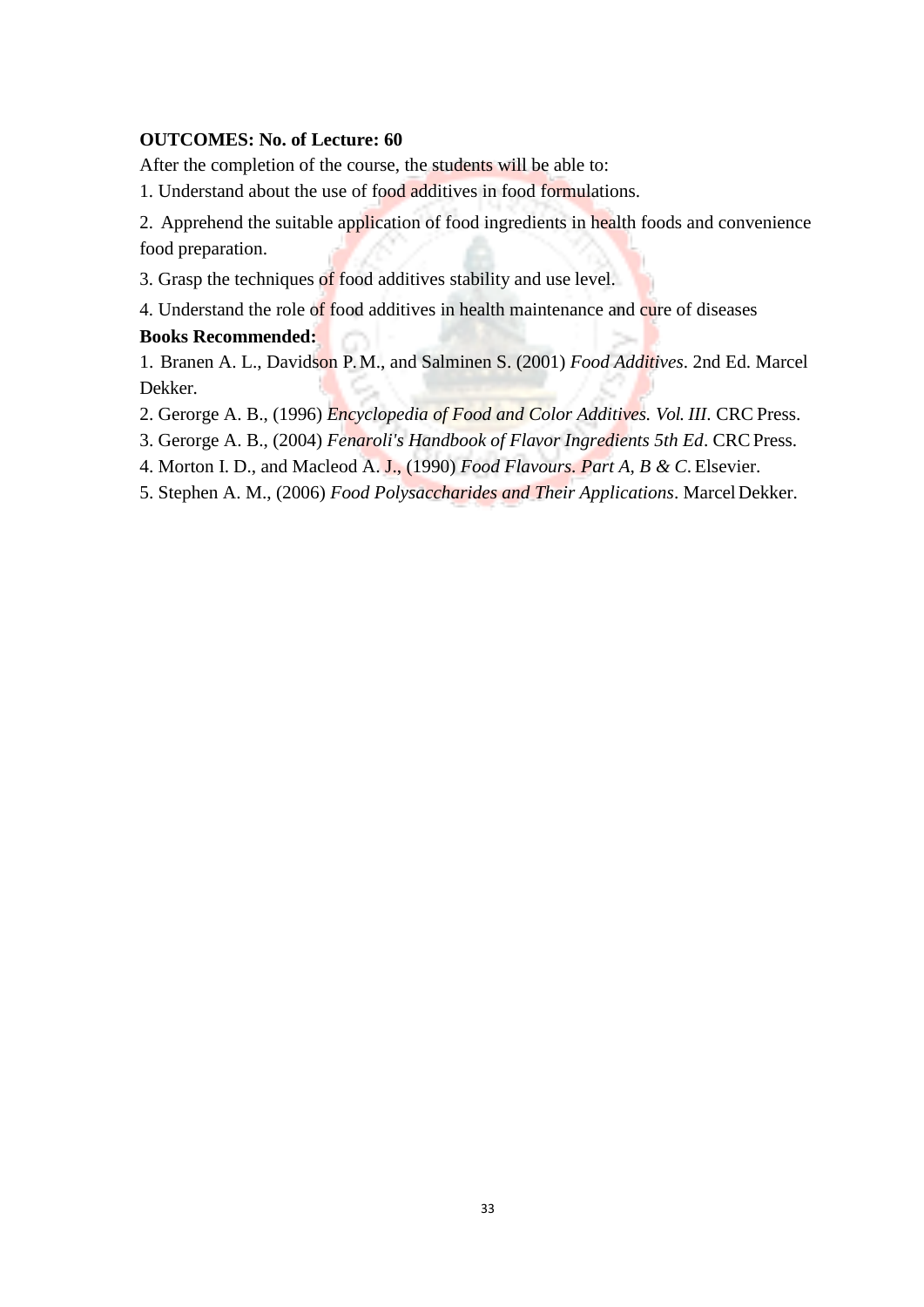#### **B.Tech (Food Processing and Technology)**

#### **(Effective from Session 2021-22 onward)**

#### **Semester-V**

#### **FT-315 Analytical Techniques in Food Technology (3+0+0)**

**OBJECTIVE** To enable the students to understand the principles and methods of advanced techniques in the analysis of foods

**Unit - I**

**Principles and techniques used in food analysis:** Natural product analysis (alkaloids, flavonoids and terpenoids etc.), Textural profile analysis of foods, Quantification of sensory Attributes- Artificial Tongue, Artificial Nose.

**Unit - II**

**Chromatographic techniques:** Basis of chromatography, Paper, TLC, size exclusion, ion exchange, affinity chromatography. HPLC and GC**:** Concepts and principles, methodology, instrumentation and applications.

#### **Unit - III**

**Spectroscopic techniques:** Fundamental principles, spectral behaviour, UV-Visible spectroscopy, Atomic absorption spectroscopy, Fluorescence spectroscopy, Emission spectroscopy, Mass-spectroscopy, IR..

#### **Unit - IV**

Microscopic techniques: Light microscopy: Bright-field microscopy; Dark-field; Phase contrast microscopy; Fluorescence microscopy; Confocal Laser Scanning Microscope (CLSM).Electron microscopy: Scanning electron microscopy (SEM), Transmission electron microscopy (TEM) .

#### **Unit -V**

**Separation techniques:** Electrophoresis: Principle, types, procedure and applications. Supercritical fluid extraction (SFE): Basic principles, Instrumentation and applications.

**Miscellaneous techniques:** ICP, Polarimetry, Refractometry, particle size analysis.

#### **OUTCOME Number of Lectures:45**

The students will learn the following skills:

1. Various techniques and the application of these techniques to the separation and analysis of multi-component samples.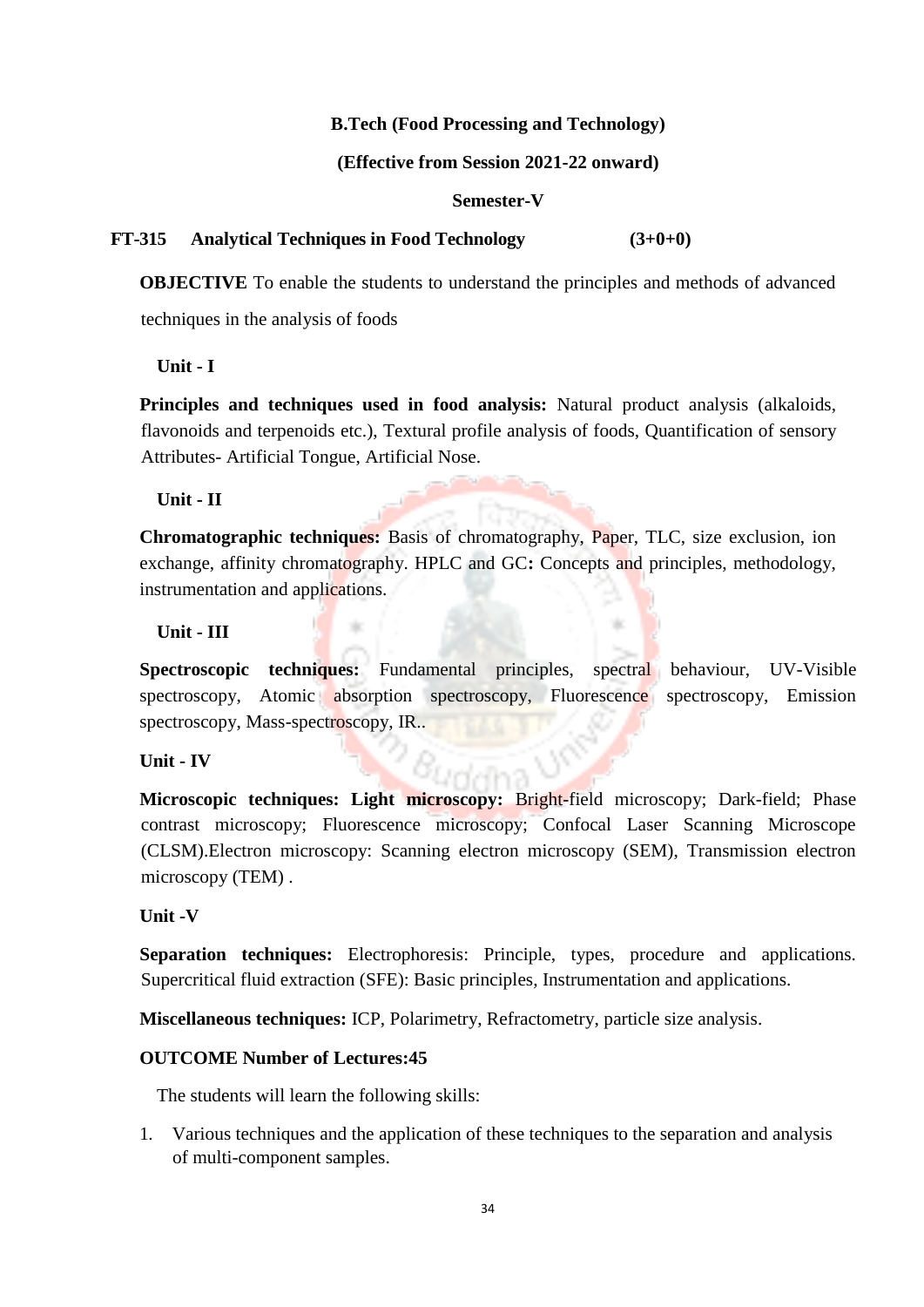2. Testing of natural product.

## **Books Recommended:**

- 1. AOAC International. 2003. Official methods of analysis of AOAC.International. 17th Ed. Gaithersburg, MD, USA, Association of AnalyticalCommunities.
- 2. Kirk RS & Sawyer R. 1991. Pearson's Chemical Analysis of Foods. 9thEd. Longman Scientific &Technical.
- 3. Leo ML. 2004. Handbook of Food Analysis. 2 nd Ed. Vols.I-III.
- 4. Linden G. 1996. Analytical Techniques for Foods and Agricultural Products.VCH.
- 5. Macleod AJ. 1973. Instrumental Methods of Food Analysis. Elek Sci.MarcelDekker.

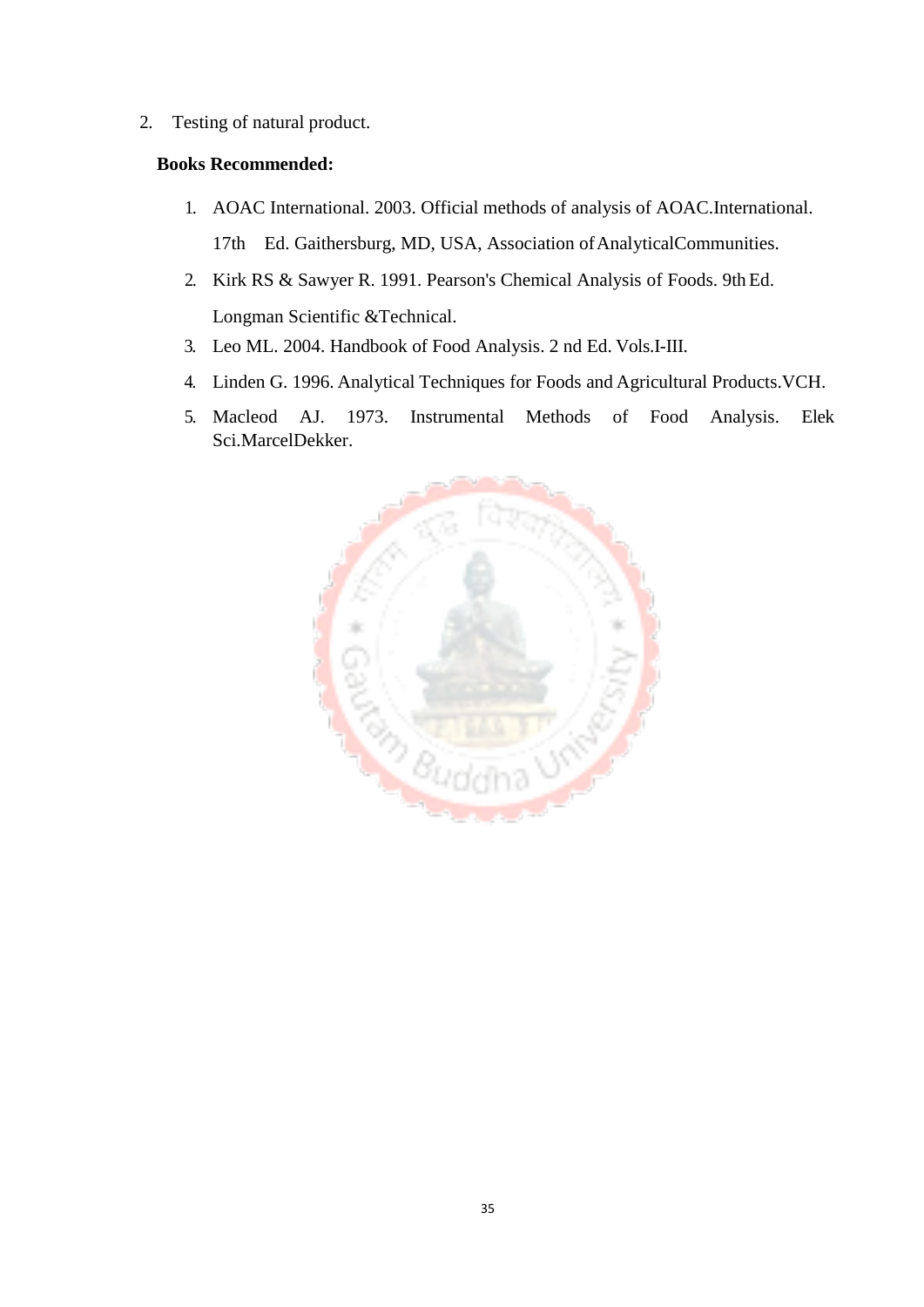# **B.Tech. (Food Processing and Technology) (Effective from 2021 onward)**

# **Semester-VI**

## **FT-302 Technology of Cereals, Pulses and Oilseeds (3+0+0)**

#### **OBJECTIVE:**

- The course aims to develop the knowledge of students in the area of pulse and oil seed processing and technology.
- This is necessary for effective understanding specific aspects of food processing related to these foods. This course will enable students to appreciate the application of scientific principles in the processing of these materials.

#### **Unit-I**

Composition, Structure and Processing characteristic of Cereal grains and Pulses, Post-harvest, Processing practices for their safe storage. Parboiling and Milling of paddy, Quality characteristics, curing and aging of rice, processed rice products.

#### **Unit-II**

Wheat and its quality characteristics for milling into flour and semolina, Flour milling, Turbo grinding and air classification, Flour grades and their suitability for baking purposes, Assessment of flour quality and characteristics, Milling of Durum wheat, Macaroni products.

# **Unit-III**

Dry and Wet milling of corn, Starches and its conversion products, malting of barley, Pearling of Millets, Milling of legume-pulses by traditional and improved processes.

Buddha V

#### **Unit-IV**

Anti-nutritional factors in pulses and there methods of inactivation; pre-treatments; Traditional and modern milling methods and equipment involved; By-products of pulse milling and their utilization.

# **Unit-V**

**Processing of Oilseeds:** Processing of oil seeds for direct use and consumption, Oil and protein products, Refining, Hydrogenation and Interestrification of oil, Processing of deoiled cake into protein concentratesand isolates, Textured protein, Functional protein preparations, Peanut butter, Margarine and Spread.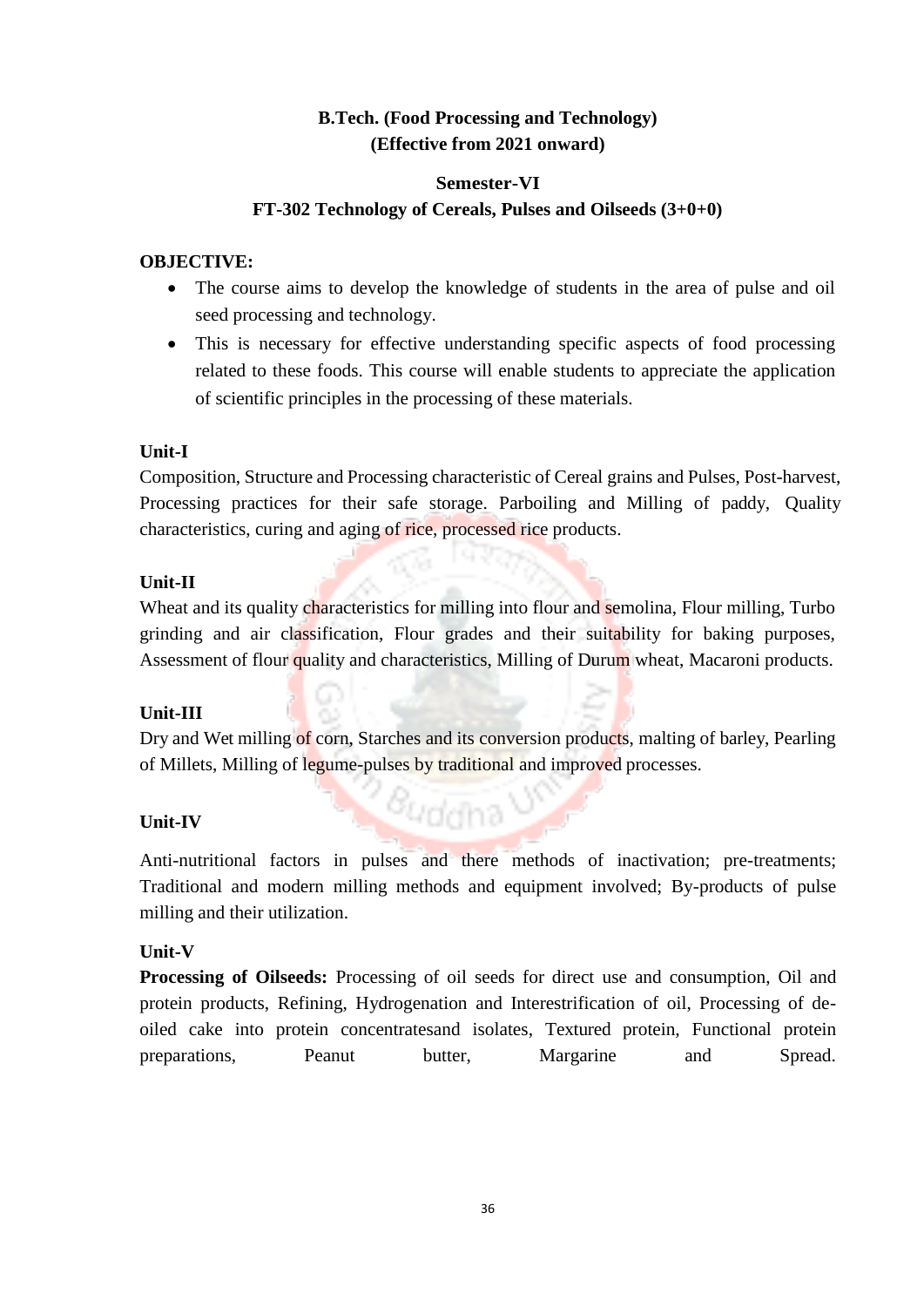# **OUTCOMES No. of Lecture: 45**

On completion of the course the students are expected to

• Be able to understand and identify the specific processing technologies used for pulses and oil seeds and the various products derived from these materials.

• Understand the application of scientific principles in the processing technologies specific to the materials.

• Grasp the changes in the composition of foods with respect to the type of processing technology used.

#### **Books Recommended:**

- 1. Food Science by N.N.Potter
- 2. Cereal Technology by S.A.Matz
- 3. Bakery Technology S.A.Matz
- 4. Technology of Cereals, by NL. Kent, Pergamon Publisher
- 5. Chakraverty A & De DS. 1981. *Post-harvest Technology of Cereals, Pulses and Oilseeds*. Oxford & IBH.
- 6. **Unit Operations** of Agricultural Processing. By **K M Sahay**, K.K. Singh. Edition, 2, Publisher, Vikas Publishing House Pvt
- 7. Practical manual on Processing of Pulses and Oilseeds, Practical manual on Processing of Cereals and Value Addition, published by Indian Institute of Food Processing

Technology [\(http://www.iifpt.edu.in/uploads/1-to-2-week-modules.pdf\)](http://www.iifpt.edu.in/uploads/1-to-2-week-modules.pdf)

8. Mysore Manuals on Rice and its Processing C.F.T.R.I.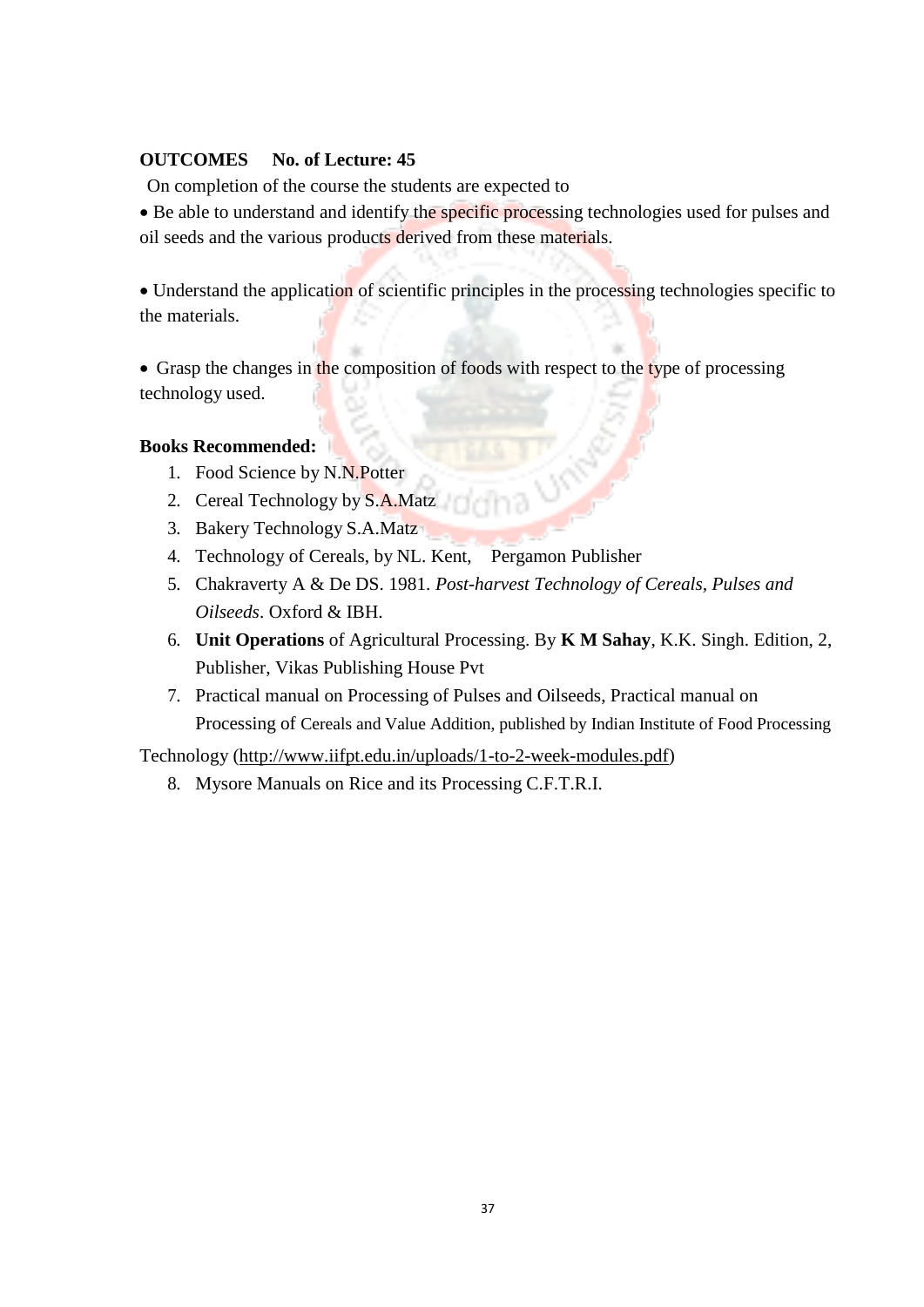# **B.Tech. (Food Processing and Technology) (Effective from 2021 onward)**

#### **Semester-VI**

#### **FT-304 Food Texture and Rheology (3+0+0)**

#### **OBJECTIVE:**

- 1. To understand the concepts of food rheology and food texture.
- 2. To depict rheological properties of foods and measuring methods.

## **UNIT I**

**Introduction to food rheology**: Concept of rheology, elastic, plastic and viscous behaviour, viscoelasticity, rheological models and constitutive equations, Aerodynamic and hydrodynamic characteristics.

#### **UNIT II**

**Rheology of chocolate**: Basic concept of Newtonian and non Newtonian fluids, Casson body chocolate application, Factors affecting chocolate manufacturing

# **UNIT III**

**Food Texture:** basic concept of food texture, Principles of determining food texture, Texture measurement instrument, Texture of food: compression, snapping-bending, cutting shear, puncture, penetration, texture profile analysis, dough testing instruments-farinograph and mixograph, extensograph and alveograph, amylograph.

## **UNIT IV**

Textural attributes of fruits and vegetables, Textural attributes of pasta and baked products, Textural properties of meat and their instrumental measurement, Methods of texture evaluation, subjective and objective measurements.

#### **UNIT V**

**Food Emulsions:** Basic concept, Textural characteristics of food emulsion, Functions of emulsifier in relation to food texture

relation

#### **OUTCOMES: No. of Lecture: 45**

 Students will understand the importance of quality control and food packaging in shelf life of foods.

Understand thermal processing of food and hygiene practices in food industry.

# **Books Recommended:**

- 1. Bourne M.C. 2002. Food Texture and Viscosity: Concept and Measurement. Academic Press.
- 2. Steffe J.F. 1992. Rheology and Texture in Food Quality. AVI Publications.
- 3. Rao, M.A., Rizvi, S.S.H. and Datta A.K. 2005. Engineering properties of foods: CRC Press
- 4. Faridi, H and Faubion, J.M. 1997. Dough Rheology and Baked Products: CBS Publication, New Delhi.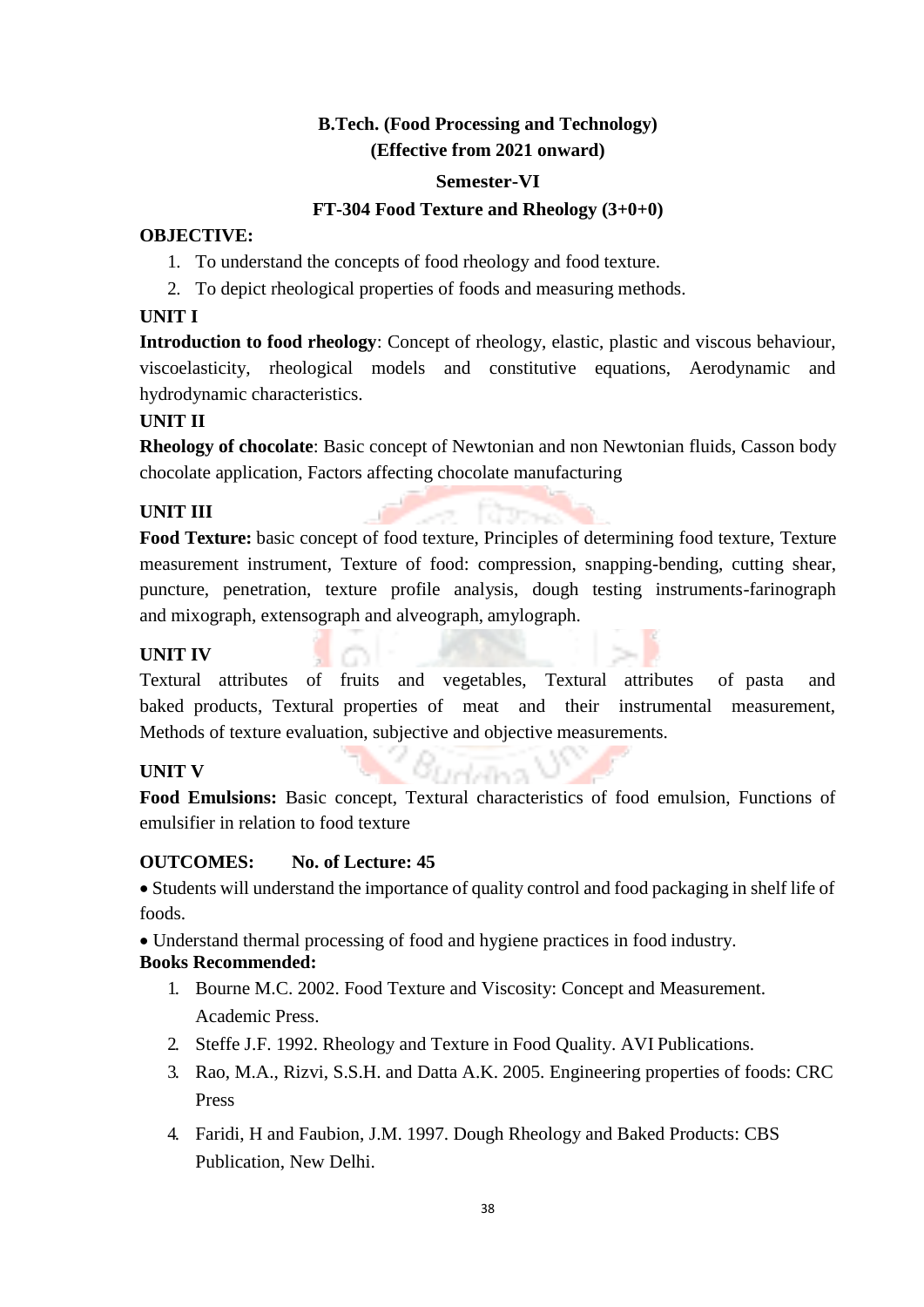# **B.Tech. (Food Processing and Technology) (Effective from 2021 onward)**

# **Semester-VI**

## **FT-306 Plantation Products and Spices Technology (3+0+0)**

#### **OBJECTIVES:**

To enable the students to understand about

- Coffee and its processing techniques, instant coffee, and quality grading
- Different types of tea and its manufacturing techniques, instant tea, quality parameters of tea

#### **Unit I**

Production and processing of coffee cherries by wet and dry methods to obtain coffee beans, grinding, storage and preparation of brew, Soluble /Instant coffee, Use of chicory in coffee, decaffeinated coffee. Quality grading of coffee.

#### **Unit II**

Tea: Occurrence, chemistry of constituents, types of tea – green, oolong and ctc, chemistry and technology of CTC tea, manufacturing process, Green tea manufacture, Instant tea manufacture, Grading of tea

#### **Unit III**

Production, processing and chemical composition of cocoa beans. Cocoa Processes: Cleaning,roasting, alkalization, cracking and fanning, Nib grinding for cocoa liquor, cocoa butter and cocoapowder. Manufacturing process for chocolate: Ingredients, Mixing, Refining, Conching, Tempering,Moulding.

#### **Unit IV**

Major spices: Pepper, Cardamom, ginger and turmeric, Oleoresins and essential oils, Method of manufacture, Chemistry of the volatiles, Enzymatic synthesis of flavour identical, Quality control

<sup>8</sup>uddha

#### **Unit V**

Minor spices: Cumin, Coriander, Cinnamon, fenugreek, Garlic, Clove and Vanilla, Oleoresins and essential oils, Method of manufacture, Chemistry of the volatiles, Quality control, Present trends in synthesis of volatiles, micro-organisms, plant suspension cultures

#### **OUTCOMES:**

#### **No. of Lecture : 45**

• On completion of the subject, students will be able to understand the processing steps involved for different plantation products and spices.

#### **Books Recommended:**

1. Salunkhe, D.K. and Kadam S.S. Ed. 1998. Hand book of Vegetable Science andTechnology, Marcel Dekker, New York, USA.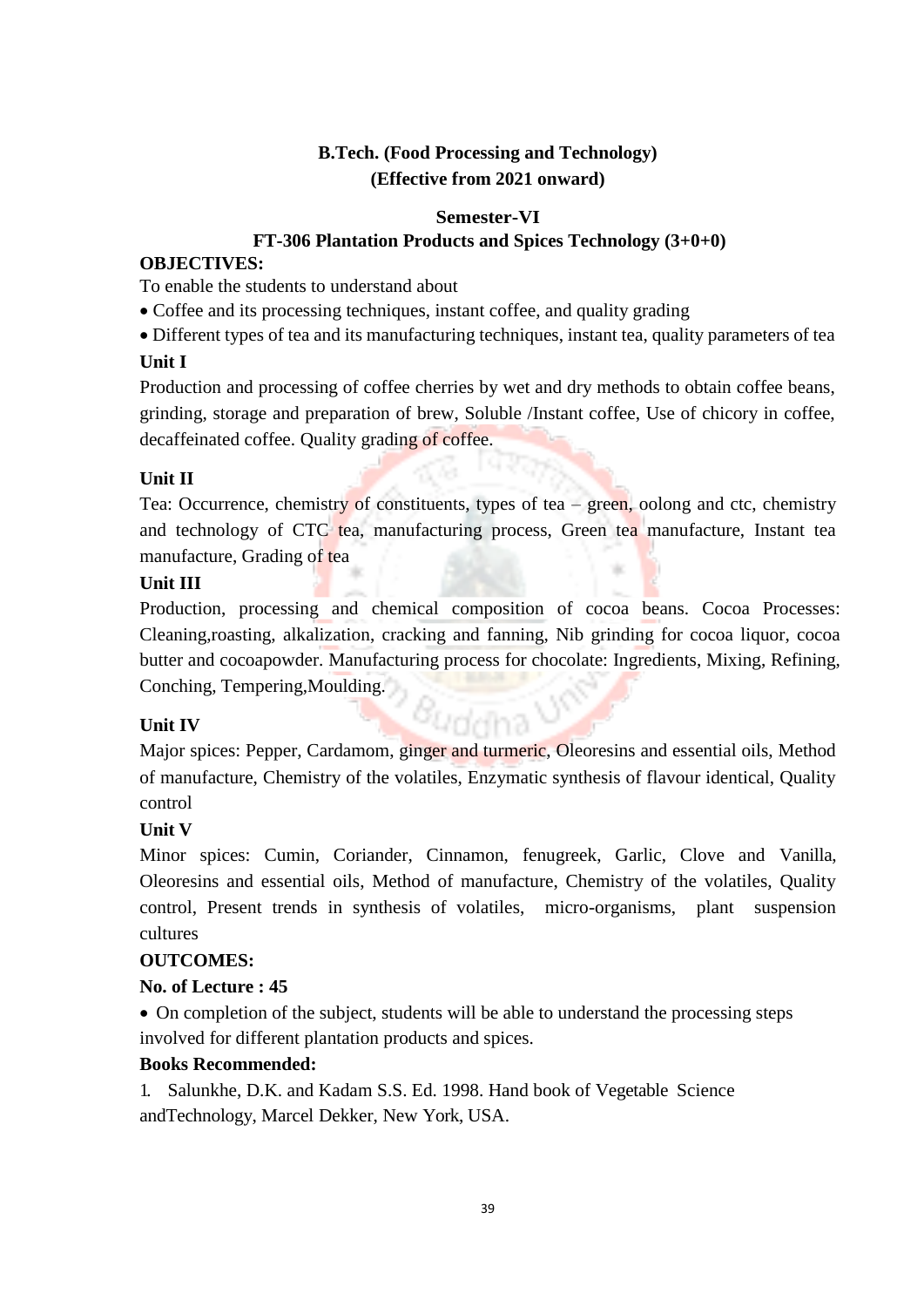2. Chocolate, Cocoa and Confectionery Technology, Minifie Bernard W., III Edition,Aspen Publication, 1999.

3. Handbook on Spices, National Institute of Industrial Research (NIIR) Board, AsiaPacific Business Press Inc., New Delhi 2004.

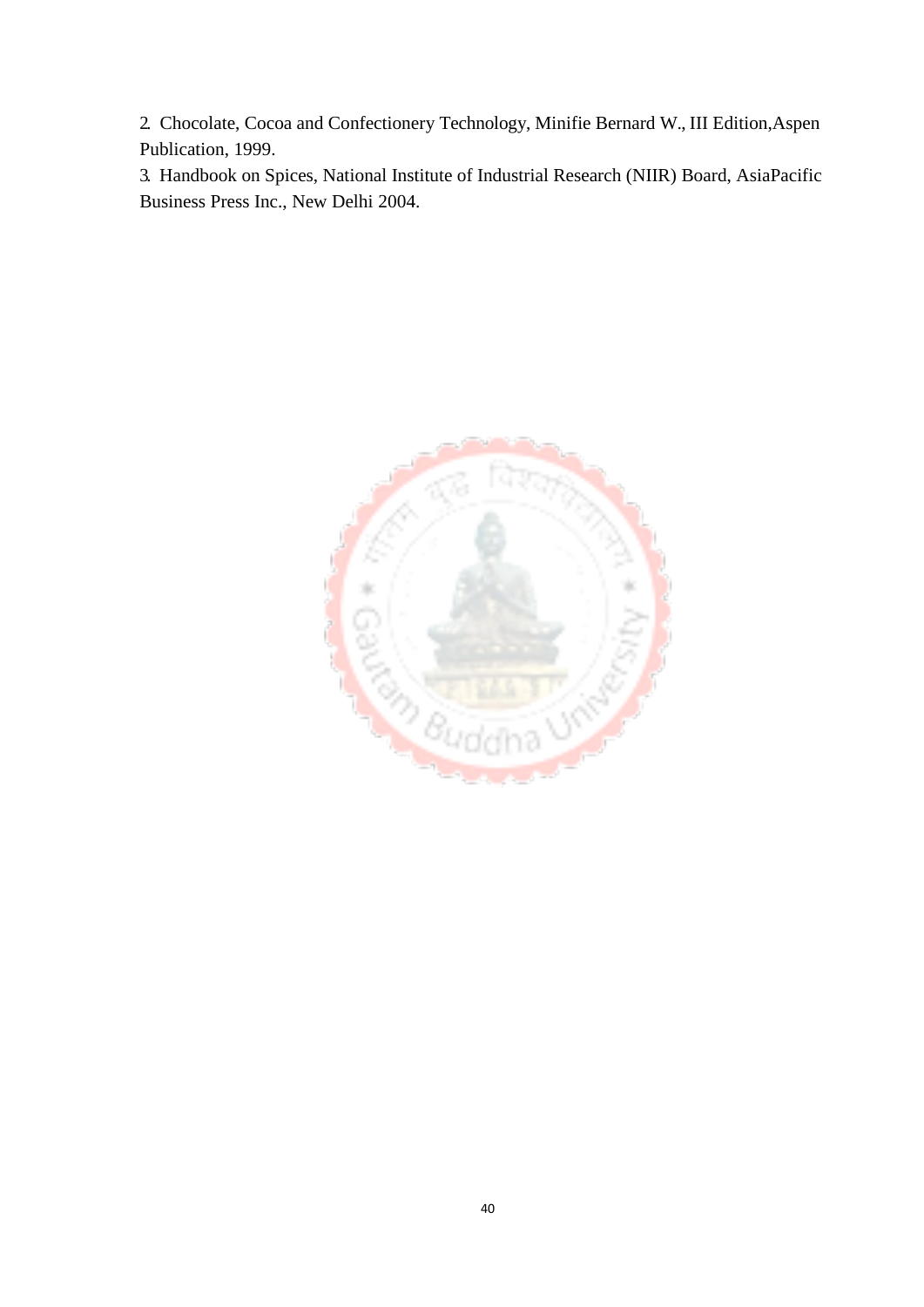# **B.Tech. (Food Processing and Technology) (Effective from 2021 onward)**

#### **Semester-VI**

# **FT-308 Food Process Equipment Design (3+0+0)**

#### **OBJECTIVE:**

 To understand the construction requirements, process design, fabrication and installation of equipments and to enhance the knowledge in the design of food processing equipments.

## **Unit-1**

**Introduction:** Design and selection criteria for process equipment. Stresses created due to static and dynamic loads, design stress, elastic instability, combined stresses and theories of failure, brittle fracture, creep, temperature effects, radiation effects, effects of fabrication methods.

#### **Unit-II**

# **Design of Material Handling and Equipment**

**Belt Conveyor** : Design, maximum length of belt in open and cross belt, diameter and speed of pulley, slip, thickness of belt, tension in slack side and tight side, to find horse power required to operate the belt conveyor, design of bucket elevator.

**Chain conveyor:** Number of teeth and length of chain for chain conveyor, horsepower required type of chain conveyor thermal power requirement of the trolley, scrapes, Screw Conveyor: Its importance and various uses in food industry, design factor.

**Pneumatic conveyor:** Importance in food industry, design considerations. Design of pneumatic conveyor.

# **Unit-III**

**Dryers:** Structural and thermal design, selection of dryer.

Pressure Vessel Design: Introduction, Operating Conditions, Design conditions and stress, Design of shell and its component, Stresses from local load and thermal gradient, Design problems.

# **Unit-IV**

Heat Exchanger: Design of heat exchanges, functional difference between plate and tube heat exchangers, calculation of maximum area required, overall heat transfer coefficient for milk and water, design considerations for heat exchangers.

# **OUTCOME:No. of Lecture : 45**

Ability to design, fabricate and operate processing equipments .

#### **Books Recommended:**

1. Process Equipment Design by Joshi MV and Mahajani VV. Macmillan India Ltd

- 2. Process Equipment Design by Brownell and Young. John Willey
- 3. Process Equipment Design by Bhattacharya BC. Macmillan India Ltd
- 4. Strength and Elasticity of Materials by Brooks WH. Asia PublishingHous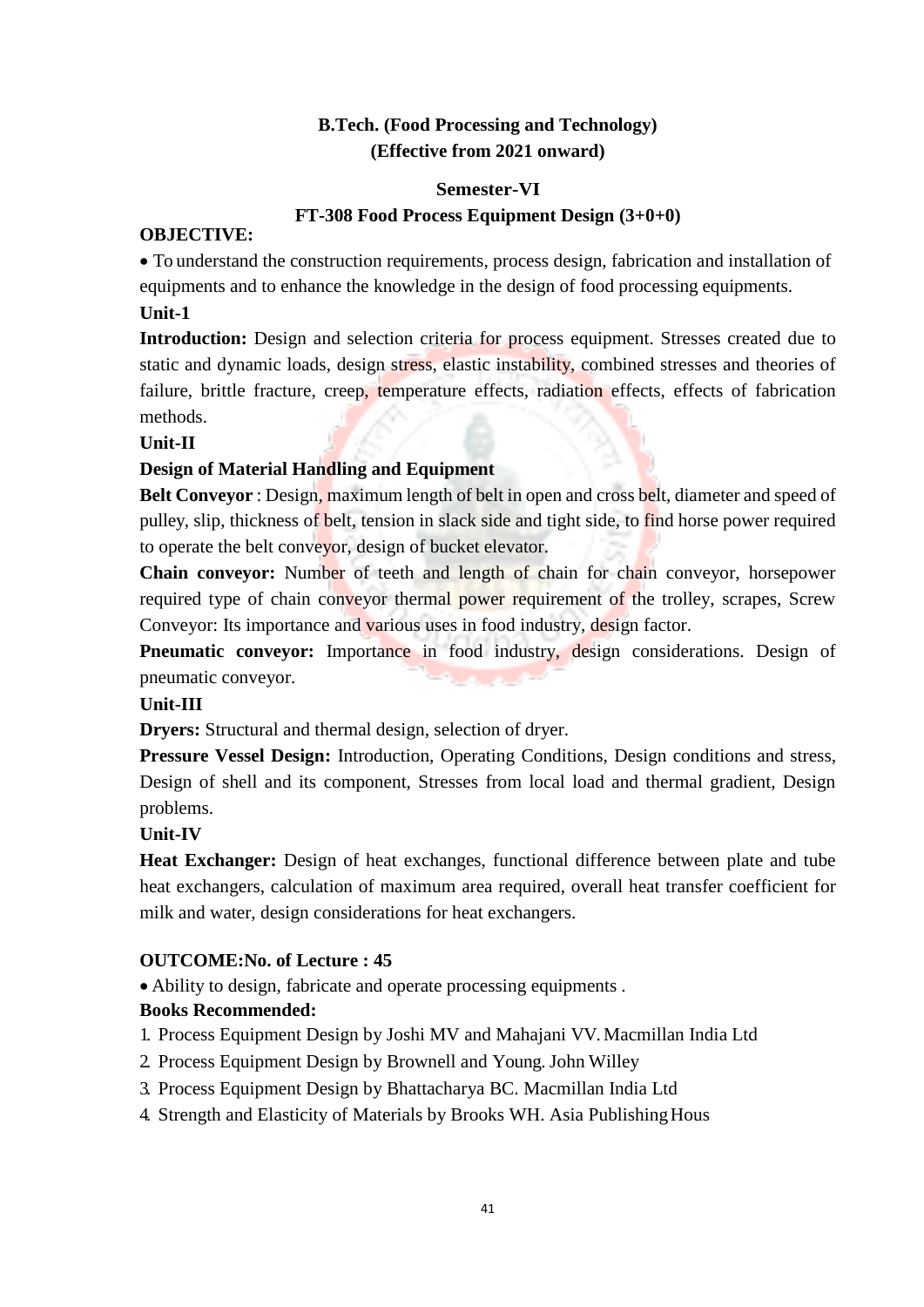# **B.Tech. (Food Processing and Technology) (Effective from 2021 onward)**

# **Semester-VI FT-310 Technology of Fats and Oils (3+1+0)**

#### **OBJECTIVES:**

 The course aims to develop the knowledge of students in the area of Fat and Oil processing and technology.

 This is necessary for effective understanding specific aspects of food processing related to these foods.

 This course will enable students to appreciate the application of scientific principles in the processing of these materials

#### **Unit I:**

**Physical and chemical properties:** Sources of vegetable oils, production status-oil content – coconut, palm, peanut, rice bran, sesame, mustard and sunflower seeds oil – physical and chemical properties of fats and oils, chemical reactions of oil, hydrolysis, hydrogenation, oxidation and polymerization.

#### **Unit II:**

**Extraction methods:** Oil extraction methods: mechanical expression, ghani, power ghani, rotary, hydraulic press, screw press, expellers, filter press - principle of operation and maintenance, solvent extraction Process – steps involved, batch and continuous-continuous solvent extraction process for rice Bran, soybean and sunflower-oil, extraction process for groundnut and cotton seed, Production of special oils – palm oil, virgin coconut oil – extraction process.

# **Unit III:**

**Refining of Oils:** Refining of oils: objectives, characterization, degumming, zeneath process, deacidification Process, continuous acid refining, bleaching of oil, continuous bleaching process decolorizing agents, deodorization process, winterization processes, hydrogenation of oil batch type hydrogenation, production process of vanaspati, ghee and margarine, special fats, butter, partial sterilization, emulsification, chilling, kneading androlling, incorporation of salt, colouring substances.

# **Unit IV:**

Packaging of edible oils: Packaging of edible oils requirements, types – tinplate, semi rigid, glass, PolyethyleneTerephthalate, Poly Vinyl Chloride, flexible pouches – packaging for vanaspati and gheechangesduring storage of oil –rancidity – causes – atmospheric oxidation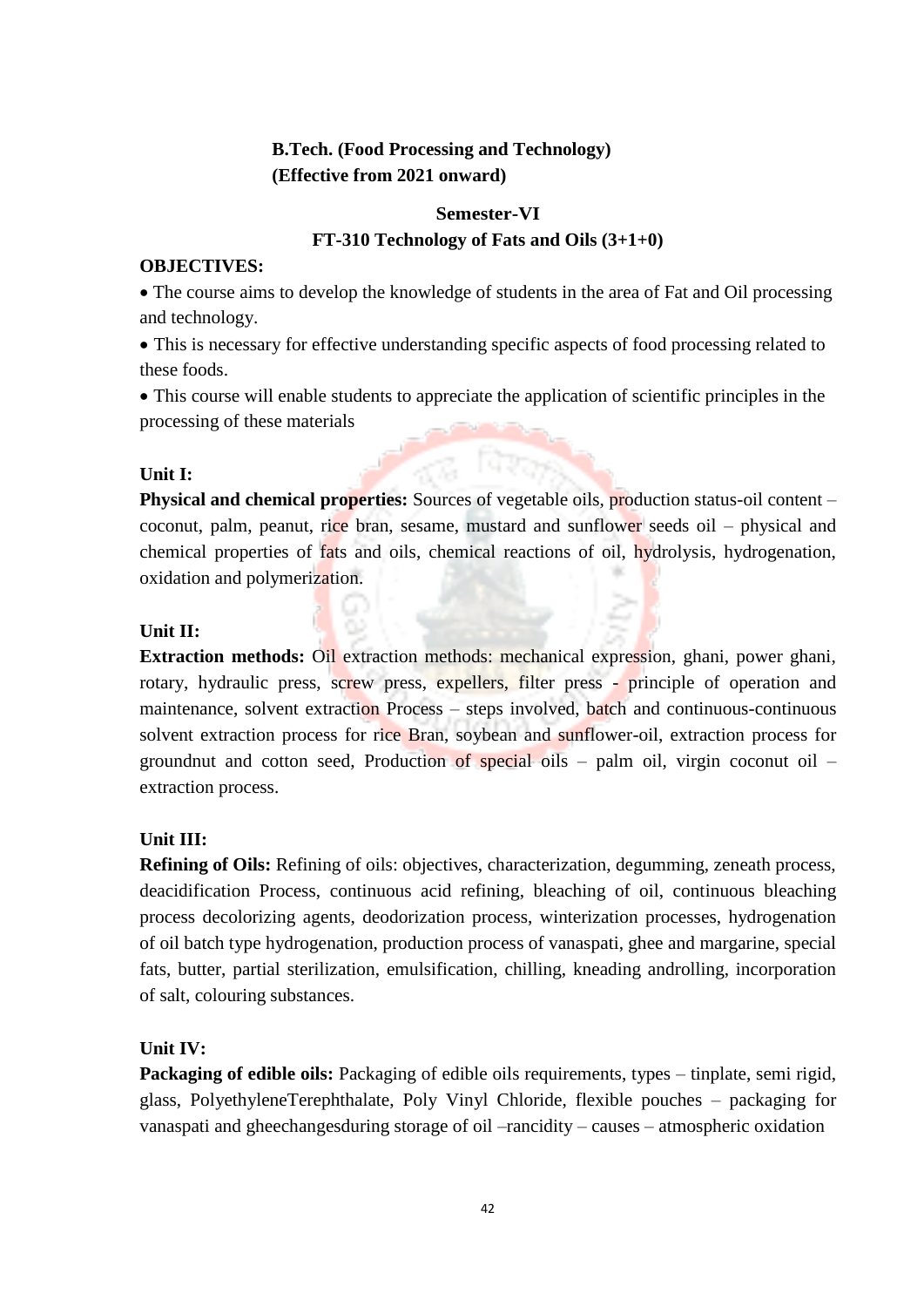and enzyme action – free fatty acid – colour-non edible oils – castor oil, linseed oil, vegetable waxes – production and processing.

# **Unit V: Industrial applications and quality standards**

Industrial applications of fats and oils – quality regulations - manufacture of soap, candle, paints and varnishes - ISI and Agmark standards – site selection for oil extraction plant

# **OUTCOMES:No. of Lecture: 45**

On completion of the course the students are expected to

• Be able to understand and identify the specific processing technologies used for Fats and oils

• Understand the application of scientific principles in the processing technologies specific to the materials.

# **Books Recommended:**

1. Harry Lawson. 1997. Food oils and Fats, Technology, Utilization and Nutrition. CBS Publishers and Distributors, New Delhi

2. Weiss, T.J. 1970. Food Oils and their uses. The AVI Publishing Company, Inc.Westport, Connecticut.

3. Acharia, K.T. 1990. Oil seeds and oil milling in India. Oxford and IBH publication,New Delhi.

4. Panda, H. 2000. Essential oils – Hand book – National Institute of Industrial Research –ISBN, New Delhi.

5. Anonymous. 2004. Handbook of oils, fats and derivatives with refining and packaging technology. Engineers India Research Institute, New Delhi.

Buddha UN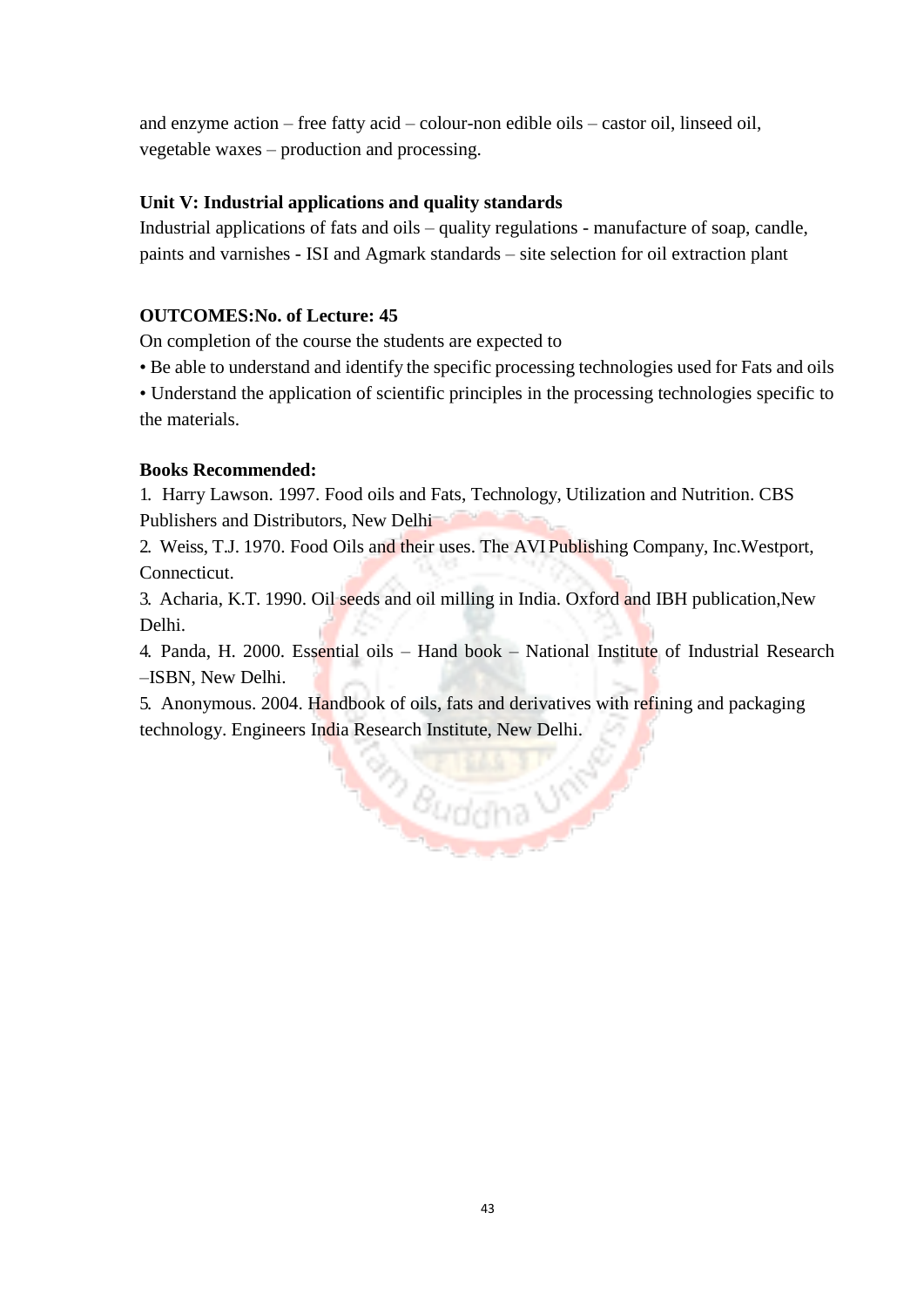# **B.Tech. (Food Processing and Technology)**

#### **(Effective from 2021 onward)**

#### **Semester-VI**

## **FT-312 Food Processing Waste Management (3+0+0)**

#### **OBJECTIVES:**

To impart knowledge of wastes and by-products of food processing, their effects on the quality of environment, and measures to minimize the production of wastes and food processing waste management

## **Unit – I**

**Food Industry Wastes and Environmental Pollution:** Characterization of food industry effluents, Physical and chemical parameters, Oxygen demands and their interrelationships; Residues (solids), fats, oils and grease; Forms of nitrogen, sulphur and phosphorus, anions and cations, surfactants, colour, odor, taste and toxicity; Unit concept of treatment of food industry effluents, screening, sedimentation /floatation as pre-and primary reactants

#### **Unit – II**

**Food Industry By-products and their Utilization:** Characterization and utilization of byproducts from cereals, pulses, oilseeds, fruits, vegetables, plantation crops, fermented foods, milk, fish, meat, egg and poultry processing industries.

*Case study*: Advanced technologies for effluent treatment in food industry in India: Dairy Industry, Fruits & Vegetables processing Industry &Meat Processing Industry

# **Unit – III**

**Biological Oxidation:** Objectives, Organisms involved, Reactions, Oxygen requirements, Aeration device systems: Lagoon, Activated sludge process, Oxidation ditch, Rotating biological contactor-variations and advanced modifications

#### **Unit-IV**

**Waste Water Management:** Wastewater treatment systems, Physical separations, Microstrainers, Filters, Ultra filtration and reverse osmosis; Physico-chemical separationsactivated carbon adsorption, ion-exchange, electro dialysis and magnetic separation; Chemical oxidation and treatment-coagulation and flocculation, disinfection; Handling disposal of sludge.

# **Unit – V**

**Standards and Acts:** Food industry wastes, Food waste treatment-ISO 14001 standards, Standards for emission or discharge of environmental pollutants from food processing industries according to Environment (Protection) Act 1986, Elements of importance in the efficient management of food processing wastes.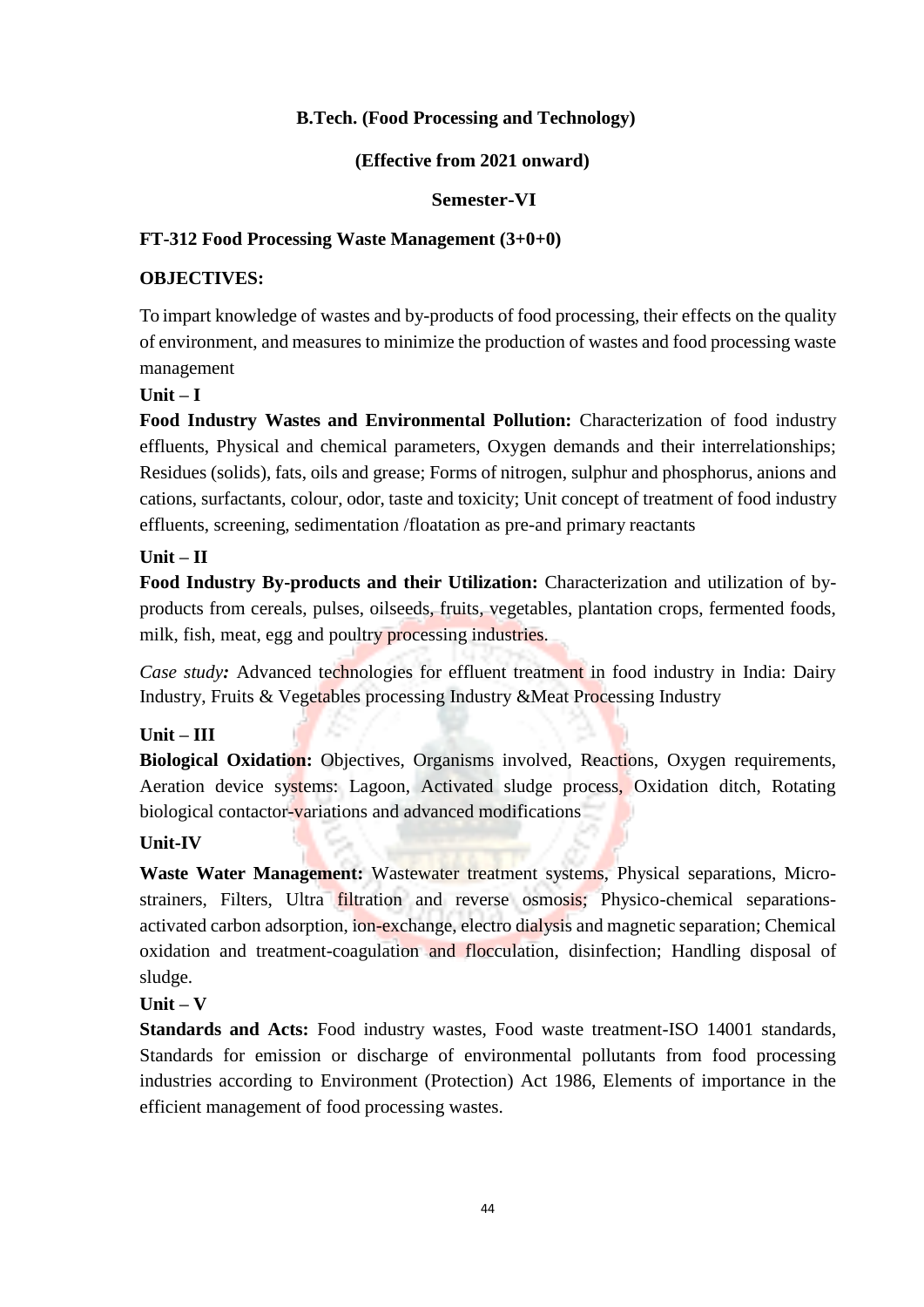## **OUTCOMES:**

#### **No of Lecture: 45**

- Awareness of Importance in treating waste product from food industry.
- Knowledge of Treatment methods and recycling of waste product from food industry **Reference Books**

# 1.Lawrence K. W., Howard, H. Y. and Yapijakis, C. 2005.Waste Treatment in theFood Processing Industry, CRC Press, New York.

2.Loannis, P. and Arvanitoyannis, S. 2008. Waste Management for the Food Industries, Elsevier Publishers, New York.

3.M.N. Rao and A.K. Datta. 2008. Waste Water Treatment, Oxford and IBH Publishing Co Pvt.Ltd, New Delhi.

4.5Metcalf, P. and Eddy, L. 2013. Wastewater Engineering Treatment and Resource Recovery, 5<sup>th</sup>Edition, McGraw Hill Publication, New York.

5.Wang, C. and Taylor, Lo H. 2006. Waste Treatment in the Food Processing Industry, CRC Press, New York.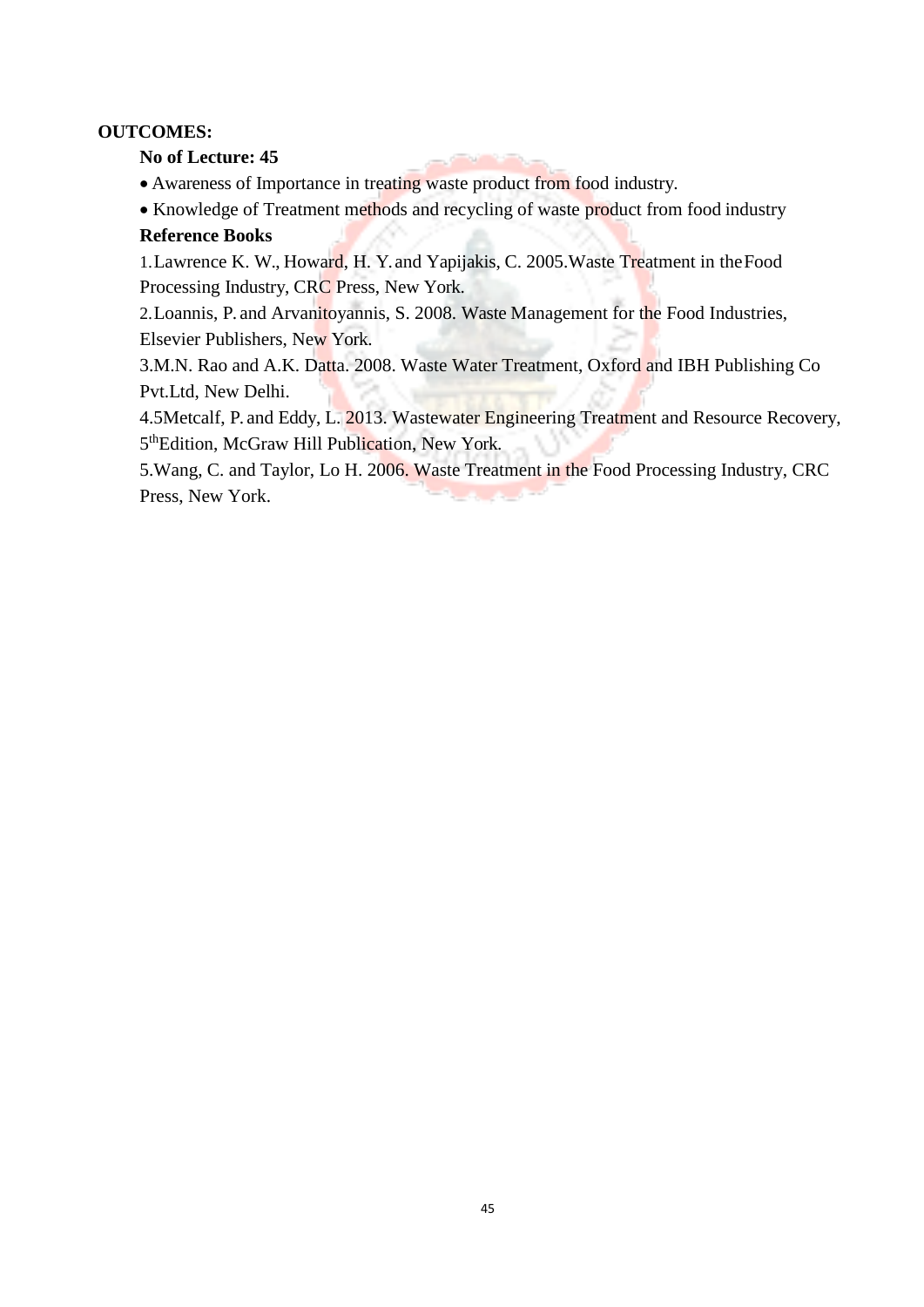# **B.Tech. (Food Processing and Technology) (Effective from 2021 Onward) Semester-VI FT-314 Technology of Frozen Foods (3+0+0)**

# **OBJECTIVES:**

 To understand the underlying principles of operation in different Refrigeration & cold storage systems and its components.

To provide knowledge on design aspects of cold storage systems

# **Unit – I**

**Fundamentals of Freezing:** Glass transitions in frozen foods and biomaterials, Microbiology of frozen foods, Thermophysical properties of frozen foods, Freezing loads and Freezing time calculation, Innovations in freezing process

# **Unit – II**

Facilities for the Cold Chain: Freezing methods and equipment, Cold store design and maintenance, Transportation of frozen foods, Retail display equipment and management, Household refrigerators and freezers, Monitoring and control of the cold chain.

# **Unit – III**

**Quality and Safety of Frozen Foods:** Quality and safety of frozen meat and meat product, Quality and safety of frozen poultry and poultry products, Safety and quality of frozen fish, Shellfish, and related products, Quality and safety of frozen vegetables, Quality and safety of frozen fruits, Quality and safety of frozen dairy products, Quality and safety of frozen ready meads, Quality and safety of frozen bakery products, Quality and safety of frozen eggs and egg products

# **Unit – IV**

**Monitoring and Measuring Techniques for Quality and Safety:** Chemical Measurements, Sensory analysis of frozen foods, Foodborne illnesses and detection of pathogenic microorganisms, Shelf-life prediction of frozen foods.

**Packaging of Frozen Foods:** Introduction to frozen food packaging, Plastic packaging of frozen foods, Paper and card packaging of frozen foods, Packaging of frozen foods with other materials, Packaging machinery.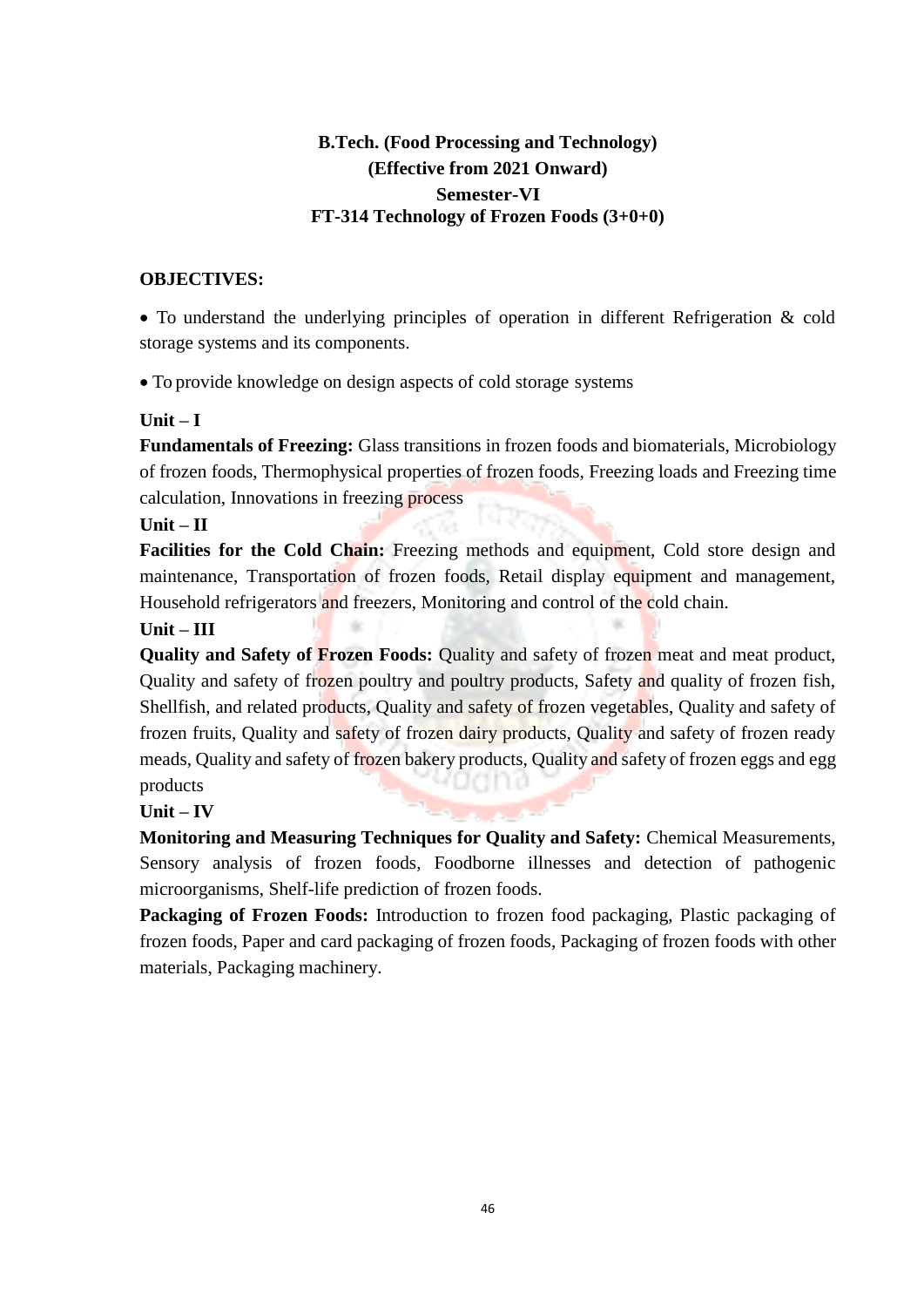# **OUTCOME** No. of Lecture: 45

 Upon completion of this course, the students will be able to demonstrate the operations in different Refrigeration & cold storage systems and also able to design Refrigeration & cold storage systems.

# **Reference Books**

- 1. Quality in Frozen Foods by Marilyn C. Erickson,Yen-Con Hung
- 2. Handbook of Frozen by Isabel Guerrero Legaretta
- 3. Managing Frozen Foods by Managing Frozen Foods
- 4. Stringer, Mike and C. Dennis. "Chilled Foods: A Comprehensive Guide". 2nd Edition, CRC / Woodhead Publishing, 2002.
- 5. Kennedy, Christopher J. "Managing Frozen Foods". CRC / Woodhead Publishing, 2000.
- 6. James, S.J. and C. James. " Meat Refrigeration". CRC / Woodhead Publishing, 2002

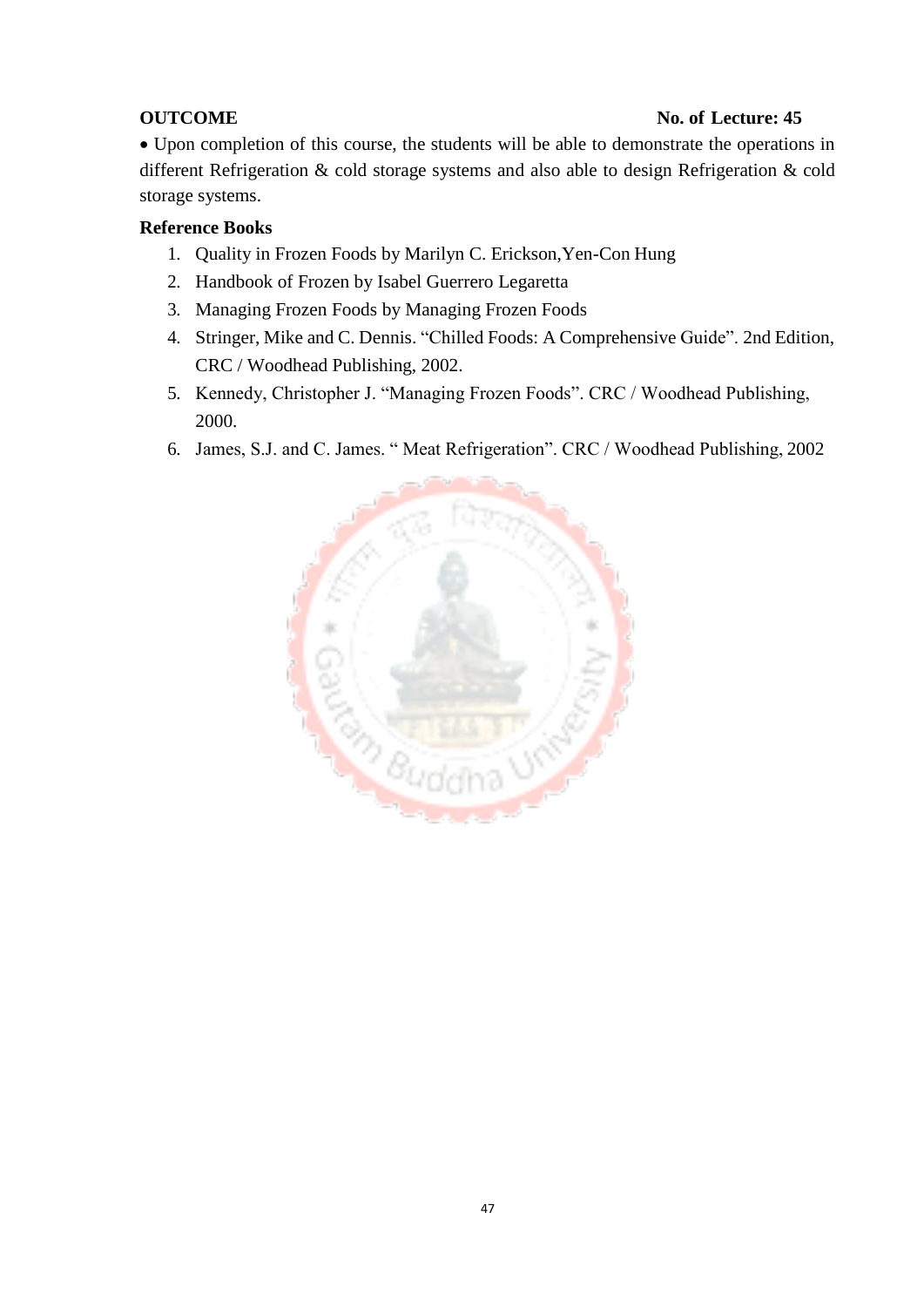# **B.Tech. (Food Processing and Technology) (Effective from 2021 onward)**

## **Semester-VII**

#### **FT-401 Bakery and Confectionary Technology (3+0+0)**

#### **OBJECTIVES:**

This course will enable the student to

- Familiarize with the commercial methods of baking bread and recent advances in bakery industry
- Learn microbiological aspects of bakery products, sanitation and hygiene of baking industries.

#### **Unit-I**

Status of bakery food in India and abroad, Materials for baking**:** Wheat flour and wheat flour treatments**:** Grade of flour, constituents of flour – ageing of flour – Tests for flour quality. Yeast: types of yeast, yeast characteristics, Preparation, Handling & Storage, Adequacy for use in bakery industry. Shortenings: types and role of shortenings, Emulsifiers and antioxidants: types and their roles, Sweeteners used in bakery, Technology and quality parameters for baked products: Bread, Biscuits and cakes.

#### **Unit-II**

 **Bakery equipment and machinery:** Different types of Mixers, kneaders and cutters. Different types of ovens. Packaging machinery for bread and biscuits. Quality control in bakery industry. Quality control of raw materials. Quality control of finished products. Quality control of packaging materials.

# **Unit-III Technology of bread making Different methods**

Process steps and their significance. Characteristics of good bread. Defects in bread their causes and remedies.

# **Unit-IV Technology of Cakes Manufacture**

 Different cake making processes. Sugar batter method, Flour batter method, Modified sugar batter method Whipping method, Blending method etc. Process steps and their significance. Importance of baking time and temperature. Recipe balancing .Defects in cakes, their causes and remedies.

## **UNIT-V Biscuits**

Definition and types. Fermented dough biscuits. Cookies. Types of cookies and their manufacture. Cream biscuits. Process steps and their significance. Defects in biscuits their causes and remedires.

**OUTCOMES** No. of Lecture : 45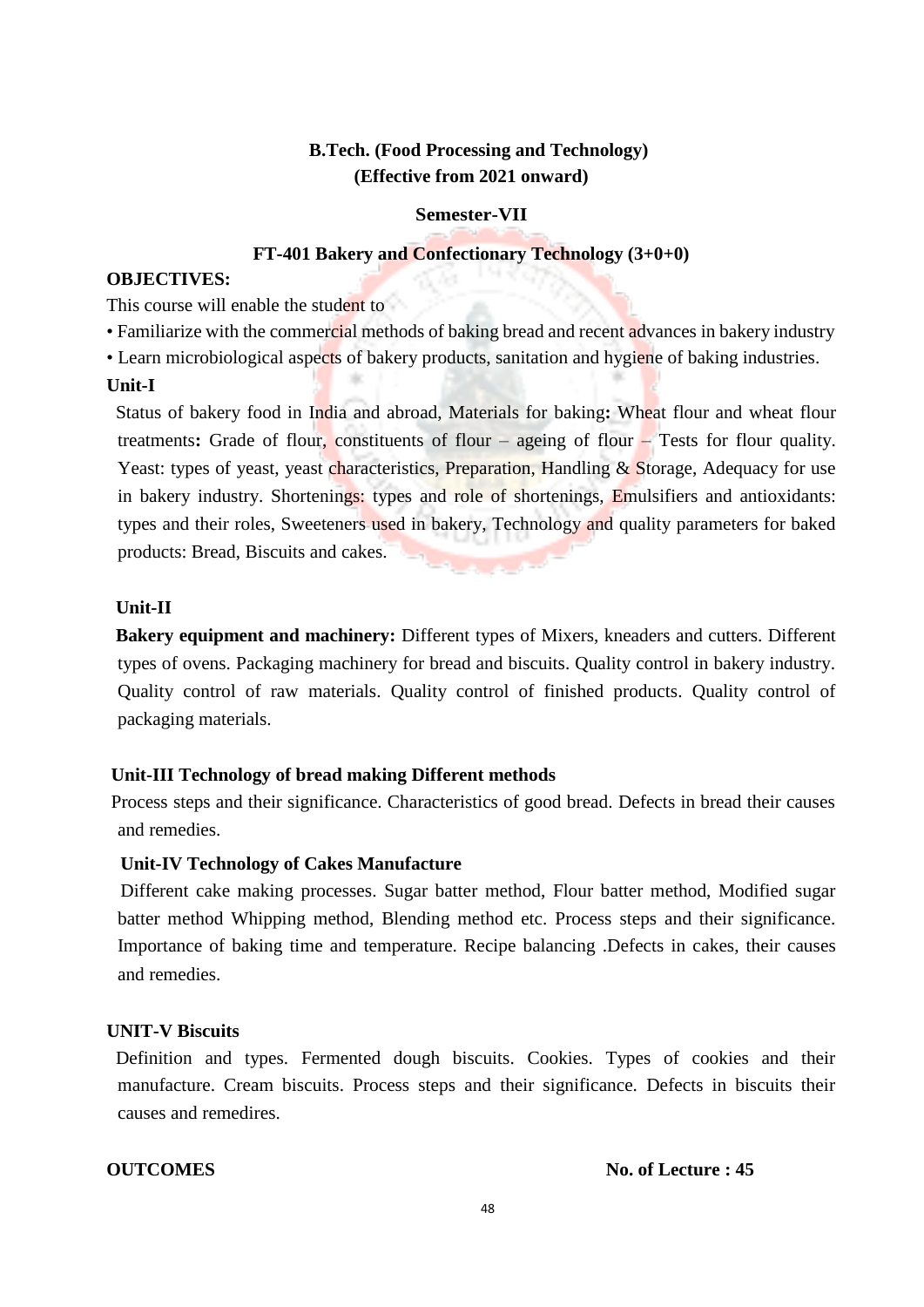- Better understanding of process technology of bakery and confectionery products
- Complete learning use of sanitation and safety practices in bakery and confectionery production

#### **OUTCOMES** No. of Lecture : 45

- Better understanding of process technology of bakery and confectionery products
- Complete learning use of sanitation and safety practices in bakery and confectionery production

#### **Reference Books**

- 1. E.J Pyler: Baking Science and Technology: Vol.1 & 2, 3rd Edition, Sosland, 1988
- 2. Samuel A.Matz: Bakery Technology and Engineering, Springer US
- 3. Samuel A.Matz: Cookie and Cracker technology, AVI Publications
- 4. H. Faridi:The Science of Cookie and Cracker Production, CBS Publishers & Distributors, N Delhi

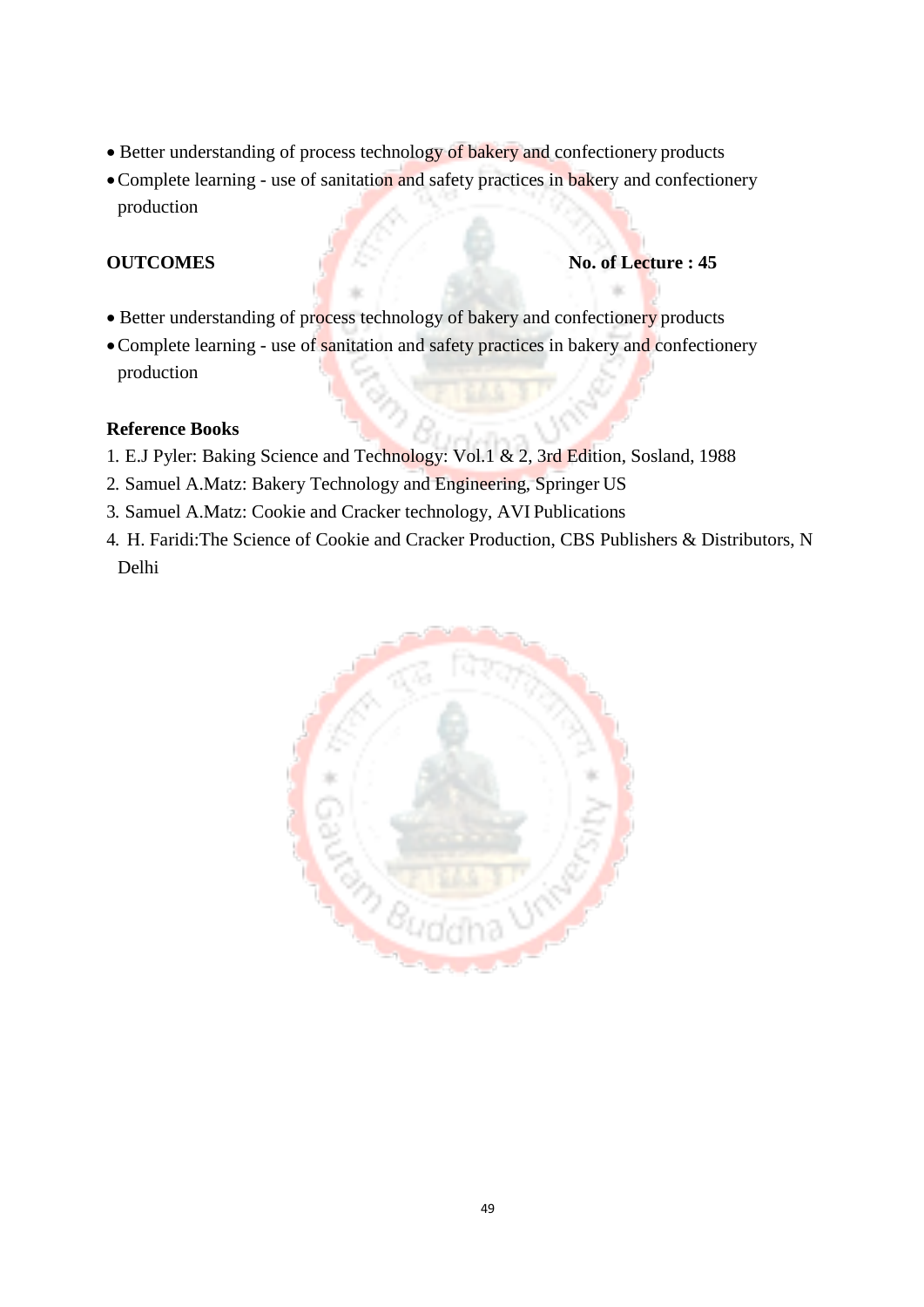# **B.Tech. (Food Processing and Technology) (Effective from 2021 onward) Semester-VII FT-403 Food Storag**e **Engi**ne**ering (3+0+0)**

#### **OBJECTIVES:**

- The course aims to develop the knowledge of students in the area of Food storage
- This is necessary for effective understanding specific aspects of food storage

#### **UNIT I**

Storage losses in agricultural commodities. Grain Storage: levels of storage, Physical properties of grain affecting storability, Factors of spoilage. Storage entomology, fungi and mycotoxins, Treatments for enhancing shelf life, Rural storage structures, Design considerations of bulk storage structures - Grain pressure theories. Air distribution system and aeration fans.

#### **UNIT II**

**Frozen storage** : Quality loses in frozen foods- Physical changes, Chemical changes in food components, Nutritional aspects of freezing, Microbiology of frozen products, Glass transitions temperature and stability of frozen foods, Temperature requirements during frozen storage, Shelf-life of frozen foods- shelf-life testing, Modelling loss of quality in frozen foods, Time-Temperature integrators, Packaging of frozen foods, Different types of freezers.

 $\frac{2}{3}$   $\theta_{\text{uddha}}$ 

#### **UNIT III**

**Controlled atmospheric storage**: Biochemical considerations of CAS, Gas exchange mechanisms, Mass balance principles, Gas generators, Equipment's for producing and regulating controlled atmosphere, Design of controlled atmosphere storage chambers. **Modified atmospheric storage**: Overview of Modified atmospheric storage, Gases and Vapor applied to modified atmosphere processing operations, MAP modelling- Kinetics of food deteriorative reactions, Shelf-life testing, Enzyme kinetics applied to MAP, MAP design with oxygen modelling .

#### **UNIT IV**

**Hypobaric storage:** History of Hypobaric storage, Experimental errors in hypobaric storage research, Gas and vapor mass transfer at low pressure, Requirements for installationmeasurement devices (Relative humidity, Pressure, Air-change rate, Oxygen, Carbon dioxide, Ethyl alcohol, Acetaldehyde, hypobaric acid vapor), Flow control, Humidity control, Effects on food, Effects on microbes.

#### **OUTCOMES** No. of Lecture : 45

On completion of the course the students are expected to Understand the application of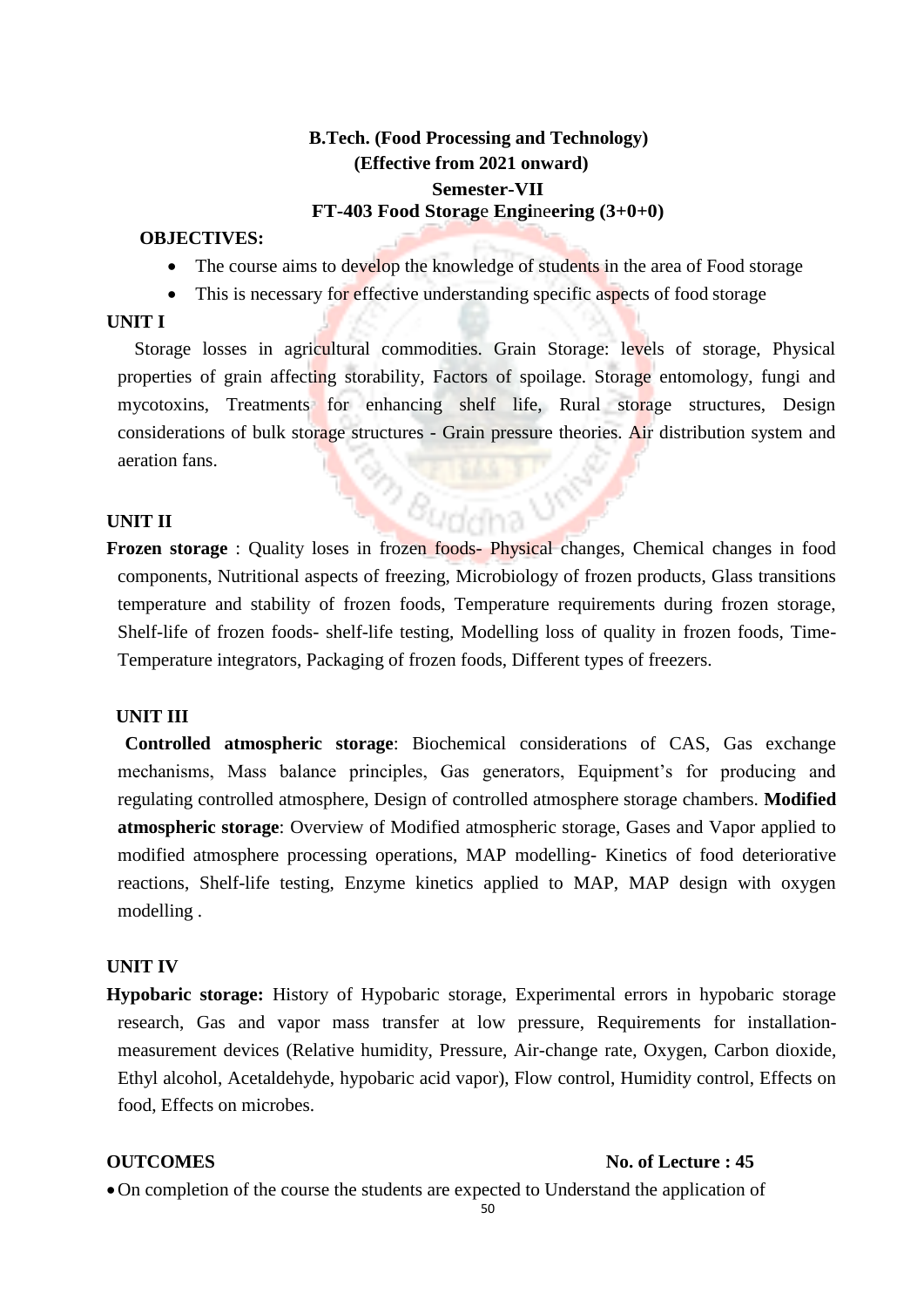scientific principles in the processing technologies specific to the materials**.**

## **Reference Books**

- 1. "Hypobaric storage in food industry- Advances in technology and theory"- Stanley.P.Berg
- 2. "Frozen food science and Technology"- Judith.A.Evans
- 3. "Engineering for storage of fruits and vegetables"- Chandra Gopala Rao FD8022
- 4. Shejbal, J. (ed) 1980. Controlled atmosphere storage of grains. Elsevier Scientific Publishing Co. London.
- 5. Sahay K.M and K.K.Singh. "Unit Operations of Agricultural Processing" Vikas Publications, New Delhi, ISBN-81-259-1142-1, 2007.

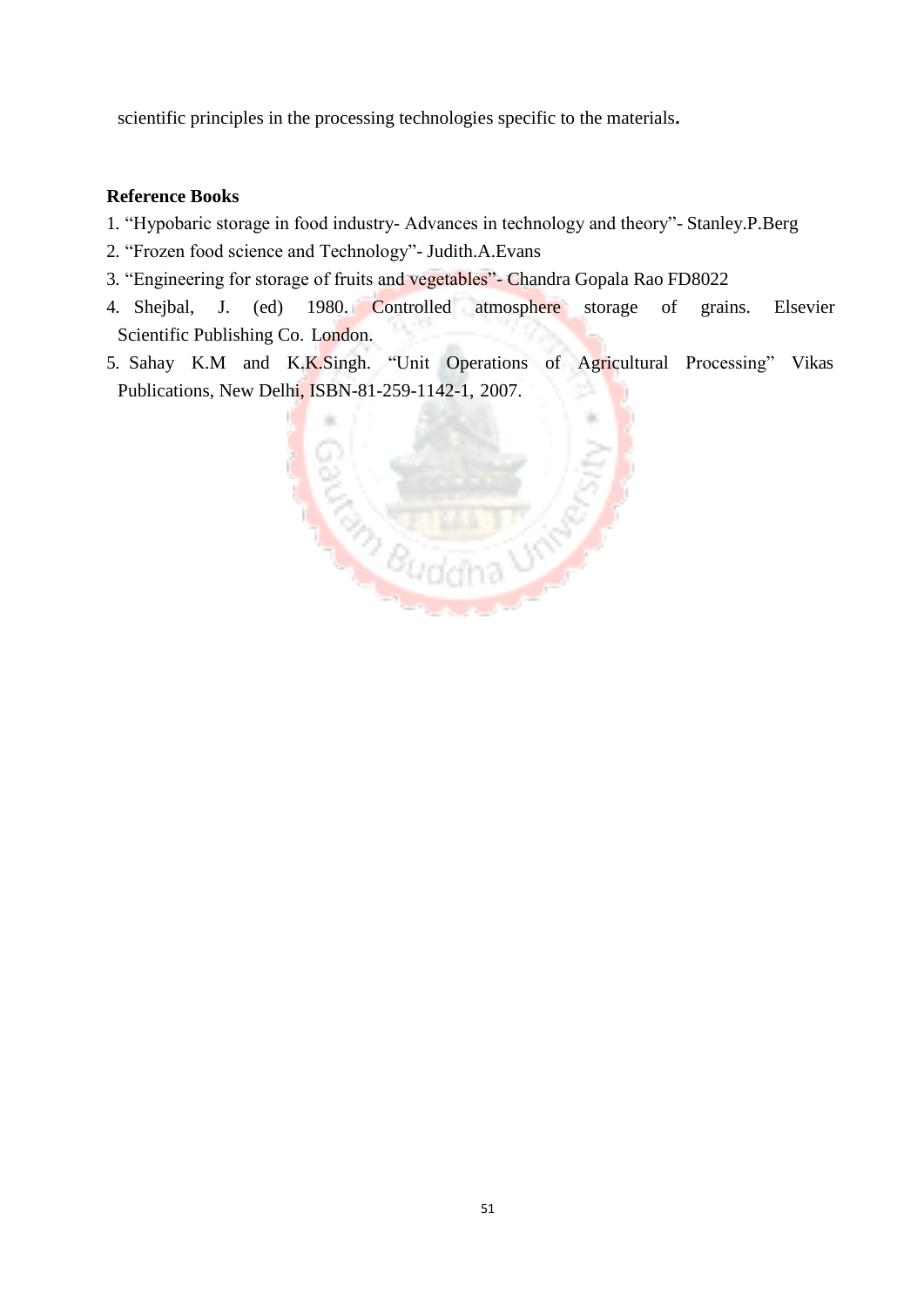# **B.Tech. (Food Processing and Technology) (Effective from 2021 onward)**

# **Semester-VII**

#### **FT- 407 Traditional and Fermented Foods (3+0+0)**

#### **OBJECTIVES:**

- To understand the concept of basic fermentation processes and its control systems etc.
- To help students acquire a sound knowledge on diversities of foods, food habits and patterns in India with focus on traditional foods.

# **Unit -I**

Introduction to traditional foods, traditional sweet, savory and snack food products: Sweetmeats, Namkins, Papads Idli and Dosa.

# **Unit -II**

Preparation and Maintenance of Bacterial, Yeast and Mold cultures for food fermentations. Lactic acid bacteria-activities and health-promoting effects. Mushrooms: Cultivation and preservation.

# **Unit -III**

Fermented Dairy Products: Cheeses, Curd and Yoghurt, Buttermilk and the fermented milks. Spoilages and defects of fermented dairy products and their control. Fermented meat and fish products

# **UNIT IV**

.

Overview of fermentation industry, general requirements of fermentation processes, basic configuration of fermentor and ancillaries, main parameters to be monitored and controlled in fermentation processes.

# **UNIT V**

Criteria for good medium, medium requirements for fermentation processes, carbon, nitrogen, minerals, vitamins and other complex nutrients, oxygen requirements, medium formulation of optimal growth and product formation, examples of simple and complex media, design of various commercial media for industrial fermentations – medium optimization methods.

# **OUTCOMES: No. of Lecture: 45**

The student will be able to

 Understand the fundamentals of Enzyme kinetics, Inhibition kinetics and Immobilization Understand the concept of basic fermentation processes and its application during scaleup operations.

# **Reference Books**

1. K.H. Steinkrus Handbook of Indigenous Fermented Foods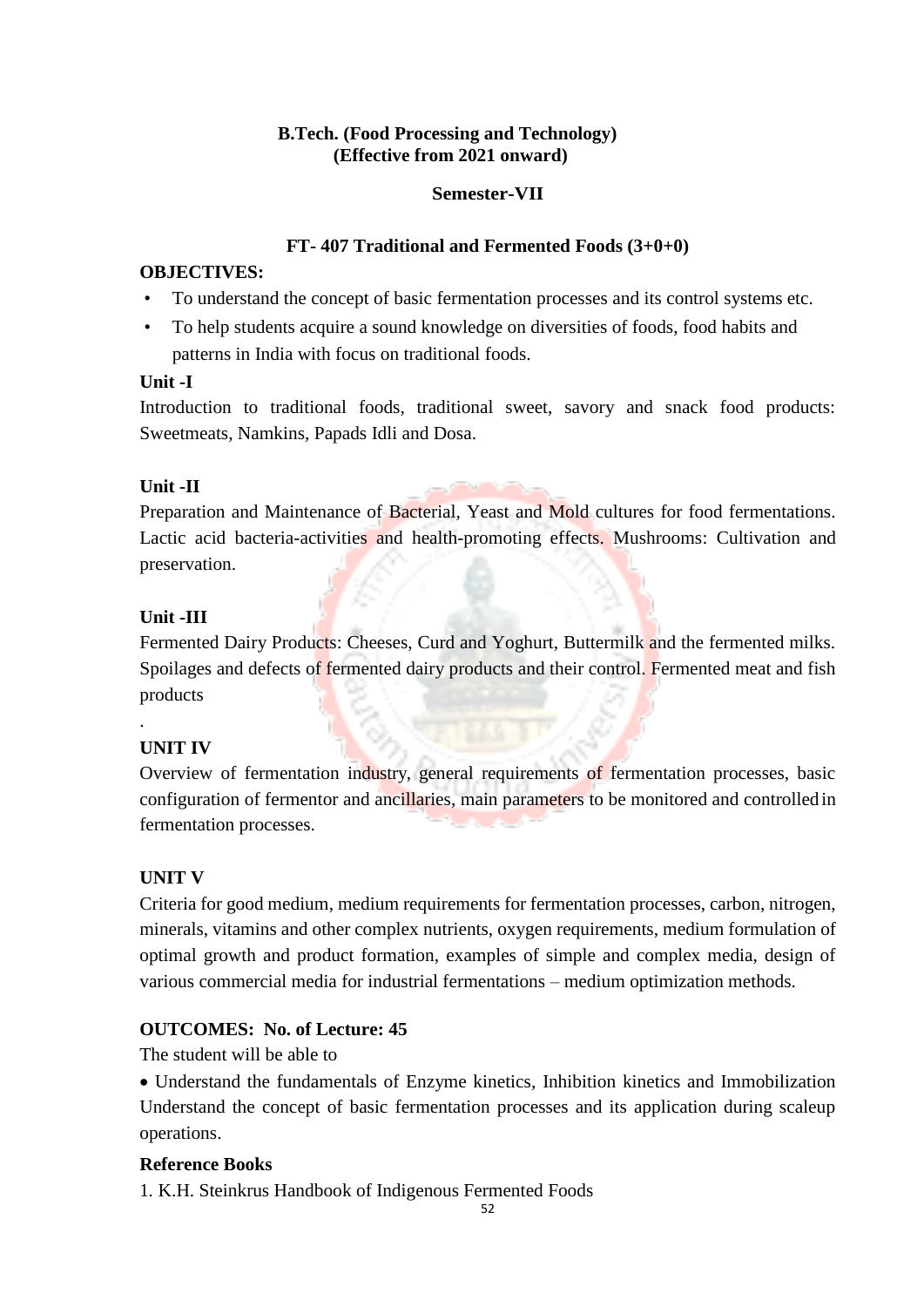2. Sukumar De Outlines of Dairy Technology

3. Prescott & Dunn Industrial Microbiology 4. L.E. Casida Industrial Microbiology

4. Bailey,J.E. and Ollis, D.F. "Biochemical Engineering Fundamentals",2nd Edition, McGraw Hill, 1986.

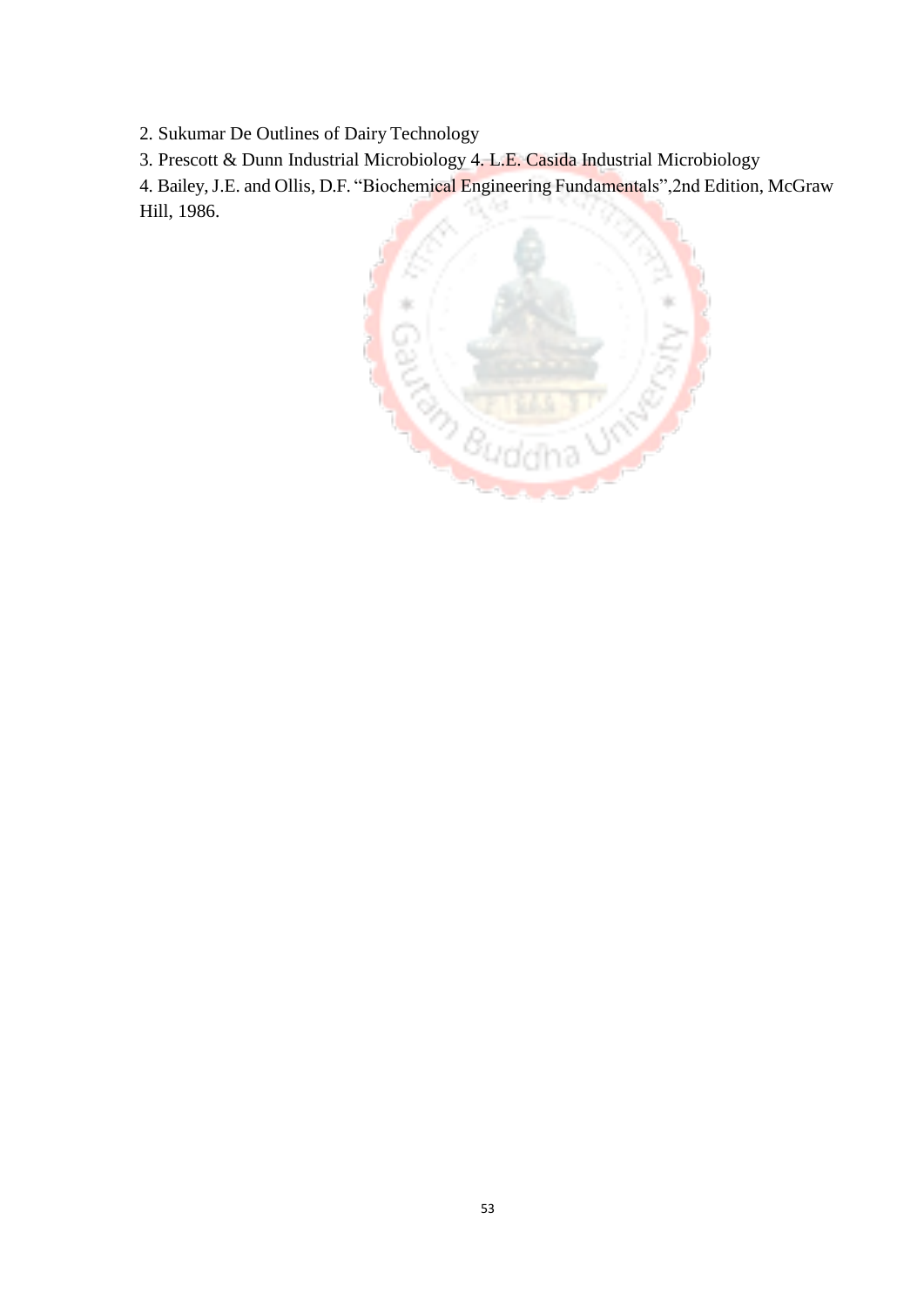# **B.Tech. (Food Processing and Technology) (Effective from 2021 onward) Semester-VII**

# **FT 417 - Food Safety, Quality and Regulation (3+0+0)**

# **OBJECTIVES:**

• To characterize different type of food hazards, physical, chemical and biological in the industry and food service establishments

• To help become skilled in systems for food safety surveillance

• To be aware of the regulatory and statutory bodies in India and the world

# **UNIT I**

Introduction to food safety and security: Hygienic design of food plants and equipments, Food Contaminants (Microbial, Chemical, Physical), Food Adulteration (Common adulterants), Food Additives (functional role, safety issues), Food Packaging &labeling. Sanitation in warehousing, storage, shipping, receiving, containers and packaging materials. Control of rats, rodents, mice, birds, insects and microbes. Cleaning and Disinfection, ISO 22000 – Importance and Implementation

# **UNIT II**

Food quality: Various Quality attributes of food, Instrumental, chemical and microbial Quality control. Sensory evaluation of food and statistical analysis. Water quality and other utilities.

# **UNIT III**

Critical Quality control point in different stages of production including raw materials and processing materials. Food Quality and Quality control including the HACCP system. Food inspection and Food Law, Risk assessment – microbial risk assessment, dose response and exposure response modelling, risk management, implementation of food surveillance system to monitor food safety, risk communication

# **UNIT IV**

Indian and global regulations: FAO in India, Technical Cooperation programmes, Biosecurity in Food and Agriculture, World Health Organization (WHO), World Animal Health Organization (OIE), International Plant Protection Convention (IPPC)

# **UNIT V**

Codex Alimentarius Commission - Codex India – Role of Codex Contact point, National Codex contact point (NCCP), National Codex Committee of India – ToR, Functions, Shadow Committees etc.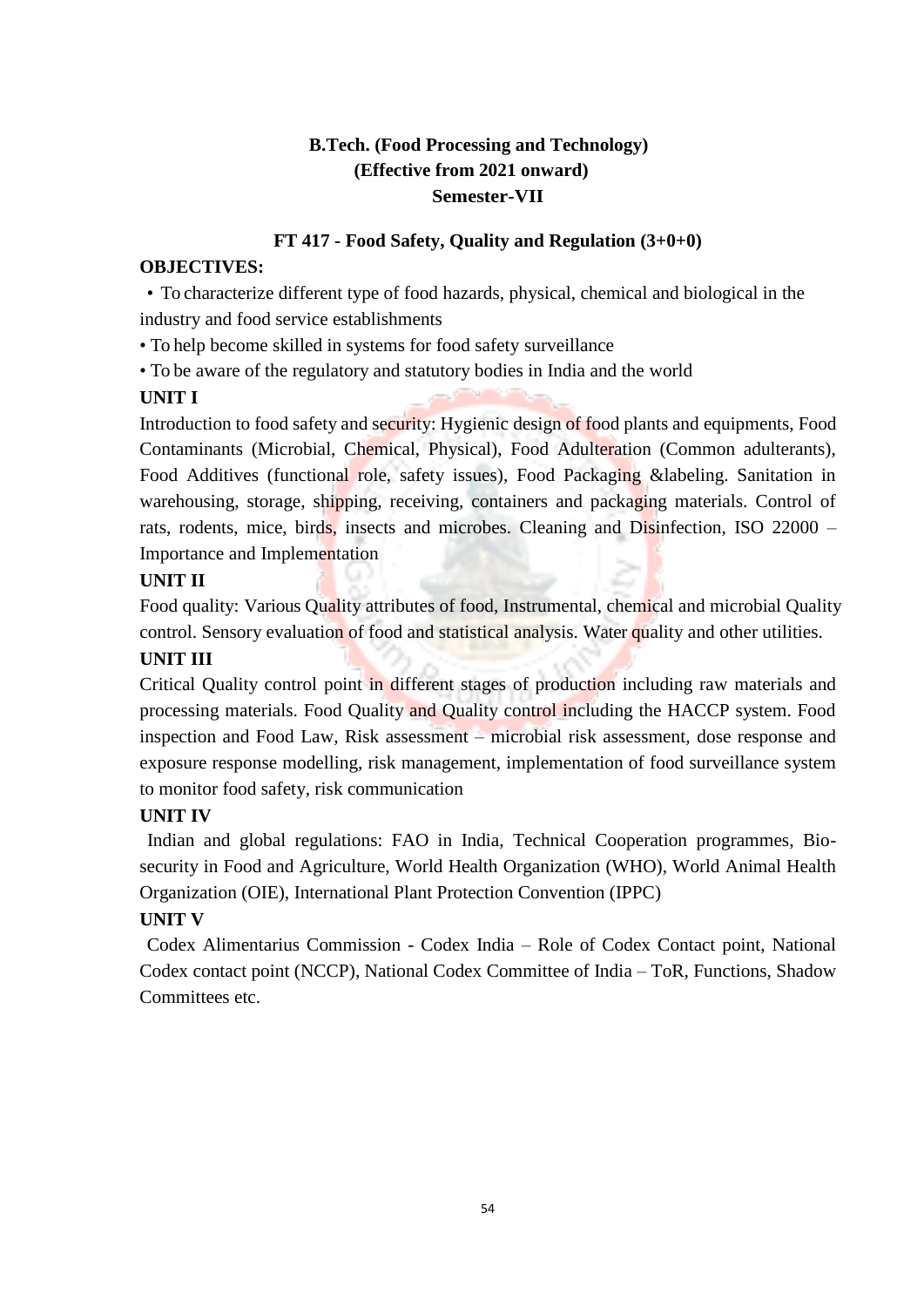# **OUTCOMES**:**No. of Lecture : 45**

 Thorough Knowledge of food hazards, physical, chemical and biological in the industry and food service establishments

Awareness on regulatory and statutory bodies in India and the world

# **Reference Books**

1. Handbook of food toxicology by S. S. Deshpande, 2002

2. The food safety information handbook by Cynthia A. Robert, 2009

3. Nutritional and safety aspects of food processing by Tannenbaum SR, Marcel Dekker Inc., New York 1979

4. Microbiological safety of Food by Hobbs BC, 1973

5. Food Safety Handbook by Ronald H. Schmidt, Gary E. Rodrick, A John Wiley & Sons Publication, 2003

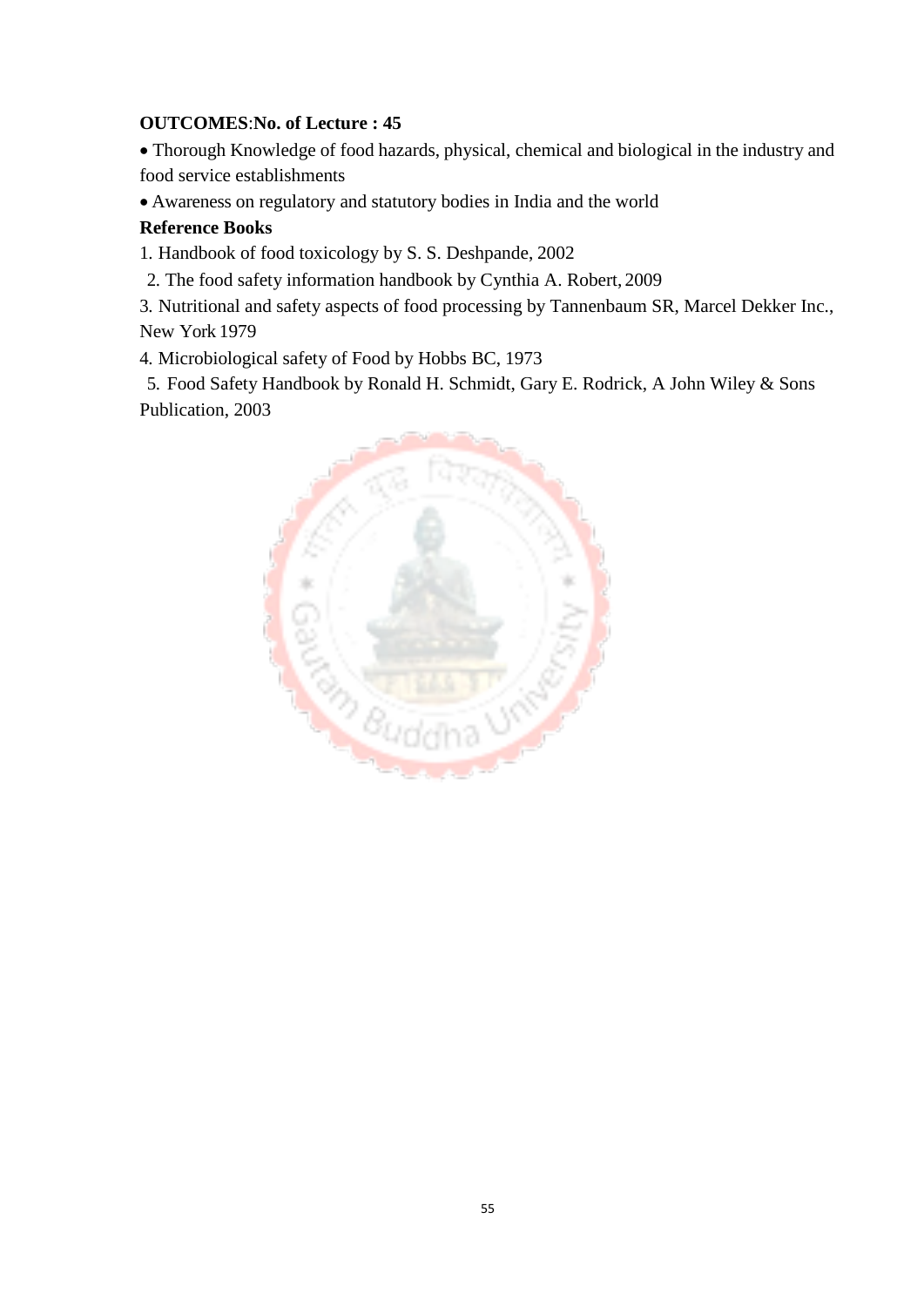# **B.Tech. (Food Processing and Technology) (Effective from 2021 onward)**

# **Semester-VII FT- 409 Food Dehydration Technology (3+0+0)**

# **OBJECTIVE**

To explain the dehydration, drying curve, freeze drying and equipments required for carrying out these operations.

# **Unit I**

Principles of drying– Fundamentals of air-water mixtures – psychrometric chart – Heat and mass transfer in ideal dryers – with and without recirculation. Theories of drying – constant and falling rate period - diffusion theory, capillary theory, evaporation – condensation theory, Luikov, Philip and De Vries theory. Water content in foods and its determination – Theoretical and empirical models for determining water activity

# **Unit II**

Fundamentals of cabinet drying – Mass and Heat balances in dryers (batch and continuous) (simple problems only) – description of batch and continuous dryers – Application in Food industry – Vacuum and Drum driers **Languary and Alexander** 

# **Unit III**

Fundamentals –Nozzles, Rotary atomizers and two fluid feeds- Interaction of droplets with air- Drying of droplets with soluble and insoluble solids – Microstructure of spray dried products – Reconstitution – Foam spray drying – Applications in the Food industry

# **Unit IV**

Fundamentals of freeze drying – Freezing and drying steps – Combined heat and mass transfer (only theory) – Structural changes and volatile retention during freeze drying –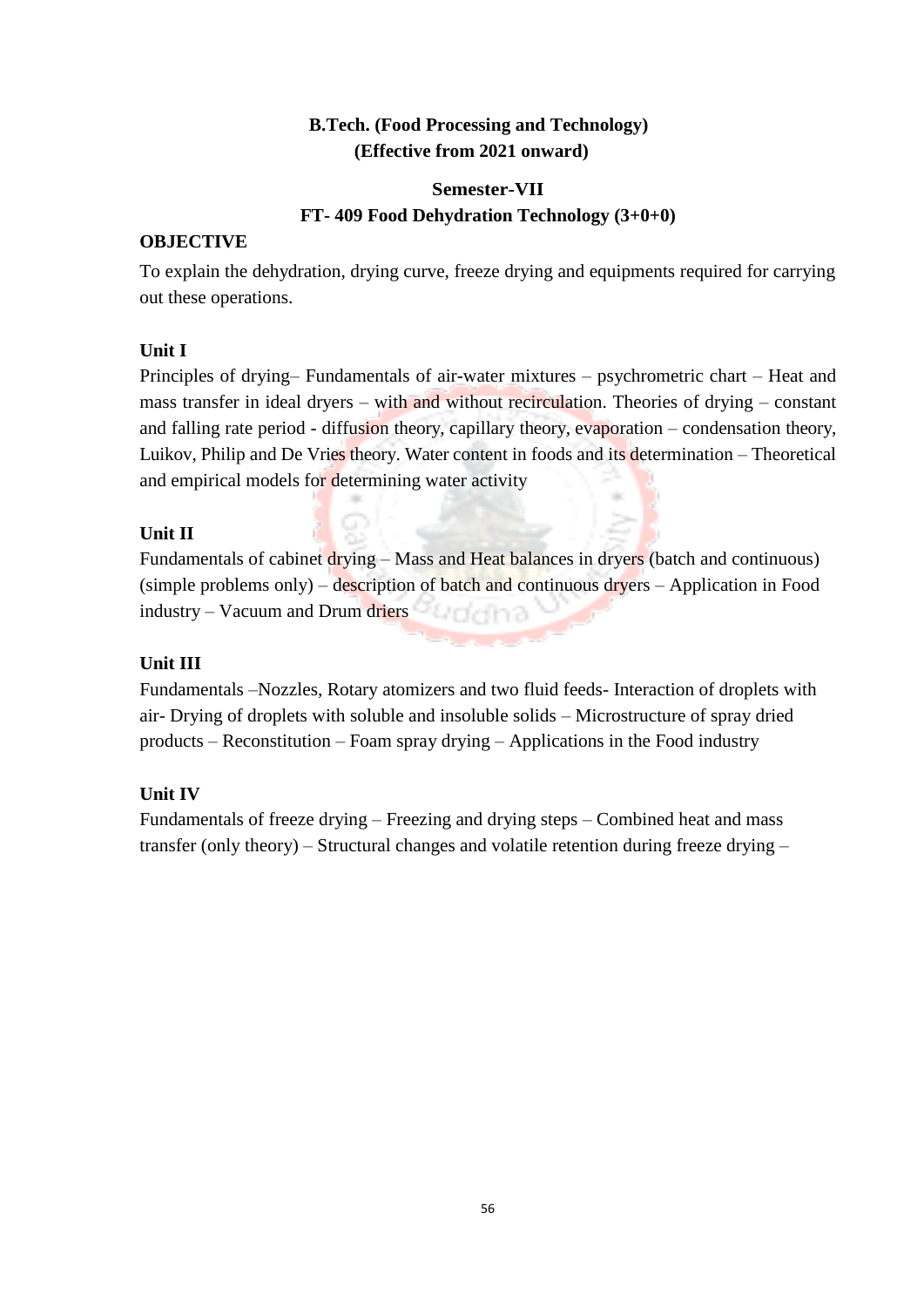Freeze dehydration related processes :prefreezing, preconcentration, condensation, defrosting – Industrial freeze driers – Atmospheric freeze drying - Applications in food industry.

# **Unit V**

Fluidised bed drying – Batch and Continuous dryers – Pneumatic dryers, Extrusion cooking – Single and Twin-screw extruders Packaging of dehydrated products

# **OUTCOMES**:**No. of Lecture : 45**

Able to understand the principle and application of dehydration and freezing.

# **Reference Books**

- 1. Dehydration of Foods by Gustavo V. Barbosa –Cánovas and Vega-Mercado
- 2. Food Drying Science and Technology, Microbiology, Chemistry, Application, by Y. H. Hui
- 3. Handbook of Industrial Drying, Arun S. Mujumdar

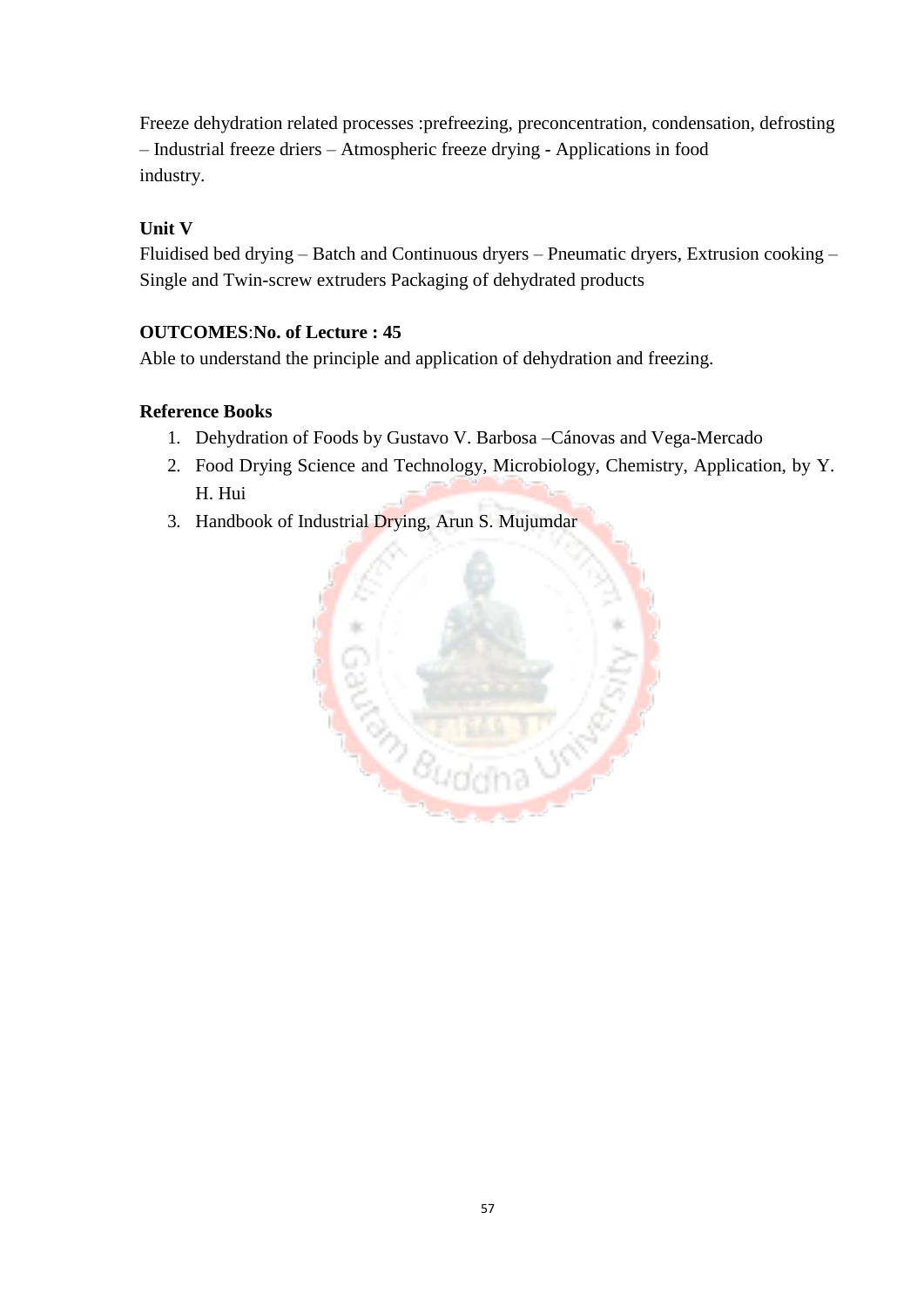#### **B.Tech. (Food Processing and Technology)**

#### **(Effective from 2021 onward)**

#### **Semester-VII**

# **FT-411 Meat, Fish and Poultry Processing Technology OBJECTIVE**

• The course aims to develop the knowledge of students in the area of animal product processing and technology.

• This course will enable students to appreciate the application of scientific principles in the processing of these materials.

#### **UNIT I**

Status of meat processing in India and abroad, recent trends in meat processing. Types of Meat and its sources, composition, structure, of meat and meat products. Ante mortem handling, slaughtering of animals, Mechanical deboning, inspection and grading of meat. Post-mortem changes of meat: PSE and DFD conditions of meat. Color, flavors, microbiology and spoilage factors of meat and meat products.

#### **UNIT II**

**Meat Processing:** Factors affecting post-mortem changes, properties and shelf-life of meat. Meat tenderization and Meat quality evaluation. Modern abattoirs, slaughter house and its features. Preservation of meat aging, pickling, smoking. Dried and Cured meat. Canned meat, Frozen meat, Cooked and Refrigerated meat, Sausages.

# **UNIT III**

Fish Processing: Types of fish, composition, structure and spoilage factors of fish. Postmortem changes in fish. Handling and transportation of fish. Bacteriology of fish, Chilling of fish, Freezing and Individual quick freezing. Canning and smoking operations, Salting and drying of fish, pickling. Radiation processing of fish and fish products. Seafood quality Assurance, Advances in fishery by products technology.

#### **UNIT IV**

**Poultry:** Introduction, Types and characteristics of poultry products, composition, nutritive value, calculation of nutritive value of poultry products. Unit operation involved in poultry processing.

**Egg processing:** structure, composition, nutritive value, calculation of nutritive value and functional properties of eggs, Factor affecting egg quality and measures of egg quality. Preservation of egg by different methods. Egg powder processing.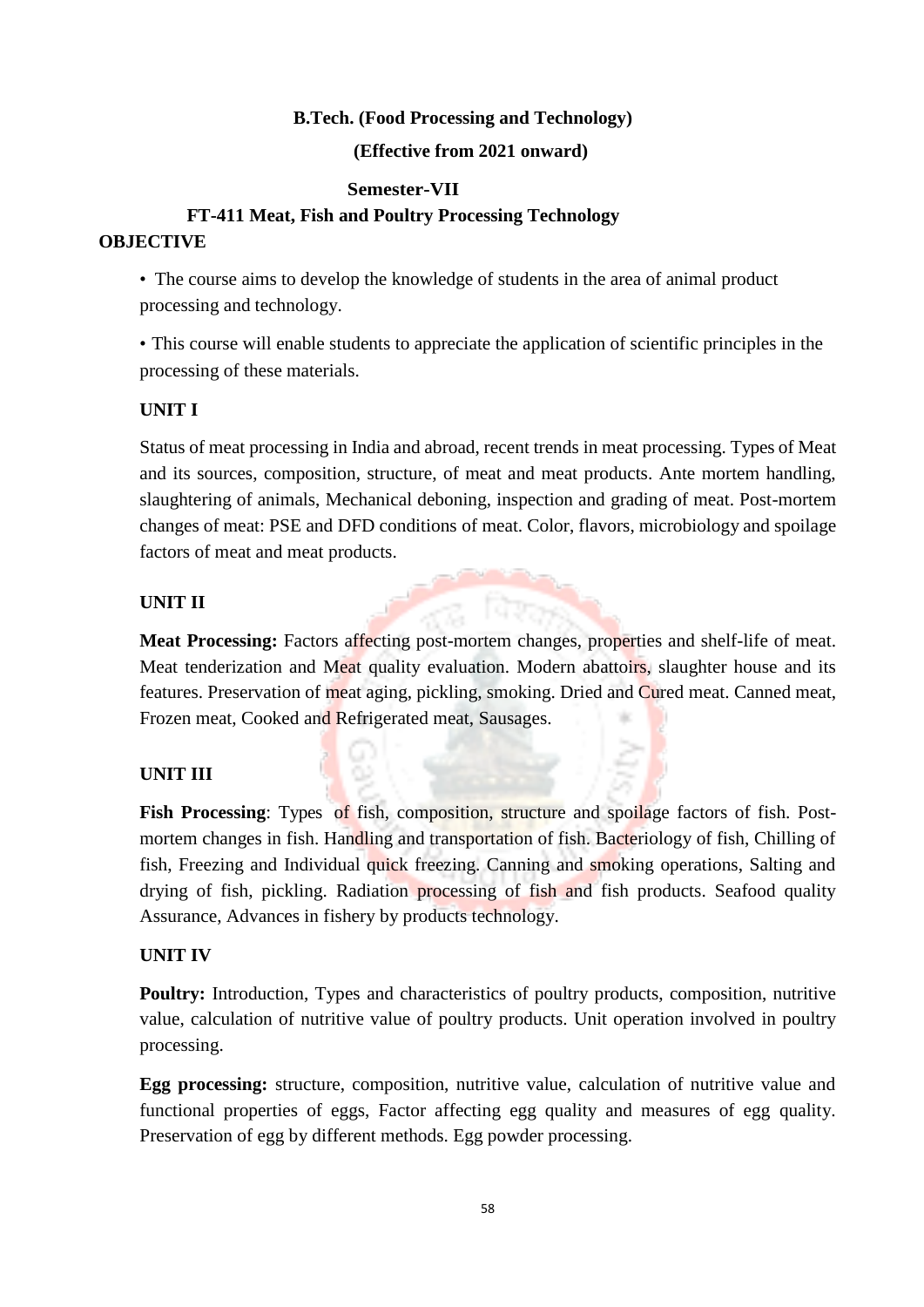# **OUTCOME:**

# **No. of Lecture: 45**

On completion of the course the students are expected to

 Be able to understand and identify the specific processing technologies used for meat and such foods and the various products derived from these materials.

 Grasp the changes in the composition of foods with respect to the type of processing technology used.

# **Reference Books**

1. Govindan. T.K, "Fish Processing Technology", Oxford and IBH Publishers, New Delhi, 1985.

2. Lawrie, R.A. "Meat Science", Second Edition. Pergamon Press, Oxford, UK. 1975.

3. Stadelmen, W.J. and Cotterill, O.J., "Egg Science and Technology", Second Edition, AVI, Westport, 1977. ty of Chemistry, 2003.

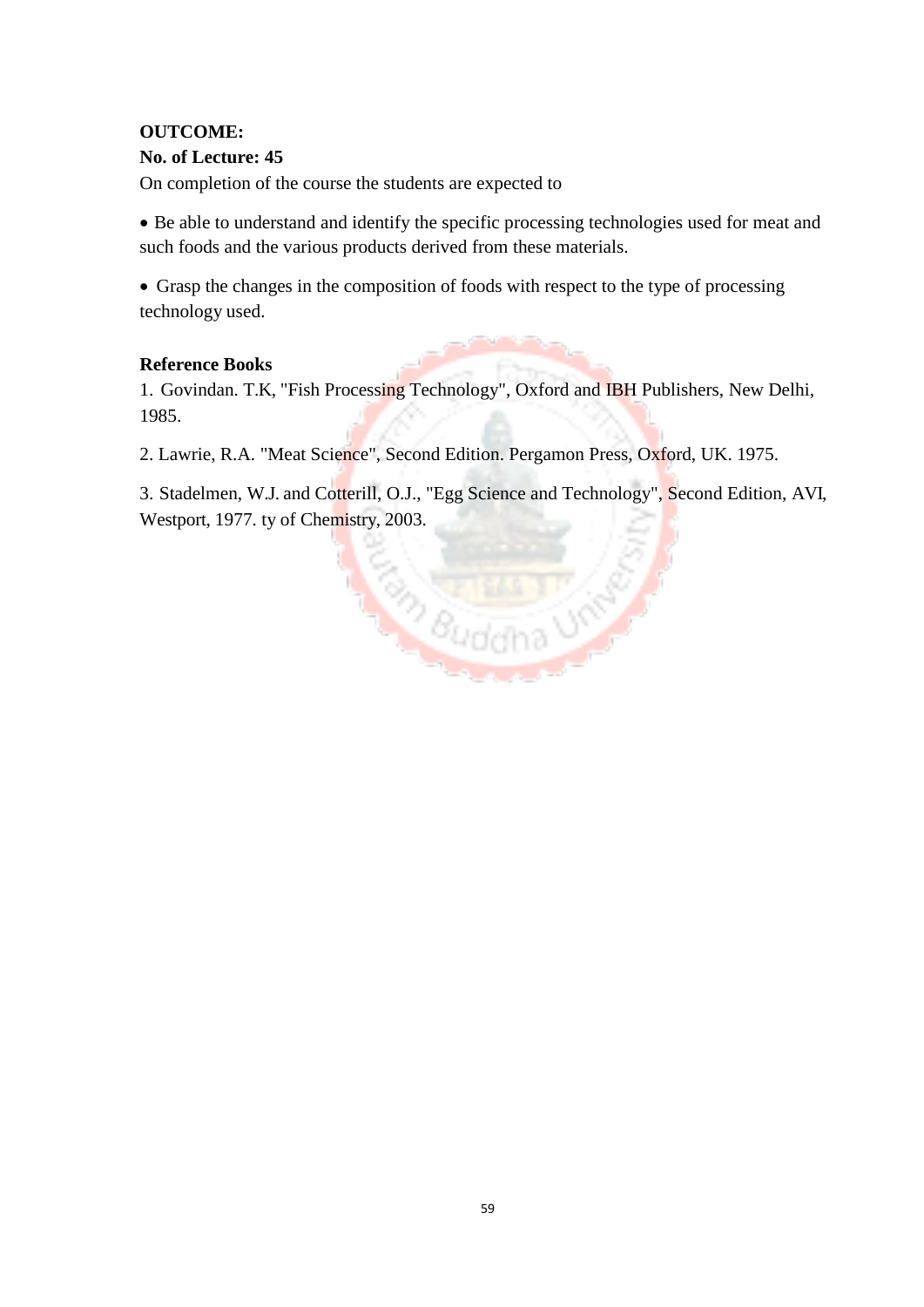# **B.Tech. (Food Processing and Technology) (Effective from 2021-22 onward) Semester-VII**

#### **FT-413 Functional Foods and Nutraceuticals (3+1+0)**

#### **Objectives:**

- To understand the basic concepts of nutraceuticals and functional food.
- To understand the role of nutraceuticals and functional food in human health.

# **Unit I**

**Introduction and significance:** Introduction to Functional Foods and Nutraceuticals: Definition, History and Classification and their health benefits. Dietary supplements,fortified foods, functional foods and phytonutracuticals. Scope involved in the industry, Indian and global scenario.

#### **Unit II**

**Properties, structure and functions of various Nutraceuticals:** Antioxidants and other compounds (isoflavones, β-Carotene, lycopenes), its role as nutraceuticals and functional foods. Dietary fibers and complex carbohydrates as functional food ingredients. Proteinfunctional food ingredient. Herbs as functional, beneficial health promoting activities of common herbs. Products of cereals (oats, wheat bran, rice bran etc) as functional foods. Different beverages (Coffee, tea and other beverages) as functional foods/drinks .

#### **Unit III**

**Food as remedies:** Nutraceuticals bridging the gap between food and drug, Nutraceuticals in treatment for cognitive decline, Nutraceutical remedies for common disorders like Arthritis, Bronchitis, circulatory problems, hypoglycemia, Nephrological disorders, Liver disorders, Osteoporosis. *udd*ha'

#### **Unit IV**

Introduction to Probiotics and Prebiotics: Health effects of probiotic microorganisms, Probiotics in various foods, Quality Assurance of probiotics and safety.Introduction to antinutritional factors. Marketing and regulatory issues for functional foods and nutraceuticals. Modern trends in nutraceutical and functional foods.Safety issuesHealth Claims, regulations and safety issues- International and national.

# **Outcomes: No. of Lecture: 45**

After studying this course, the student shall be able to describe:

- What are functional foods and nutraceuticals, classify the functional foods,
- Discuss the potential health benefits of functional foods.
- Discuss the industrial applications of functional foods.

#### **Books Recommended:**

1. Bisset, N. G. and Max W. H. (2001). *Herbal Drugs and Phytopharmaceuticals*, II Edition, CRC.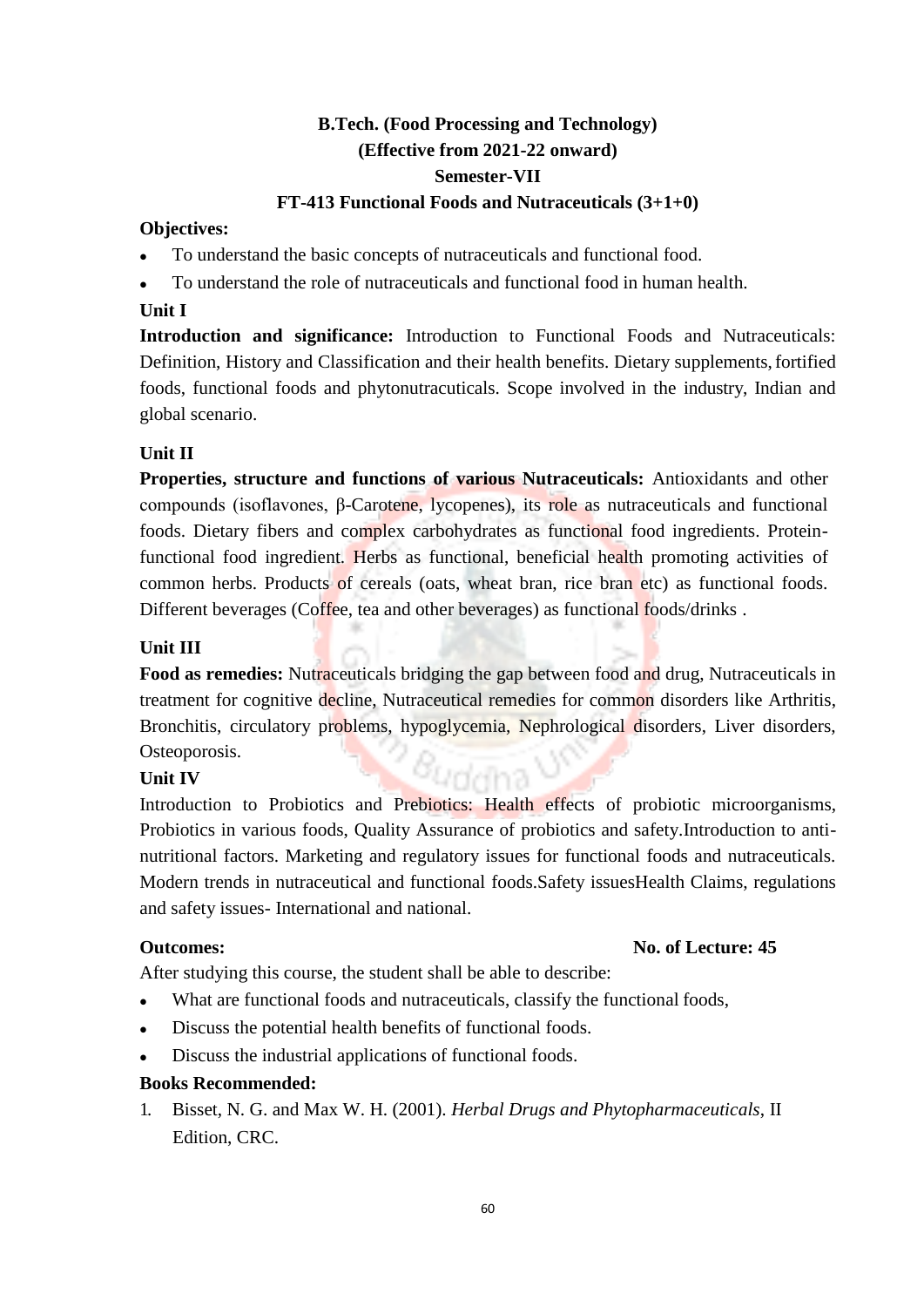- 2. Gibson, G. R. and Williams, M. C. (2001). *Functional Foods Concept to Product.* CRC Press.
- 3. Gupta, R. C. (2016). *Nutraceuticals: Efficacy, Safety and Toxicity*. Academic Press.
- 4. Tipnis, H.P. (1996). *Bioavailability and Bioequivalence*: An Update, New Age International.
- 5. Vattem, D.A. and Maitin V.(2016). *Functional Foods, Nutraceuticals and Natural Products, Concepts and Applications*. DEStech Publications, Inc.
- 6. Webb, P P. (2006). *Dietary Supplements and Functional Foods*. Blackwell.
- 7. Wildman, R. (2006). *Handbook of Nutraceuticals and Functional Foods*. CRC.
- 8. Wildman, R. E. (2016). *Handbook of Nutraceuticals and Functional Foods*. CRC Press

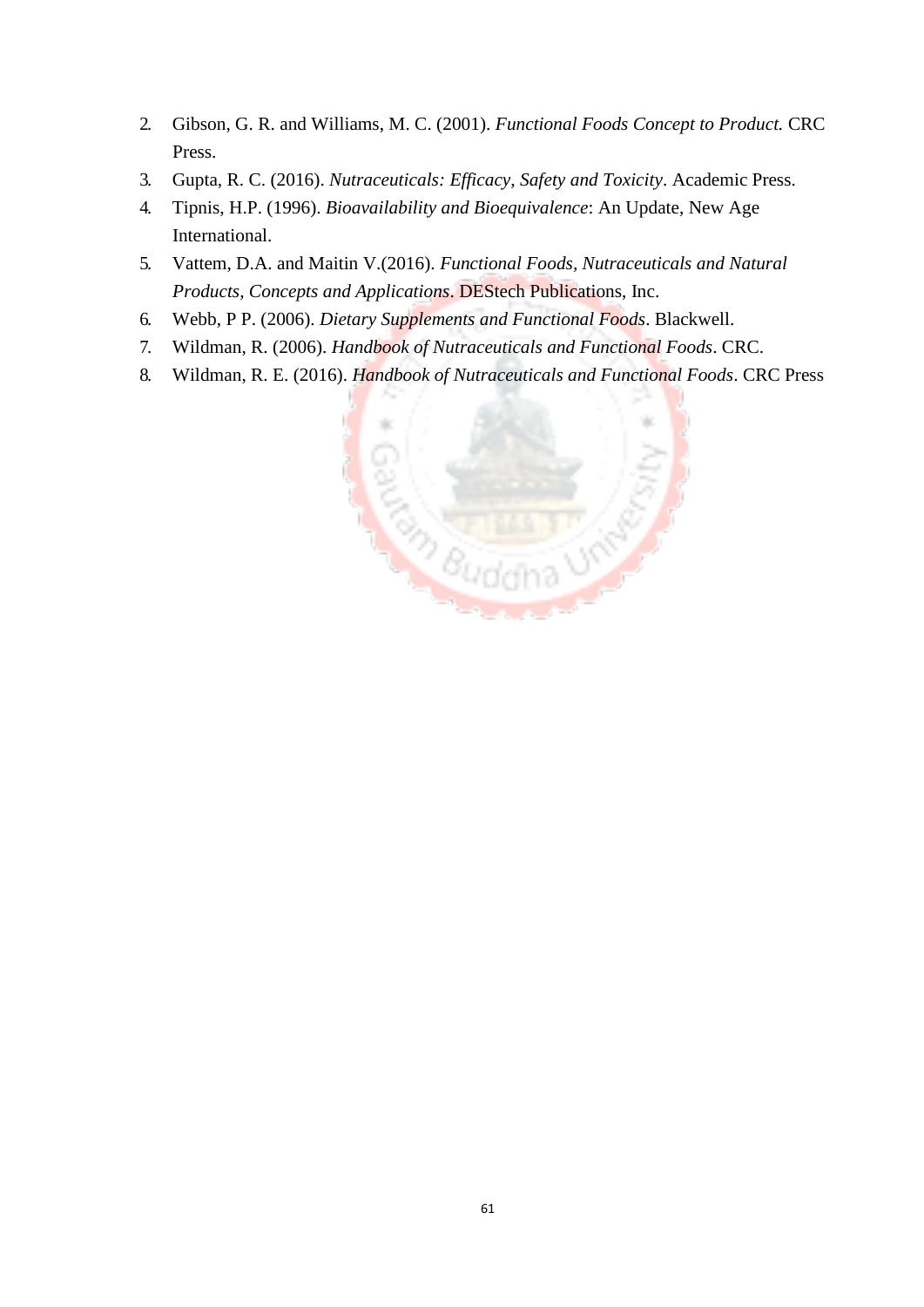#### **B.Tech. (Food Processing and Technology)**

#### **(Effective from 2021 onward)**

#### **Semester-VII**

#### **FT- 415 Flavour Technology (3+1+0)**

#### **OBJECTIVE**

- To understand the flavour compounds involved in development of flavor
- To understand the analytical techniques involved in flavor analysis

#### **UNIT I**

Olfactory perception of flavour and taste-Theories of olfaction-Molecular structure and activity relationships of taste-Sweet, bitter, acid and salt, chemicals causing pungency, astringency, cooling effect, -properties. Problems in flavour research – classification of food flavours; chemical compounds responsible for flavour.

#### **UNIT II**

Classification: Alliaceous flavours-Bittering agents, Coffee and Cocoa, Fruit flavours Flavour compounds: Chemical compound classes and their flavour responses; flavour development during biogenesis, flavour development during food processing; Effect of roasting, cooking, and frying on flavour developments. Use of biotechnology to develop flavours.

#### **UNIT III**

The chemical senses anatomy of the chemical senses; neural development of the chemical senses; receptor mechanisms, neural coding; the control of eating.

#### **UNIT IV**

**Flavour analysis:** Subjective versus Objective methods of analysis; psychophysics and sensory evaluation and its types, ENOSE, ETONGUE; Instrumental analysis; sample handling and artifacts; data handling

#### **UNIT V**

**Teaching flavour concepts:**Problem based learning; tongue and nose; Onion-Beverage-Maillard reaction-Thio-stench

#### **OUTCOMES: No of Lecture: 60**

• Better understanding and knowledge of contribution of different compounds for the development of flavor and Analytical techniques involved in flavor analysis.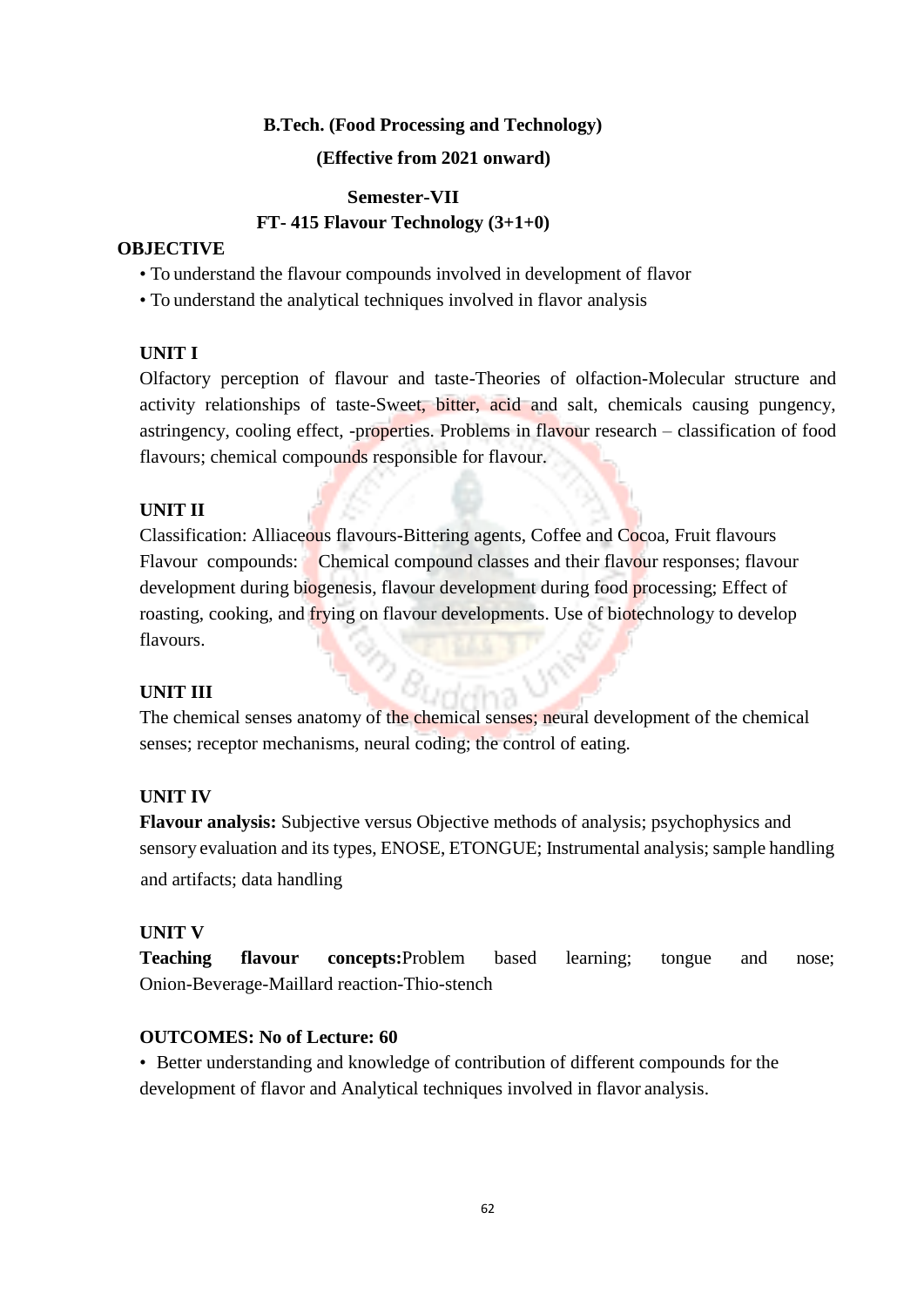# **Reference Books**

1. Fisher, Carolyn and Thomas R. Scott. "Food Flavours: Biology and Chemistry". The Royal Society of Chemistry, 1997.

2. Heath, H.B. and G. Reineccius. " Flavor Chemistry and Technology". CBS Publishers, 1996.

3. Reineccius, Gary. "Flavor Chemistry and Technology". II Edition, Taylor & Francis, 2006.

4. Shahidi, Fereidoon and Chi-Tang Ho. "Flavor Chemistry of Ethnic Foods". Kluwer Academic / Plenum, 1999.

5. Ashurst, Philip R. "Food Flavorings". III Edition, Aspen Publication

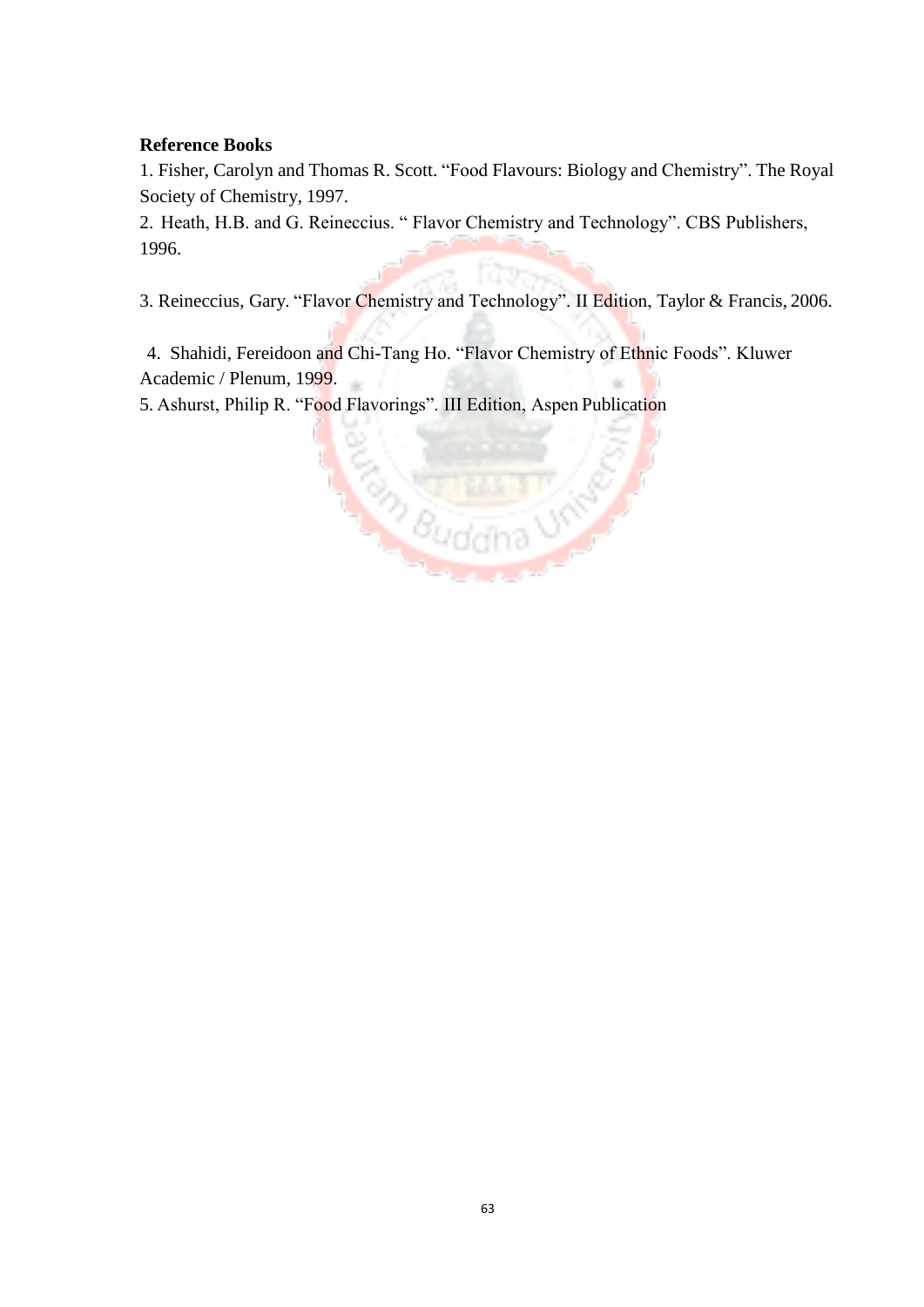# **B.Tech. (Food Processing and Technology) (Effective from 2021 onward)**

# **Semester-VII**

## **FT-405 Dairy Process Technology (3-0-0)**

#### **OBJECTIVE**

 To introduce the students to dairy industry, properties and processing of milk, manufacture of dairy products, sanitation and effluent treatment in dairy industry

# **Unit-I**

Milk-Types-Composition-Physical-Chemical and Thermal Properties-Heat Capacity, DensityFreezing-Boiling point-Expansion-Agitation-Viscosity-Classification of milk Market and Special Milk Handling-effects of Merits on Milk-toxicity of metals.

# **Unit-II**

Production, collection, testing quality, cooling, storage, and transportation of liquid milks. Receiving and quality assessing of liquid milk in dairy industry for detection of adulteration, decision for acceptance/rejection of the milk, Defects in market milk

# **Unit-III**

Standardization and/or processing (pasteurization, sterilization and Ultra High Temperature processing), storage, packaging and distribution of liquid milks: whole, standardized, toned, double-toned, and skimmed milk. Recombined, reconstituted, and flavoured milks. Cleaning and sanitization of dairy equipment's and plant.

# **Unit-IV:**

**Milk Products**: Definition, composition, methods of preparation/production, quality and/or grading parameters, packaging, storage characteristics, uses and shelf-life of cream,Technology and chemistry of Ice-Creams, butter and ghee; evaporated and condensed milks, skimmed, whole and instants milk powders.

# **Unit-V**

# **Dried Milk Products**

Evaporated and condensed milk: Method of manufacture, packaging and storage. Roller and spray drying of milk solids, flow ability, reconstituability, dispersability, wet ability, sink ability and appearance of milk powders.